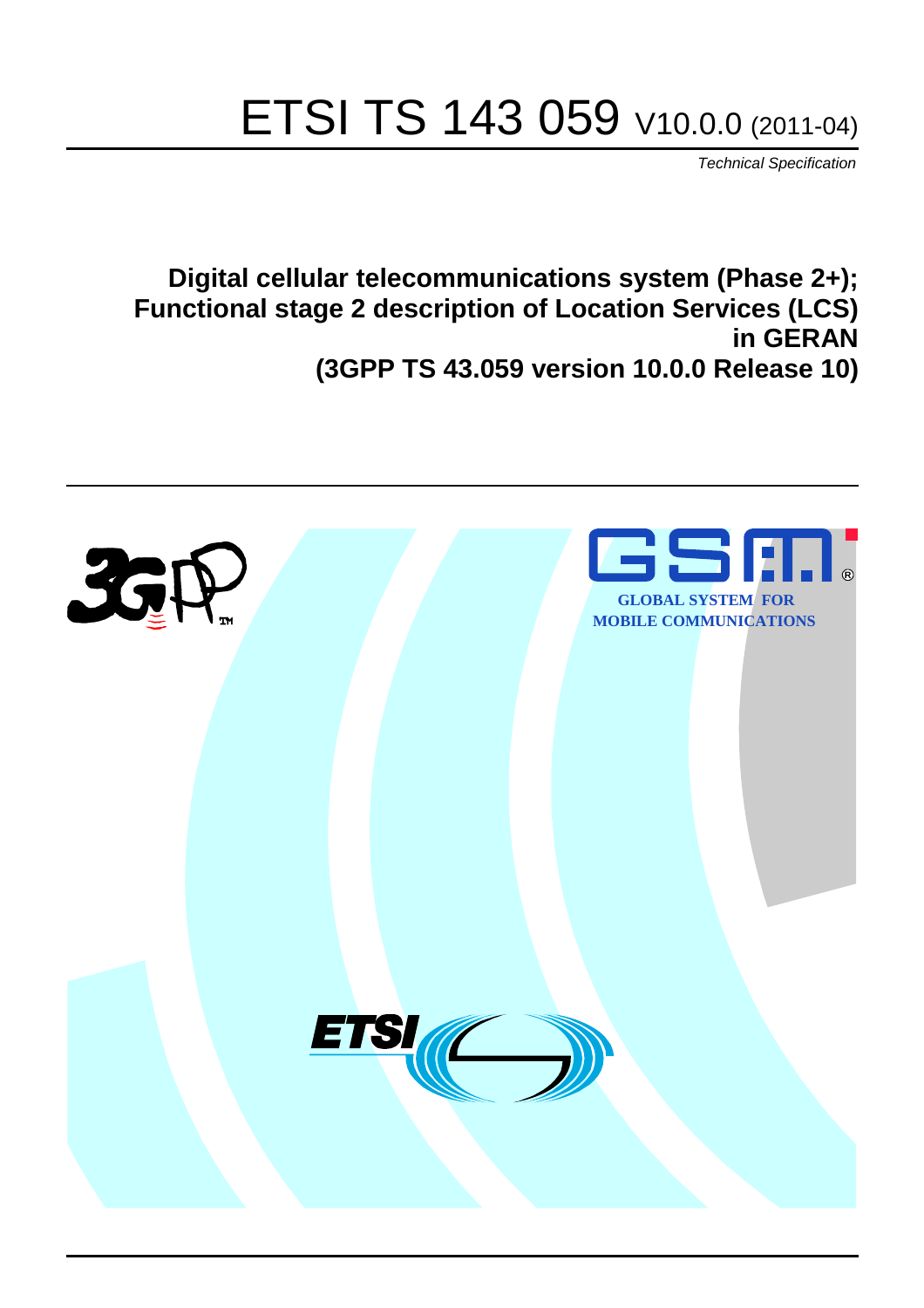Reference RTS/TSGG-0143059va00

> Keywords GSM

#### *ETSI*

#### 650 Route des Lucioles F-06921 Sophia Antipolis Cedex - FRANCE

Tel.: +33 4 92 94 42 00 Fax: +33 4 93 65 47 16

Siret N° 348 623 562 00017 - NAF 742 C Association à but non lucratif enregistrée à la Sous-Préfecture de Grasse (06) N° 7803/88

#### *Important notice*

Individual copies of the present document can be downloaded from: [http://www.etsi.org](http://www.etsi.org/)

The present document may be made available in more than one electronic version or in print. In any case of existing or perceived difference in contents between such versions, the reference version is the Portable Document Format (PDF). In case of dispute, the reference shall be the printing on ETSI printers of the PDF version kept on a specific network drive within ETSI Secretariat.

Users of the present document should be aware that the document may be subject to revision or change of status. Information on the current status of this and other ETSI documents is available at <http://portal.etsi.org/tb/status/status.asp>

If you find errors in the present document, please send your comment to one of the following services: [http://portal.etsi.org/chaircor/ETSI\\_support.asp](http://portal.etsi.org/chaircor/ETSI_support.asp)

#### *Copyright Notification*

No part may be reproduced except as authorized by written permission. The copyright and the foregoing restriction extend to reproduction in all media.

> © European Telecommunications Standards Institute 2011. All rights reserved.

**DECT**TM, **PLUGTESTS**TM, **UMTS**TM, **TIPHON**TM, the TIPHON logo and the ETSI logo are Trade Marks of ETSI registered for the benefit of its Members.

**3GPP**TM is a Trade Mark of ETSI registered for the benefit of its Members and of the 3GPP Organizational Partners. **LTE**™ is a Trade Mark of ETSI currently being registered

for the benefit of its Members and of the 3GPP Organizational Partners.

**GSM**® and the GSM logo are Trade Marks registered and owned by the GSM Association.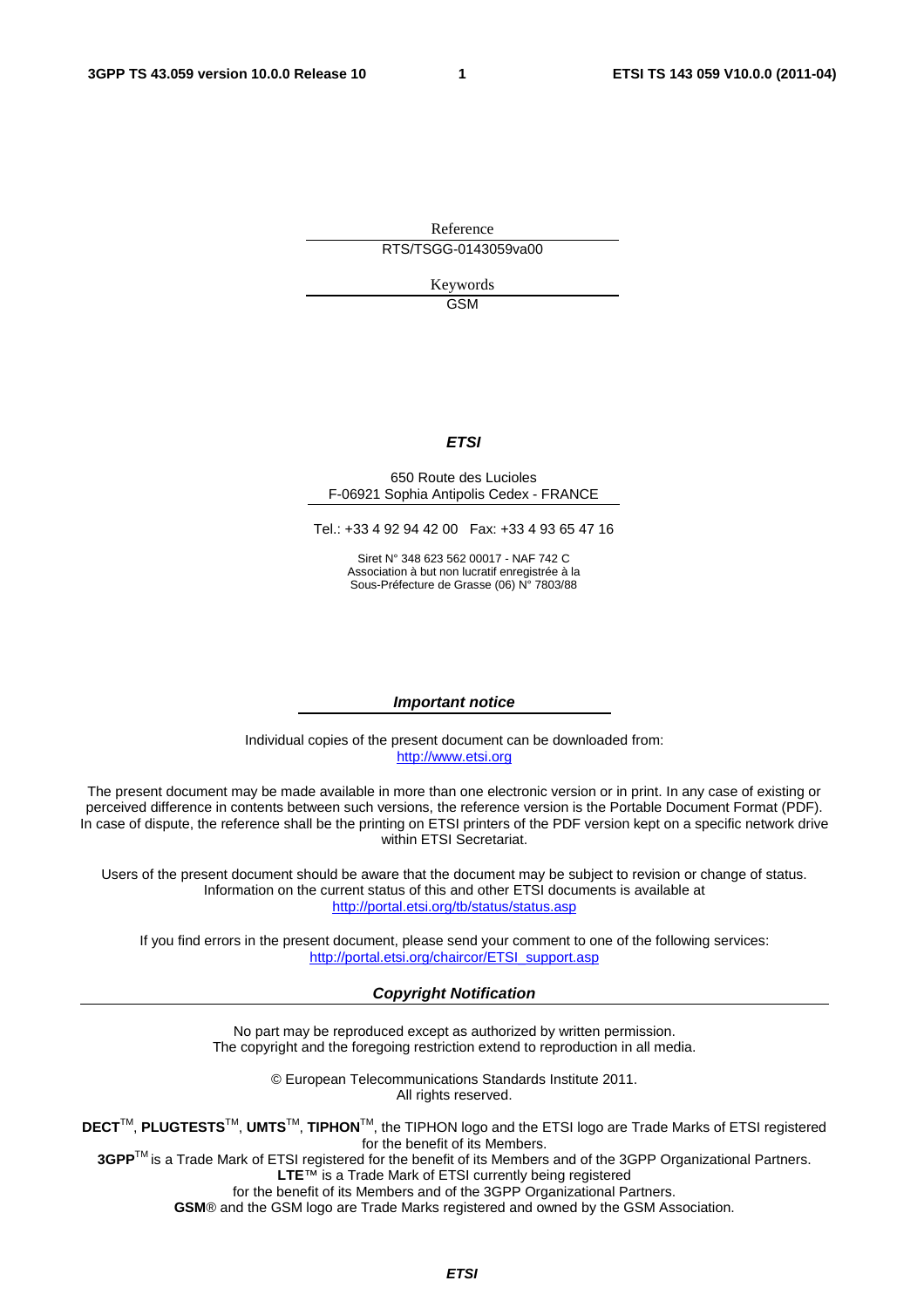# Intellectual Property Rights

IPRs essential or potentially essential to the present document may have been declared to ETSI. The information pertaining to these essential IPRs, if any, is publicly available for **ETSI members and non-members**, and can be found in ETSI SR 000 314: *"Intellectual Property Rights (IPRs); Essential, or potentially Essential, IPRs notified to ETSI in respect of ETSI standards"*, which is available from the ETSI Secretariat. Latest updates are available on the ETSI Web server [\(http://webapp.etsi.org/IPR/home.asp\)](http://webapp.etsi.org/IPR/home.asp).

Pursuant to the ETSI IPR Policy, no investigation, including IPR searches, has been carried out by ETSI. No guarantee can be given as to the existence of other IPRs not referenced in ETSI SR 000 314 (or the updates on the ETSI Web server) which are, or may be, or may become, essential to the present document.

# Foreword

This Technical Specification (TS) has been produced by ETSI 3rd Generation Partnership Project (3GPP).

The present document may refer to technical specifications or reports using their 3GPP identities, UMTS identities or GSM identities. These should be interpreted as being references to the corresponding ETSI deliverables.

The cross reference between GSM, UMTS, 3GPP and ETSI identities can be found under [http://webapp.etsi.org/key/queryform.asp.](http://webapp.etsi.org/key/queryform.asp)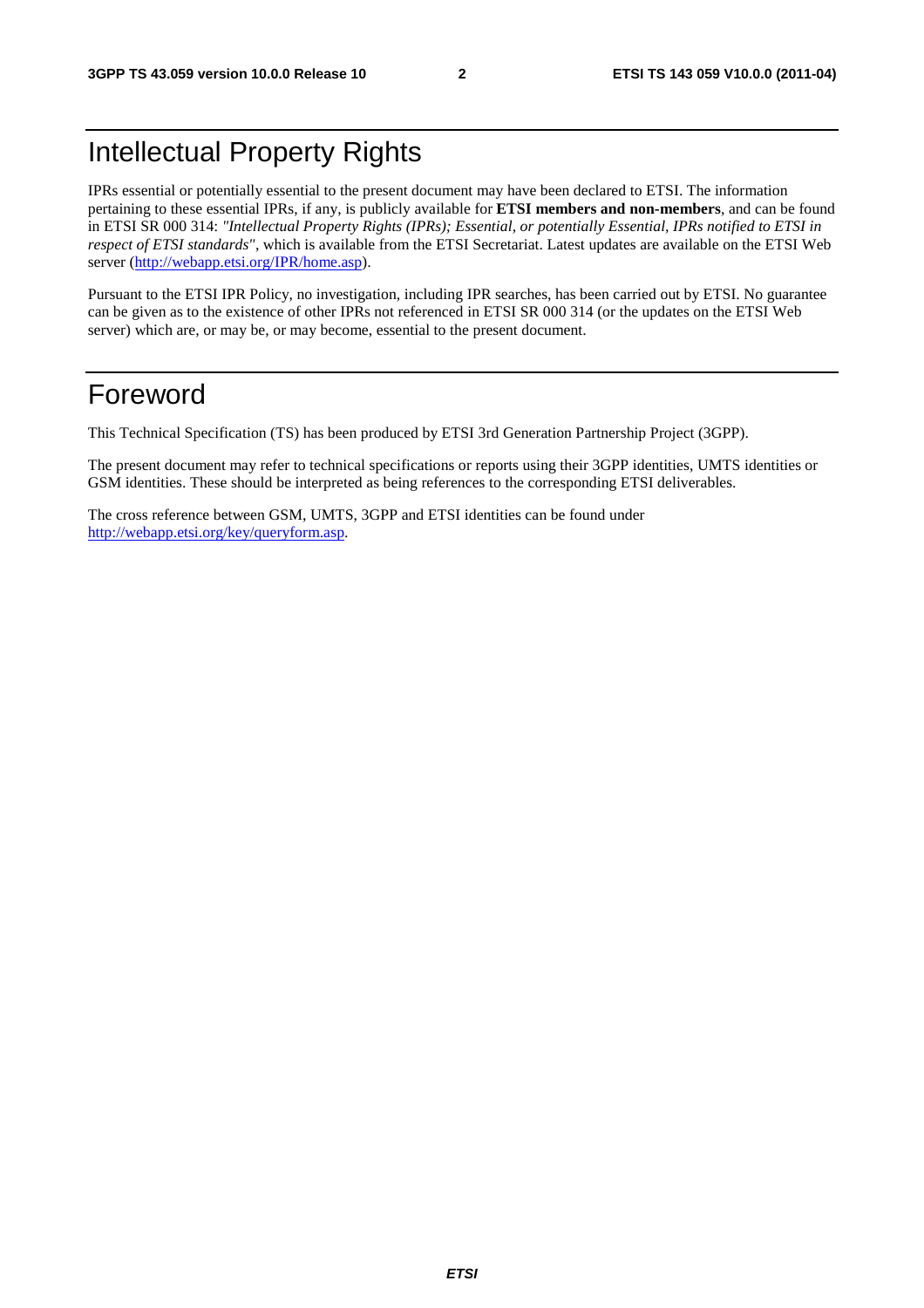$\mathbf{3}$ 

# Contents

| 1       |  |
|---------|--|
|         |  |
| 2       |  |
| 3       |  |
| 3.1     |  |
| 3.2     |  |
| 4       |  |
| 4.1     |  |
| 4.2     |  |
| 4.2.1   |  |
| 4.2.2   |  |
| 4.2.3   |  |
| 4.2.4   |  |
| 5       |  |
| 5.1     |  |
| 5.2     |  |
| 5.2.1   |  |
| 5.3     |  |
| 5.3.1   |  |
| 5.3.1.1 |  |
| 5.3.2   |  |
| 5.3.2.1 |  |
| 5.3.2.2 |  |
| 5.3.2.3 |  |
| 5.3.3   |  |
| 5.3.3.1 |  |
| 5.3.3.2 |  |
| 5.3.3.3 |  |
| 5.3.3.4 |  |
| 5.4     |  |
| 5.5     |  |
| 5.5.1   |  |
| 5.5.2   |  |
| 5.5.3   |  |
| 5.5.4   |  |
| 5.5.5   |  |
| 6       |  |
| 6.1     |  |
| 6.1.1   |  |
| 6.1.2   |  |
| 6.1.2.1 |  |
| 6.1.2.2 |  |
| 6.1.2.3 |  |
| 6.1.3   |  |
| 6.1.3a  |  |
| 6.1.4   |  |
| 6.1.5   |  |
| 6.1.5.1 |  |
| 6.1.5.2 |  |
| 6.1.6   |  |
| 6.1.7   |  |
| 6.2     |  |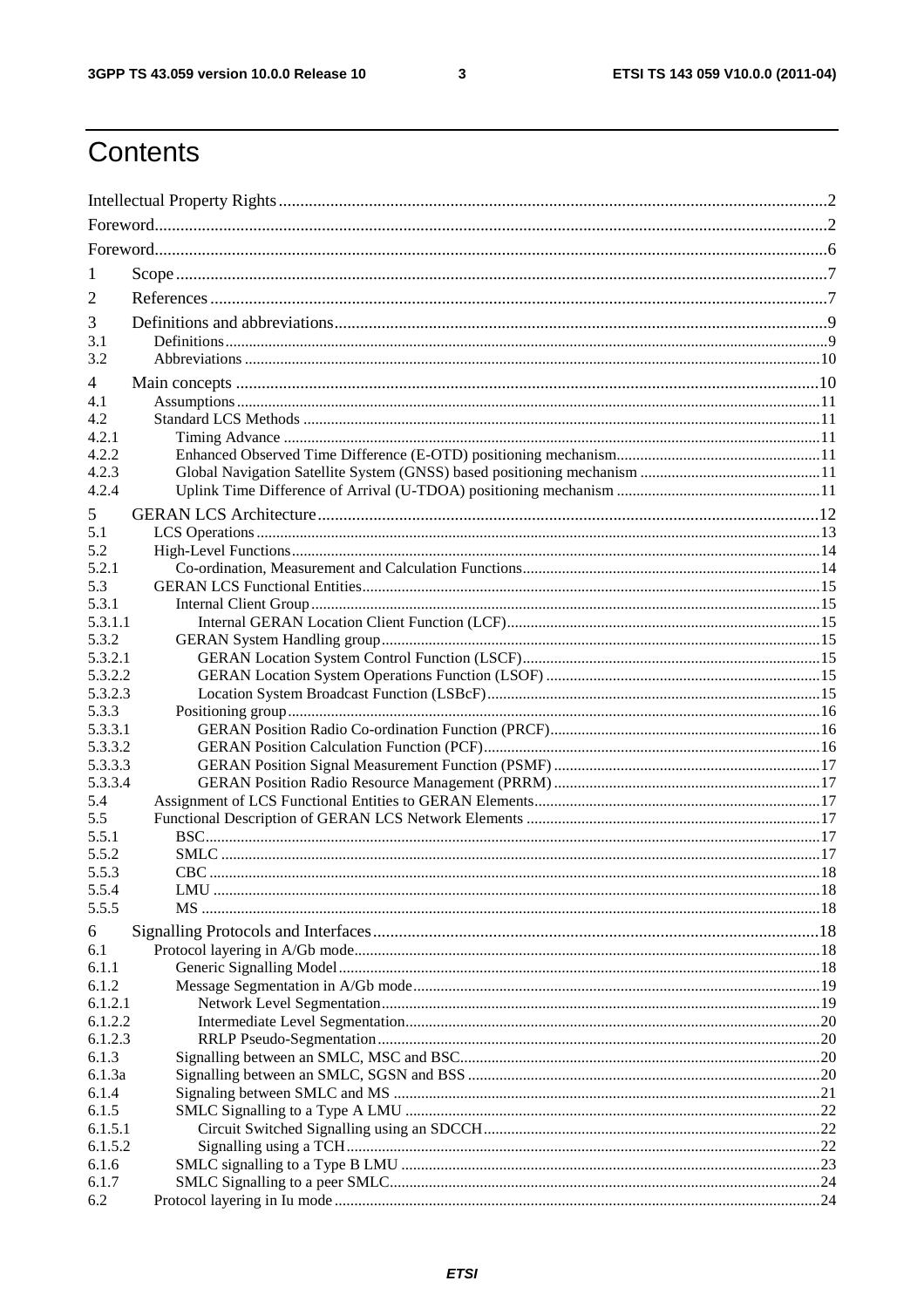$\overline{\mathbf{4}}$ 

| 6.2.1            |                                                                                              |  |
|------------------|----------------------------------------------------------------------------------------------|--|
| 6.2.2            |                                                                                              |  |
|                  |                                                                                              |  |
| 6.2.3            |                                                                                              |  |
| 6.2.4            |                                                                                              |  |
| 6.2.5            |                                                                                              |  |
| 7                |                                                                                              |  |
| 7.1              |                                                                                              |  |
| 7.1.1            |                                                                                              |  |
| 7.1.1.1          |                                                                                              |  |
| 7.1.1.2          |                                                                                              |  |
| 7.1.2            |                                                                                              |  |
| 7.1.2.1          |                                                                                              |  |
| 7.1.2.2          |                                                                                              |  |
| 7.2              |                                                                                              |  |
| 7.2.1            |                                                                                              |  |
| 7.2.1.1          |                                                                                              |  |
| 7.2.1.2          |                                                                                              |  |
| 7.2.2            |                                                                                              |  |
| 7.2.2.1          |                                                                                              |  |
| 7.2.2.2          |                                                                                              |  |
| 7.3              |                                                                                              |  |
| 7.3.1            |                                                                                              |  |
|                  |                                                                                              |  |
| 7.3.2            |                                                                                              |  |
| 7.4              |                                                                                              |  |
| 7.4.1            |                                                                                              |  |
| 8                |                                                                                              |  |
| 8.1              | Information Transfer between an SMLC and a Target MS in the CS Domain in A/Gb mode for E-OTD |  |
|                  |                                                                                              |  |
| 8.1a             | Information Transfer between an SMLC and a Target MS in the PS Domain in A/Gb mode 31        |  |
| 8.1b             |                                                                                              |  |
| 8.2              |                                                                                              |  |
| 8.3              |                                                                                              |  |
| 8.3.1            |                                                                                              |  |
| 8.3.2            |                                                                                              |  |
| 8.3.3            |                                                                                              |  |
| 8.3.3.1          |                                                                                              |  |
| 8.3.3.2          |                                                                                              |  |
| 8.3.4            |                                                                                              |  |
| 8.4              |                                                                                              |  |
| 8.4.1            |                                                                                              |  |
| 8.4.2            |                                                                                              |  |
| 8.4.3            |                                                                                              |  |
| 8.5              |                                                                                              |  |
| 8.5.1            |                                                                                              |  |
| 8.5.2            |                                                                                              |  |
|                  |                                                                                              |  |
| 8.5.3<br>8.5.3.1 |                                                                                              |  |
|                  |                                                                                              |  |
| 8.5.3.2          |                                                                                              |  |
| 8.5.3.3          |                                                                                              |  |
| 8.5.3.4          |                                                                                              |  |
| 8.5.3.5          |                                                                                              |  |
| 8.5.3.6          |                                                                                              |  |
| 8.5.3.7          |                                                                                              |  |
| 8.5.4            |                                                                                              |  |
| 8.5.4.1          |                                                                                              |  |
| 8.5.4.2          |                                                                                              |  |
| 8.5.4.3          |                                                                                              |  |
| 8.5.4.4          |                                                                                              |  |
| 8.5.5            |                                                                                              |  |
| 8.6              |                                                                                              |  |
| 8.7              |                                                                                              |  |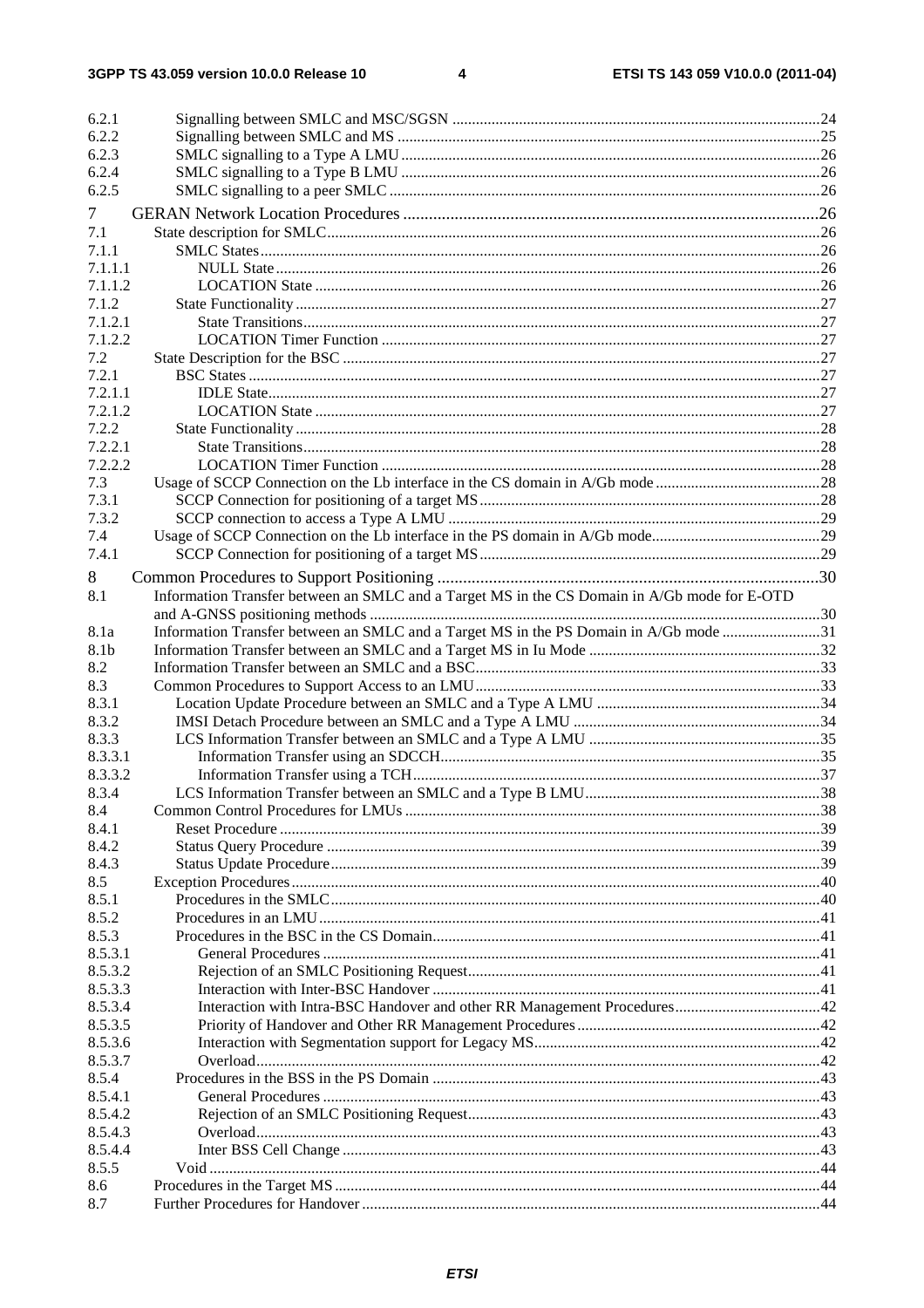| 9                      |                                                                                               |  |
|------------------------|-----------------------------------------------------------------------------------------------|--|
| 9.1                    |                                                                                               |  |
| 9.1.1                  |                                                                                               |  |
| 9.1.2                  | Positioning Procedure Initiation from an Internal LCS Client for the CS Domain (A/Gb mode) 45 |  |
| 9.1.3                  |                                                                                               |  |
| 9.1.4                  |                                                                                               |  |
| 9.1.5                  |                                                                                               |  |
| 9.2                    |                                                                                               |  |
| 9.2a                   |                                                                                               |  |
| 9.2 <sub>b</sub>       |                                                                                               |  |
| 9.2c                   |                                                                                               |  |
| 9.2c.1                 |                                                                                               |  |
| 9.2c.2                 |                                                                                               |  |
| 9.3                    |                                                                                               |  |
| 9.3.1                  |                                                                                               |  |
| 9.3.1.1                |                                                                                               |  |
| 9.3.1.2                |                                                                                               |  |
| 9.3.2                  |                                                                                               |  |
| 9.3.3                  |                                                                                               |  |
| 9.3a                   |                                                                                               |  |
| 9.3a.1                 |                                                                                               |  |
| 9.3a.1.1               |                                                                                               |  |
| 9.3a.1.2               |                                                                                               |  |
| 9.3a.2                 |                                                                                               |  |
| 9.3a.3                 |                                                                                               |  |
| 9.4                    |                                                                                               |  |
| 9.4.1                  |                                                                                               |  |
| 9.4.2                  |                                                                                               |  |
| 9.4.3                  |                                                                                               |  |
| 9.4.3a                 |                                                                                               |  |
| 9.4.4                  |                                                                                               |  |
| 9.4.5                  |                                                                                               |  |
| 9.4.5a                 |                                                                                               |  |
| 9.4.6                  |                                                                                               |  |
| 9.4.6.1                |                                                                                               |  |
| 9.4.6.2                |                                                                                               |  |
| 9.4.6.2.1              |                                                                                               |  |
| 9.4.6.3                |                                                                                               |  |
| 9.5                    | U-TDOA Positioning Procedures.                                                                |  |
| 9.5.0                  |                                                                                               |  |
| 9.5.1                  |                                                                                               |  |
| 9.5.1.1                |                                                                                               |  |
| 9.5.1.2                |                                                                                               |  |
| 9.5.1.3                |                                                                                               |  |
| 9.5.1.4                |                                                                                               |  |
| 9.5.2                  |                                                                                               |  |
| 9.5.2.1                |                                                                                               |  |
| 9.5.2.2                |                                                                                               |  |
| 9.5.2.2.1<br>9.5.2.2.2 |                                                                                               |  |
| 9.5.2.3                |                                                                                               |  |
| 9.5.2.4                |                                                                                               |  |
| 9.5.2.5                |                                                                                               |  |
|                        |                                                                                               |  |
| 10                     |                                                                                               |  |
| 10.1                   |                                                                                               |  |
| 10.2                   |                                                                                               |  |
|                        | <b>Annex A (informative):</b>                                                                 |  |
|                        |                                                                                               |  |
|                        |                                                                                               |  |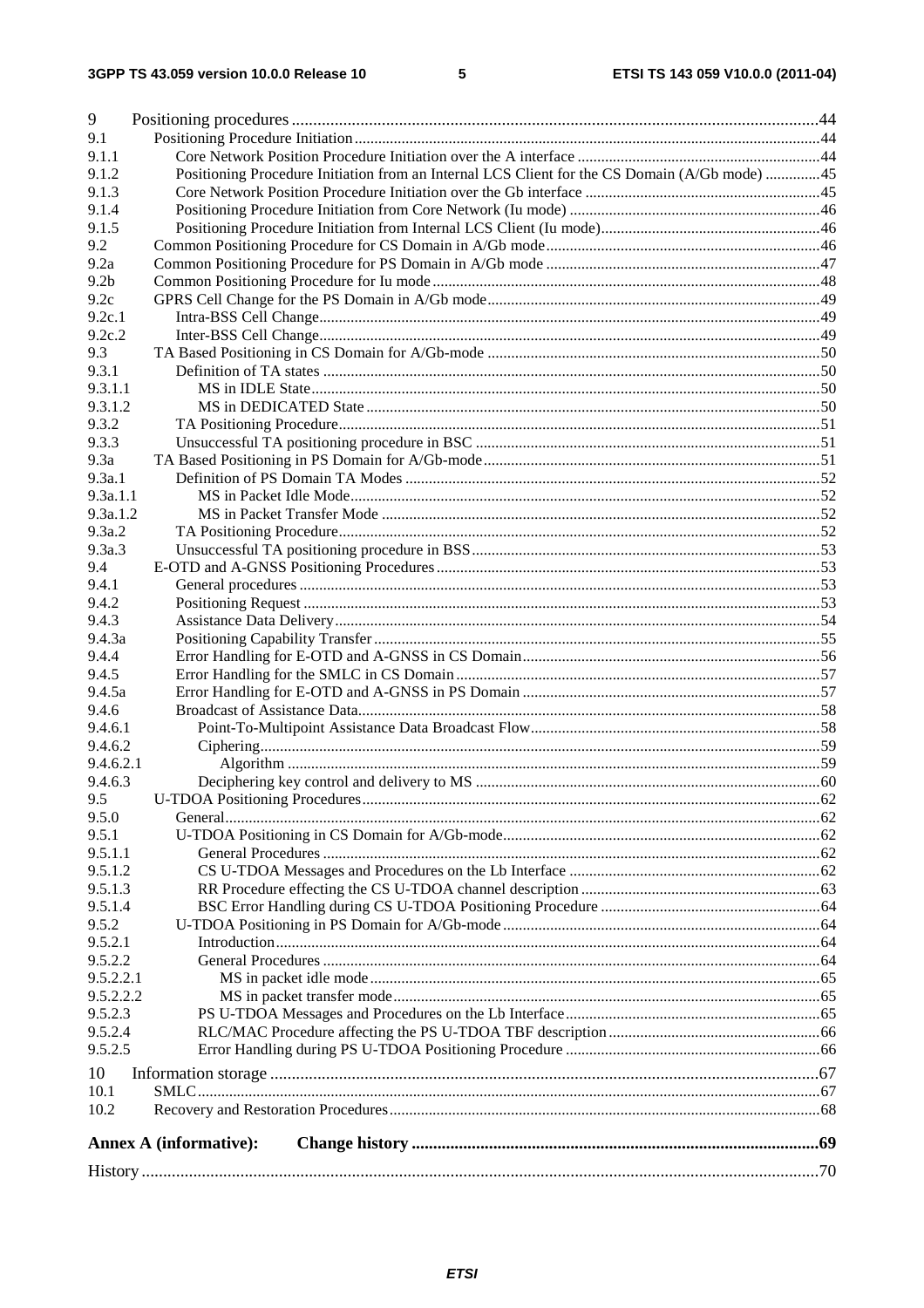# Foreword

This Technical Specification has been produced by the 3<sup>rd</sup> Generation Partnership Project (3GPP).

The contents of the present document are subject to continuing work within the TSG and may change following formal TSG approval. Should the TSG modify the contents of the present document, it will be re-released by the TSG with an identifying change of release date and an increase in version number as follows:

Version x.y.z

where:

- x the first digit:
	- 1 presented to TSG for information;
	- 2 presented to TSG for approval;
	- 3 or greater indicates TSG approved document under change control.
- y the second digit is incremented for all changes of substance, i.e. technical enhancements, corrections, updates, etc.
- z the third digit is incremented when editorial only changes have been incorporated in the document.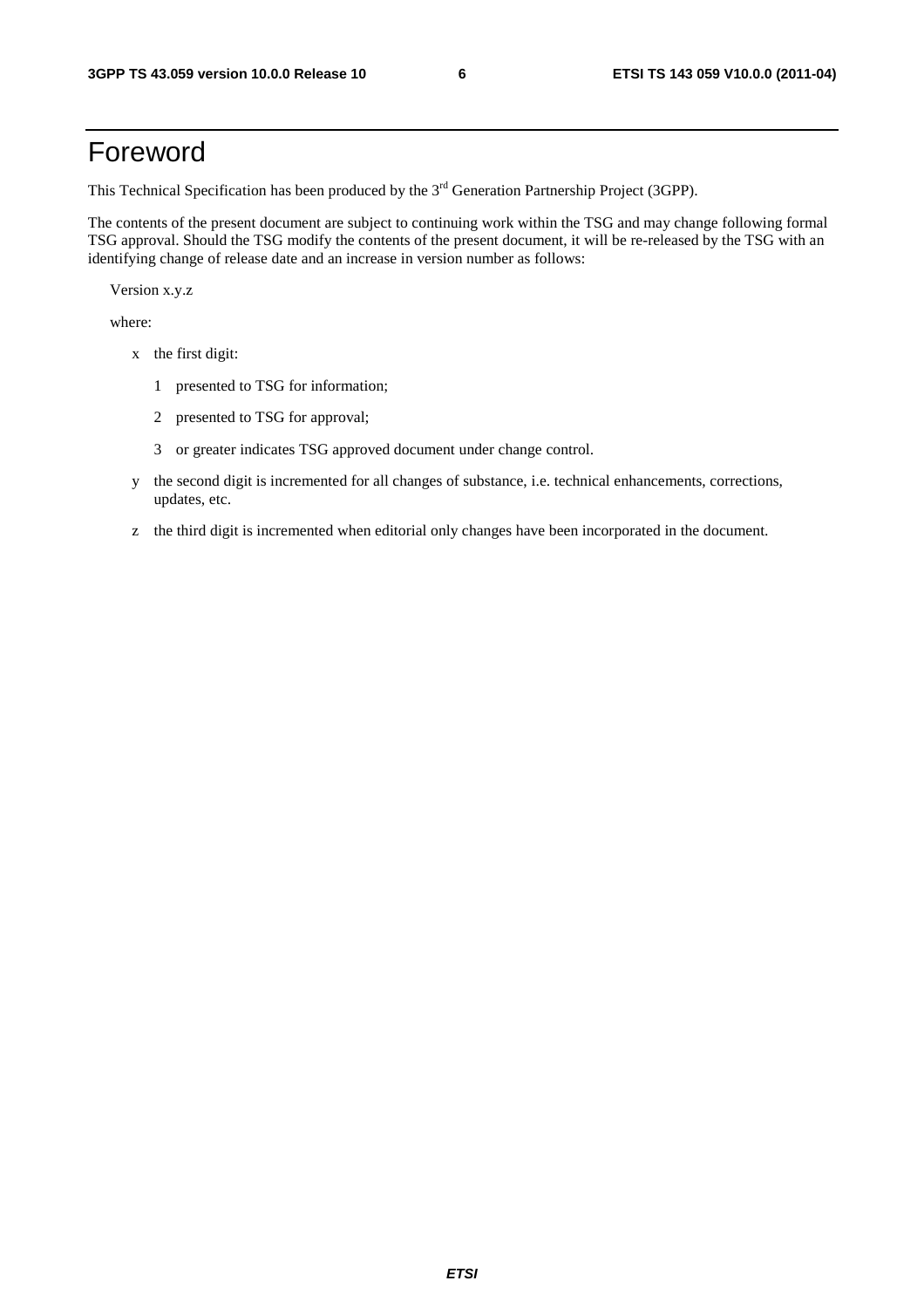# 1 Scope

The present document specifies the stage 2 of the LoCation Services (LCS) feature in GERAN, which provides the mechanisms to support mobile location services for operators, subscribers and third party service providers.

The purpose of this stage 2 specification is to define the GERAN LCS architecture, functional entities and operations to support location methods. This description is confined to the aspects of LCS within the GERAN and does not define nor describe the LCS entities or operations within the Core Network.

Location Services may be considered as a network provided enabling technology consisting of standardised service capabilities, which enable the provision of location applications. The application(s) may be service provider specific. The description of the numerous and varied possible location applications which are enabled by this technology are outside the scope of the present document. However, clarifying examples of how the functionality being described may be used to provide specific location services may be included.

This stage 2 specification covers the GERAN LCS functional model and entities, the location methods, state descriptions, and message flows.

# 2 References

The following documents contain provisions which, through reference in this text, constitute provisions of the present document.

- References are either specific (identified by date of publication, edition number, version number, etc.) or non-specific.
- For a specific reference, subsequent revisions do not apply.
- For a non-specific reference, the latest version applies. In the case of a reference to a 3GPP document (including a GSM document), a non-specific reference implicitly refers to the latest version of that document *in the same Release as the present document*.
- [1] 3GPP TR 21.905: "Vocabulary for 3GPP Specifications".
- [2] 3GPP TS 22.071: "Location Services (LCS); Service description Stage 1".
- [3] 3GPP TS 22.101: "Service aspects; Service principles".
- [4] 3GPP TS 23.007: "Restoration procedures".
- [5] 3GPP TS 23.032: "Universal Geographical Area Description (GAD)".
- [6] 3GPP TS 23.041: "Technical realization of Cell Broadcast Service (CBS)".
- [7] 3GPP TS 23.271: "Functional stage 2 description of location services".
- [8] 3GPP TS 24.008: "Mobile Radio Interface Layer 3 specificiation; Core Network Protocols; Stage 3".
- [9] 3GPP TS 24.030: "Location Services (LCS); Supplementary service operations; Stage 3".
- [10] 3GPP TS 24.080: "Mobile radio Layer 3 Supplementary Services specification; Formats and coding".
- [11] 3GPP TS 43.051: "GSM/EDGE Radio Access Network (GERAN) overall description; Stage 2".
- [12] 3GPP TS 44.006: "Mobile Station Base Station System (MS BSS) interface; Data Link (DL) layer specification".
- [13] 3GPP TS 44.012: "Short Message Service Cell Broadcast (SMSCB) Support on the Mobile Radio Interface".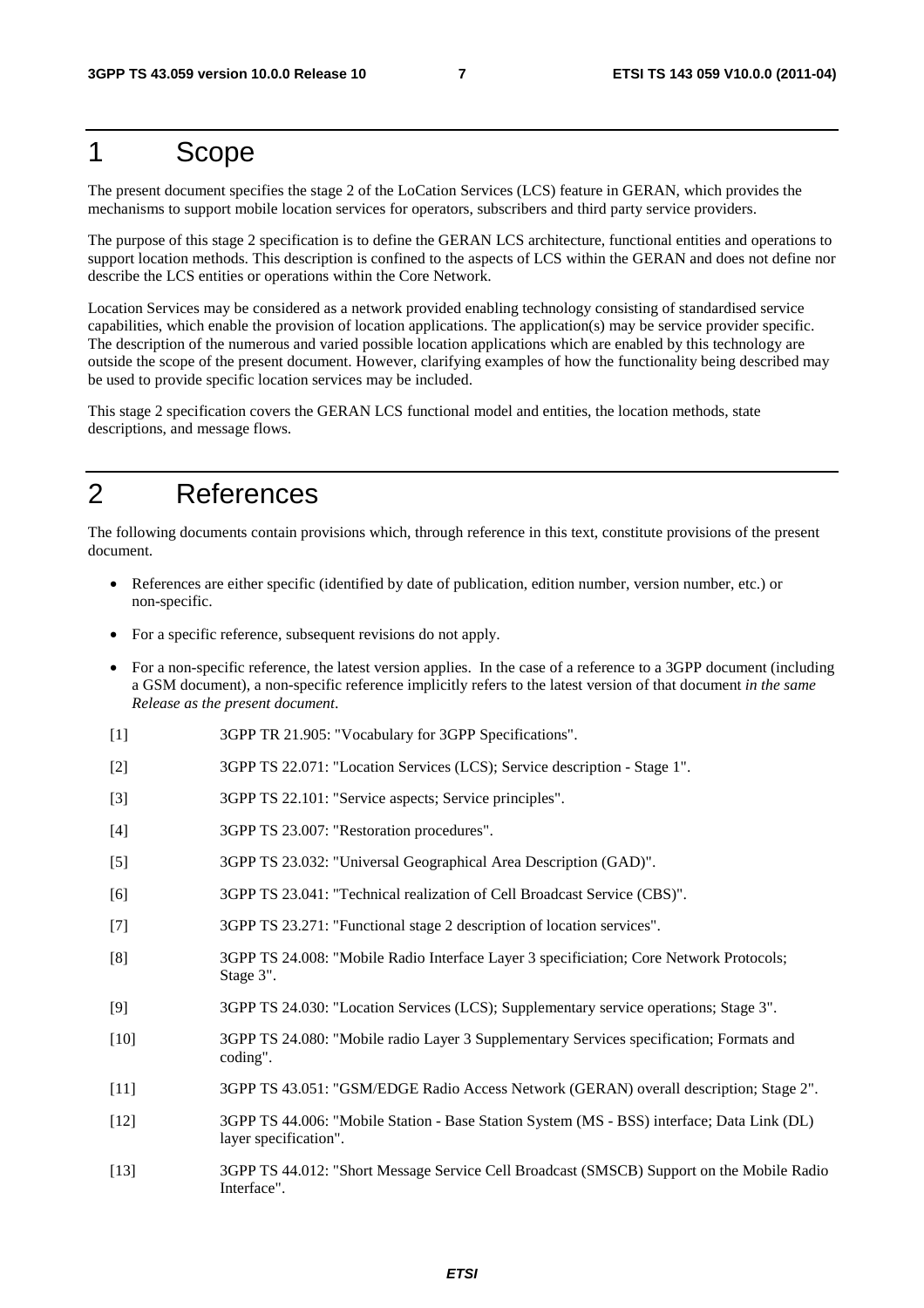[14] 3GPP TS 44.018: "Mobile radio interface layer 3 specification; Radio Resource Control Protocol". [15] 3GPP TS 44.031: "Location Services (LCS); Mobile Station (MS) - Serving Mobile Location Centre (SMLC) Radio Resource LCS Protocol (RRLP)". [16] 3GPP TS 44.035: "Location Services (LCS); Broadcast Network Assistance for Enhanced Observed Time Difference (E-OTD) and Global Positioning System (GPS) Positioning Methods". [17] 3GPP TS 44.071: "Location Services (LCS); Mobile Radio Interface Layer 3 Location Services (LCS) specification". [18] 3GPP TS 48.008: "Mobile-services Switching Centre - Base Station System (MSC - BSS) interface; Layer 3 specification". [19] 3GPP TS 48.031: "Location Services (LCS); Serving Mobile Location Centre - Serving Mobile Location Centre (SMLC - SMLC); SMLCPP specification". [20] 3GPP TS 48.058: "Base Station Controller - Base Transceiver Station (BSC - BTS) interface; Layer 3 specification". [21] 3GPP TS 48.071: "Serving Mobile Location Center – Base Station System (SMLC-BSS) interface; Layer 3 specification". [22] 3GPP TS 49.031: "Location Services (LCS); Base Station System Application Part LCS Extension (BSSAP-LE)". [23] TIA/EIA/IS-J-STD-036 (2000): "Emergency Services Data Communications". [24] 3GPP TS 48.016: "General Packet Radio Service (GPRS); Base Station System (BSS) - Serving GPRS Support Node (SGSN) interface; Network Service". [25] 3GPP TS 48.018: "General Packet Radio Service (GPRS); Base Station System (BSS) - Serving GPRS Support Node (SGSN); BSS GPRS Protocol (BSSGP)". [26] 3GPP TS 44.064: "Mobile Station - Serving GPRS Support Node (MS-SGSN) Logical Link Control (LLC) layer specification". [27] 3GPP TS 23.060: "General Packet Radio Service (GPRS); Service description; Stage 2". [28] 3GPP TS 44.060: "General Packet Radio Service (GPRS); Mobile Station (MS) - Base Station System (BSS) interface; Radio Link Control/Medium Access Control (RLC/MAC) protocol". [29] 3GPP TS 25.410: "UTRAN Iu Interface: General Aspects and Principles". [30] 3GPP TS 25.411: "UTRAN Iu Interface Layer 1". [32] 3GPP TS 25.412: "UTRAN Iu Interface signalling transport". [33] 3GPP TS 25.413: "UTRAN Iu Interface RANAP signalling". [34] 3GPP TS 44.118: "Mobile radio interface layer 3 specification; Radio Resource Control (RRC) Protocol Iu Mode". [35] IETF STD 51, RFC 1661(07/1994): "The Point-To-Point Protocol (PPP)". [36] IETF STD 51, RFC 1662(07/1994): "PPP in HDLC-like Framing". [37] IETF RFC 2507(02/1999): "IP header compression". [38] IETF RFC 1990(07/1994): "The PPP Multilink Protocol (MP)". [39] IETF RFC 2686(09/1999): "The Multi-Class Extension to Multi-Link PPP". [40] IETF RFC 2509(02/1999): "IP Header Compression over PPP".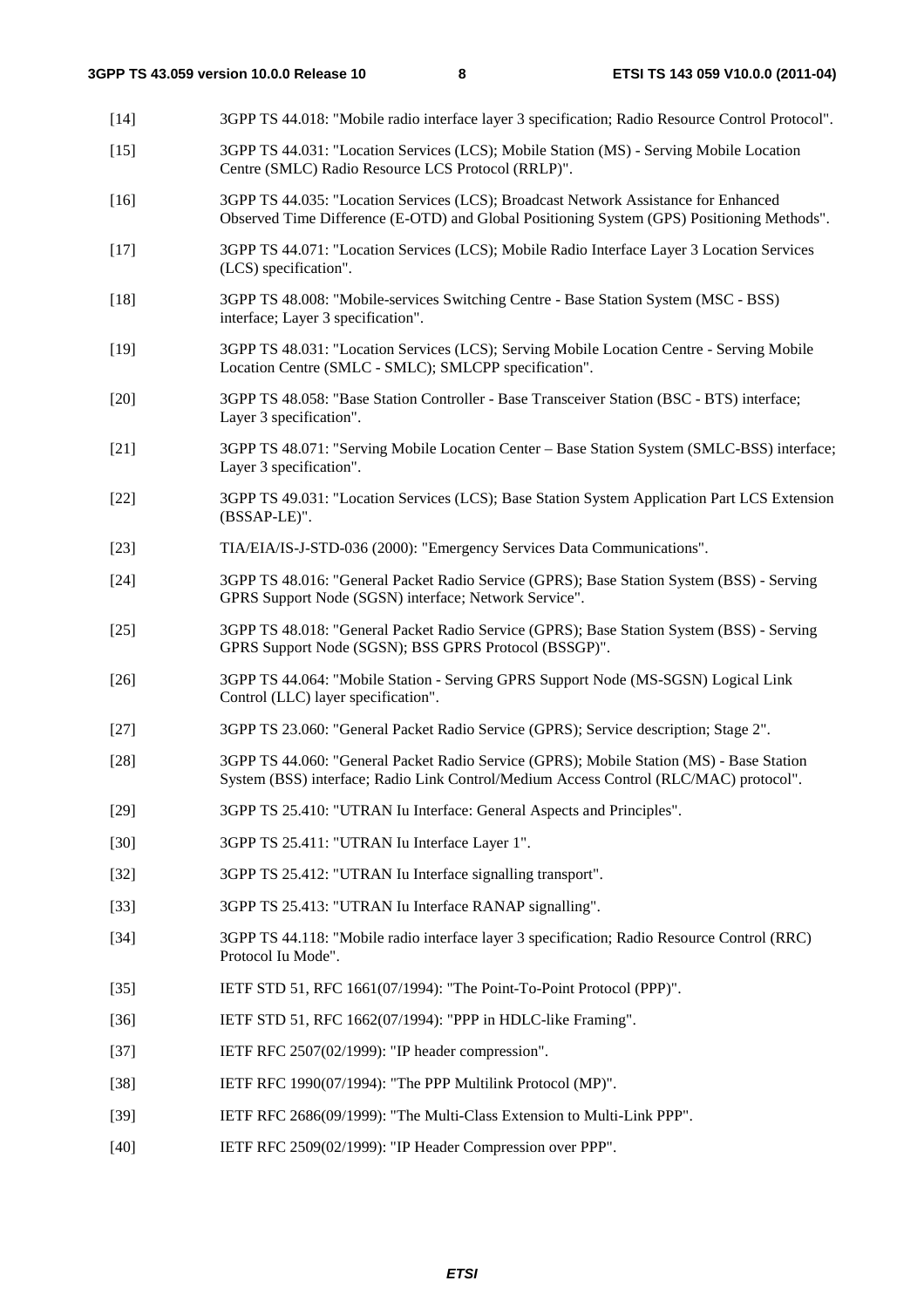# 3 Definitions and abbreviations

# 3.1 Definitions

For the purposes of the present document the following terms and definitions apply and the terms and definitions given in 3GPP TS 22.101.

**A/Gb mode:** see 3GPP TS 43.051 [11].

**Iu mode:** see 3GPP TS 43.051 [11].

**LCS (LoCation Services):** LCS is a service concept in system standardisation. LCS specifies all the necessary network elements and entities, their functionality, interfaces, as well as communication messages, necessary to implement the positioning functionality in a cellular network.

NOTE 1: LCS does not specify any location based (value added) services except locating of emergency calls.

**LCS Client:** software and/or hardware entity that interacts with a LCS Server for the purpose of obtaining location information for one or more Mobile Stations. LCS Clients subscribe to LCS in order to obtain location information. LCS Clients may or may not interact with human users. The LCS Client is responsible for formatting and presenting data and managing the user interface (dialogue). The LCS Client may reside in the Mobile Station (MS).

**LCS Server:** software and/or hardware entity offering LCS capabilities. The LCS Server accepts requests, services requests, and sends back responses to the received requests. The LCS server consists of LCS components, which are distributed to one or more PLMN and/or service provider.

**Location Estimate:** geographic location of an MS and/or valid Mobile Equipment (ME), expressed in latitude and longitude data. The Location Estimate shall be represented in a well-defined universal format. Translation from this universal format to another geographic location system may be supported, although the details are considered outside the scope of the primitive services.

**Location Request:** request for a Location Estimate and optionally a Velocity Estimate.

**Mobile Assisted positioning:** any mobile centric positioning method (e.g. E-OTD, A-GNSS) in which the MS provides position measurements to the network for computation of a location estimate by the network. The network may provide assistance data to the MS to enable position measurements and/or improve measurement performance.

**Mobile Based positioning:** any mobile centric positioning method (e.g. E-OTD, A-GNSS) in which the MS performs both position measurements and computation of a location estimate and where assistance data useful or essential to one or both of these functions is provided to the MS by the network. Position methods where an MS performs measurements and location computation without network assistance data are not considered within this category.

**Mobile Station:** consists of Mobile or User Equipment (ME or MS) with a valid SIM or USIM attached.

**Positioning (/location detecting):** positioning is a functionality, which detects a geographical location (of e.g. a mobile terminal).

**Positioning technology (/locating technology):** technology or system concept including the specifications of RF interfaces, data types, etc. to process the estimation of a geographical location, e.g. A-GNSS and E-OTD.

**Radio Interface Timing:** Comprise Absolute Time Differences (ATDs) or Real Time Differences (RTDs) of the signals transmitted by Base Stations, where timing differences are measured relative to either some absolute time difference (ATD) or the signals of another Base Station (RTD).

**RRLP maximum PDU size:** maximum PDU size for the RRLP protocol, which is 242 octets.

**RRLP pseudo-segmentation:** use of several RRLP data messages to deliver a large amount of information.

**Target MS:** Mobile Station being positioned.

**Type A LMU:** accessed exclusively over the air interface (Um interface): there is no wired connection to any other network element.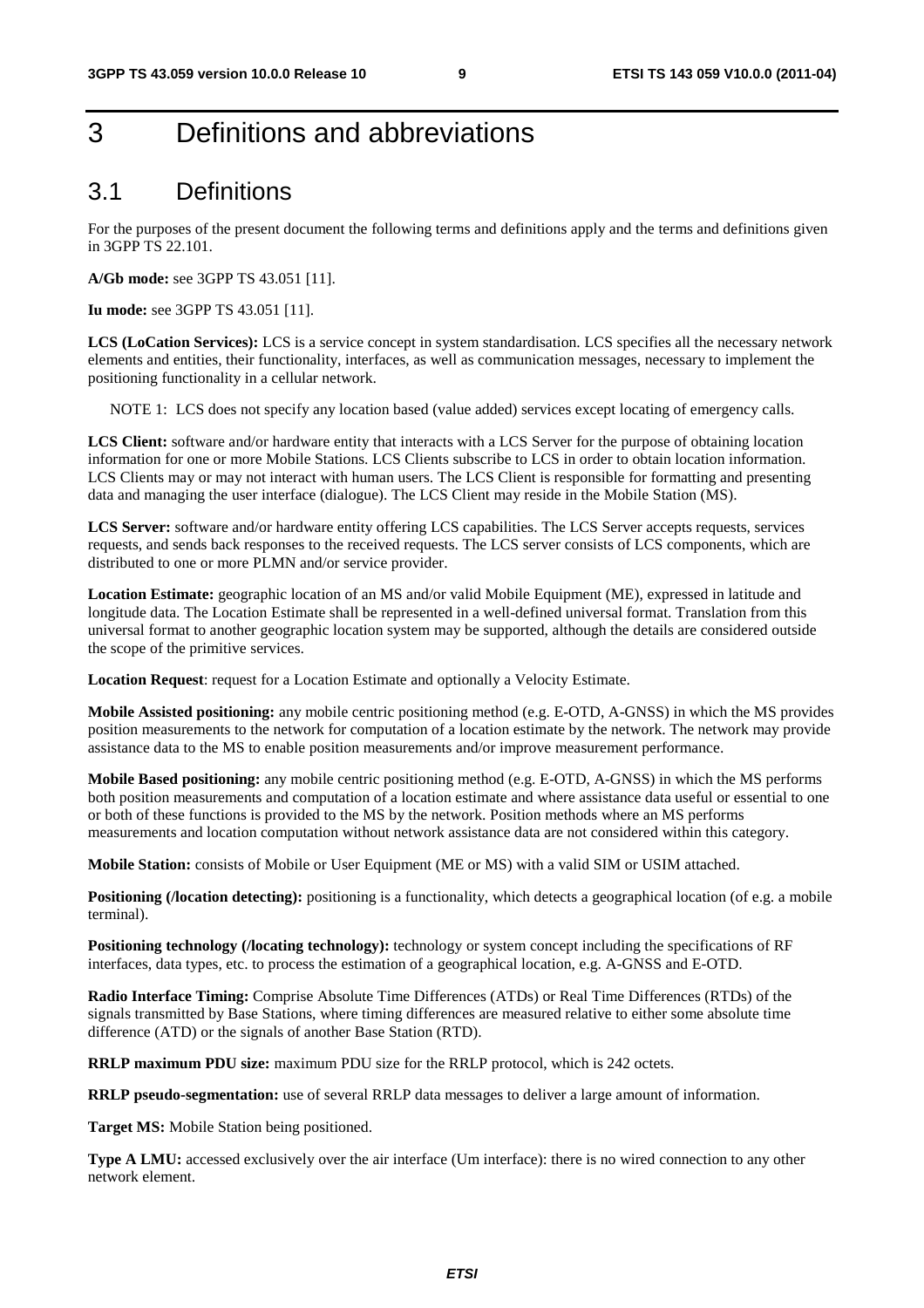**Type B LMU:** is accessed over the Abis interface from a BSC. The LMU may be either a standalone network element addressed using some pseudo-cell ID or connected to or integrated in a BTS.

**Velocity Estimate:** speed and bearing of an MS and/or valid Mobile Equipment (ME), expressed as speed in kilometres per hour and bearing in degrees measured clockwise from North.

NOTE 2: Abis interface is beyond the scope of the present document.

# 3.2 Abbreviations

For the purposes of the present document, the following abbreviations and the abbreviations given in 3GPP TS 21.905 apply.

| $2G-$           | <b>Second Generation</b>                               |
|-----------------|--------------------------------------------------------|
| $3G-$           | <b>Third Generation</b>                                |
| A               | Interface between GERAN BSS and MSC                    |
| A-GNSS          | <b>Assisted GNSS</b>                                   |
| A-GPS           | <b>Assisted GPS</b>                                    |
| <b>ATD</b>      | <b>Absolute Time Difference</b>                        |
| <b>BSSLAP</b>   | <b>Base Station System Application Part</b>            |
| <b>BSSAP-LE</b> | Base Station System Application Part LCS Extension     |
| CBC-BSC         | Interface between CBC and BSC                          |
| <b>CBC-SMLC</b> | Interface between CBC and SMLC                         |
| D-GPS           | <b>Differential GPS</b>                                |
| E-OTD           | <b>Enhanced Observed Time Difference</b>               |
| <b>GNSS</b>     | Global Navigation Satellite System (e.g. GPS, Galileo) |
| Iu              | Interface between GERAN BSS and 3G Core Network        |
| $Iu-cs$         | Interface between GERAN BSS and 3G MSC                 |
| Iu-ps           | Interface between GERAN BSS and 3G SGSN                |
| Gb              | Interface between GERAN BSS and SGSN                   |
| L <sub>b</sub>  | Interface between SMLC and BSC                         |
| <b>LCCF</b>     | <b>Location Client Control Function</b>                |
| LCF             | <b>Location Client Function</b>                        |
| LSBcF           | <b>Location System Broadcast Function</b>              |
| <b>LSCF</b>     | <b>Location System Control Function</b>                |
| <b>LSOF</b>     | <b>Location System Operation Function</b>              |
| PCF             | <b>Position Calculation Function</b>                   |
| <b>PRCF</b>     | Positioning Radio Co-ordination Function               |
| <b>PRRM</b>     | Positioning Radio Resource Management                  |
| <b>PSMF</b>     | Positioning Signal Measurement Function                |
| <b>RIT</b>      | Radio Interface Timing                                 |
| <b>RRLP</b>     | Radio Resource Link Protocol                           |
| <b>RTD</b>      | <b>Real Time Difference</b>                            |
| <b>SMSCB</b>    | Short Message Service Cell Broadcast                   |
| <b>SMLCPP</b>   | Serving Mobile Location Center Peer Protocol           |
| <b>TA</b>       | <b>Timing Advance</b>                                  |
| <b>UDT</b>      | <b>SCCP</b> Unitdata message                           |
| Um              | <b>GERAN Air Interface</b>                             |
| <b>UTC</b>      | Universal Coordinated Time                             |
| <b>U-TDOA</b>   | <b>Uplink Time Difference of Arrival</b>               |

# 4 Main concepts

A general description of location services and the service requirements is given in the specification 3GPP TS 22.071. By measuring radio signals the capability to determine the geographic location of the mobile station (MS) shall be provided. The location information may be requested by and reported to a client (application) associated with the MS, or by a client within or attached to the Core Network. The location information may also be utilised internally by GERAN, for example to support features such as home location billing. The location information shall be reported in standard formats, such as those for cell based or geographical coordinates of the location of the MS.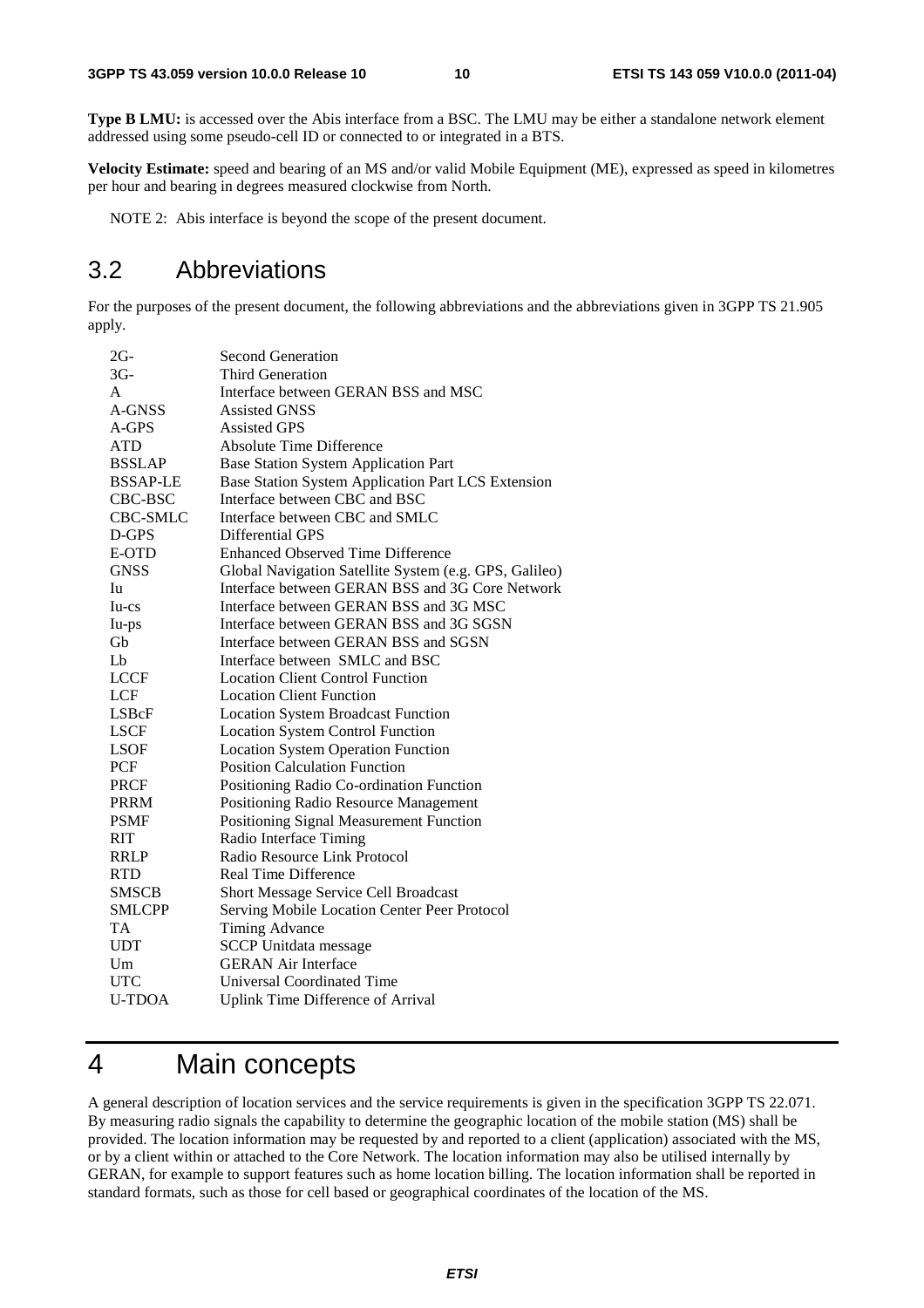It shall be possible for the majority of the MS (active or idle) within a network to use the feature without compromising the radio transmission or signalling capabilities of the GERAN.

Four positioning mechanisms are supported for LCS: Timing Advance (TA), Enhanced Observed Time Difference (E-OTD), Global Navigation Satellite System (GNSS) based positioning (A-GNSS) and Uplink Time Difference Of Arrival (U-TDOA).

# 4.1 Assumptions

- SMLC is either an integrated functionality in BSS or a standalone network element within GERAN.
- LMU is either an integrated functionality in BTS (Type B LMU) or a standalone network element (Type A LMU) where communication is over the Um interface.

# 4.2 Standard LCS Methods

### 4.2.1 Timing Advance

The TA is based on the existing Timing Advance (TA) parameter. The TA value is known for the serving BTS. To obtain TA values in case the MS is in idle mode a special procedure, not noticed by the GSM subscriber (no ringing tone), is set up. The cell-ID of the serving cell and the TA is returned as the result of the TA.

TA may be used to assist all positioning mechanisms.

## 4.2.2 Enhanced Observed Time Difference (E-OTD) positioning mechanism

The E-OTD method is based on measurements in the MS of the Enhanced Observed Time Difference of arrival of bursts of nearby pairs of BTSs. For E-OTD measurement synchronization, normal and dummy bursts are used. When the transmission frames of BTSs are not synchronized, the network needs to measure the Real or Absolute Time Differences (RTDs or ATDs) between them. To obtain accurate trilateration, E-OTD measurements and, for non-synchronized BTSs, RTD or ATD measurements are needed for at least three distinct pairs of geographically dispersed BTSs. Based on the measured E-OTD values the location of MS can be calculated either in the network or in the MS itself, if all the needed information is available in MS.

## 4.2.3 Global Navigation Satellite System (GNSS) based positioning mechanism

Global Navigation Satellite System (GNSS) refers to satellite systems that are set up for positioning purposes. Systems belonging to this category, that are operational today or will be in the near future are e.g., GPS, Galileo, Satellite Based Augmentation Systems (SBAS), Modernized GPS, Quasi Zenith Satellite System (QZSS) and GLONASS.

A mobile station with GNSS measurement capability may operate in an autonomous mode or in an assisted mode for example MS-assisted or MS-based mode. In autonomous mode MS determines its position based on signals received from GNSS without assistance from network. In assisted mode, MS receives assistance data from network. MS may support one or several GNSSs and the assistance data content may vary depending on this capability.

A-GNSS refers to a concept which supports several global navigation satellite systems and their different navigation signals, including e.g. GPS, Galileo, Satellite Based Augmentation Systems (SBAS), Modernized GPS, Quasi Zenith Satellite System (QZSS) and GLONASS. The assistance data shall enable combined usage of satellite signals belonging to different GNSS or simple usage of one GNSS system independently from the other.

### 4.2.4 Uplink Time Difference of Arrival (U-TDOA) positioning mechanism

The U-TDOA positioning method is based on network measurements of the Time Of Arrival (TOA) of a known signal sent from the mobile and received at three or more LMUs. The known signal is the normal bursts generated by a mobile while in the dedicated mode; either on the SDCCH or TCH. The method requires LMUs in the geographic vicinity of the mobile to be positioned to accurately measure the TOA of the bursts. Since the geographical coordinates of the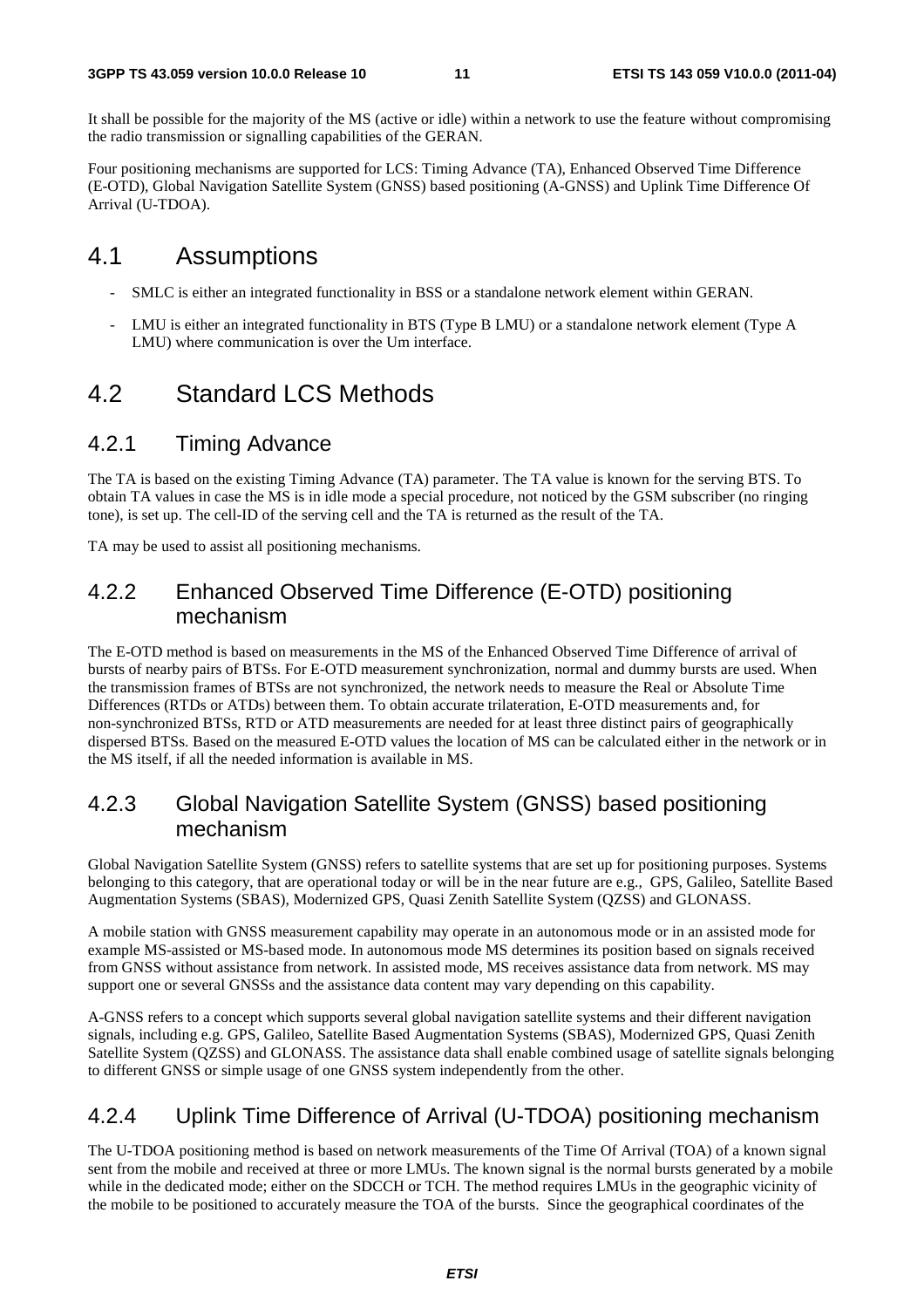measurement units are known, the mobile position can be calculated via hyperbolic trilateration. This method will work with existing mobiles without any modification.

# 5 GERAN LCS Architecture

Figure 1 shows the general arrangement of the Location Service feature. This illustrates, generally, the relation of LCS Clients and servers in the core network with the GERAN. The definition and operation of LCS entities operating in the core network is outside the scope of the present document. The LCS entities within the GERAN communicate with the Core Network (CN) across the A, Gb and Iu interfaces.

Communication among the GERAN LCS entities makes use of the messaging and signalling capabilities of the GERAN.

As part of their service or operation, the LCS Clients may request the location information of Mobile Station. There may be more than one LCS client. These may be associated with the core network, associated with the GERAN, operated as part of a MS application or accessed by the MS through its access to an application (e.g. through the Internet).

Within the GERAN, the BSC receives authenticated requests for LCS information from the core network across the A, Gb or Iu interface and passes these to the SMLC. The SMLC may be a standalone network element or functionality that is integrated to the BSC. LCS entities then manage the GERAN resources, including the base station, the LMU, the MS and calculation functions, to estimate the location of the MS and return the result to the Core Network.



**Figure 1: Functional LCS Architecture in GERAN**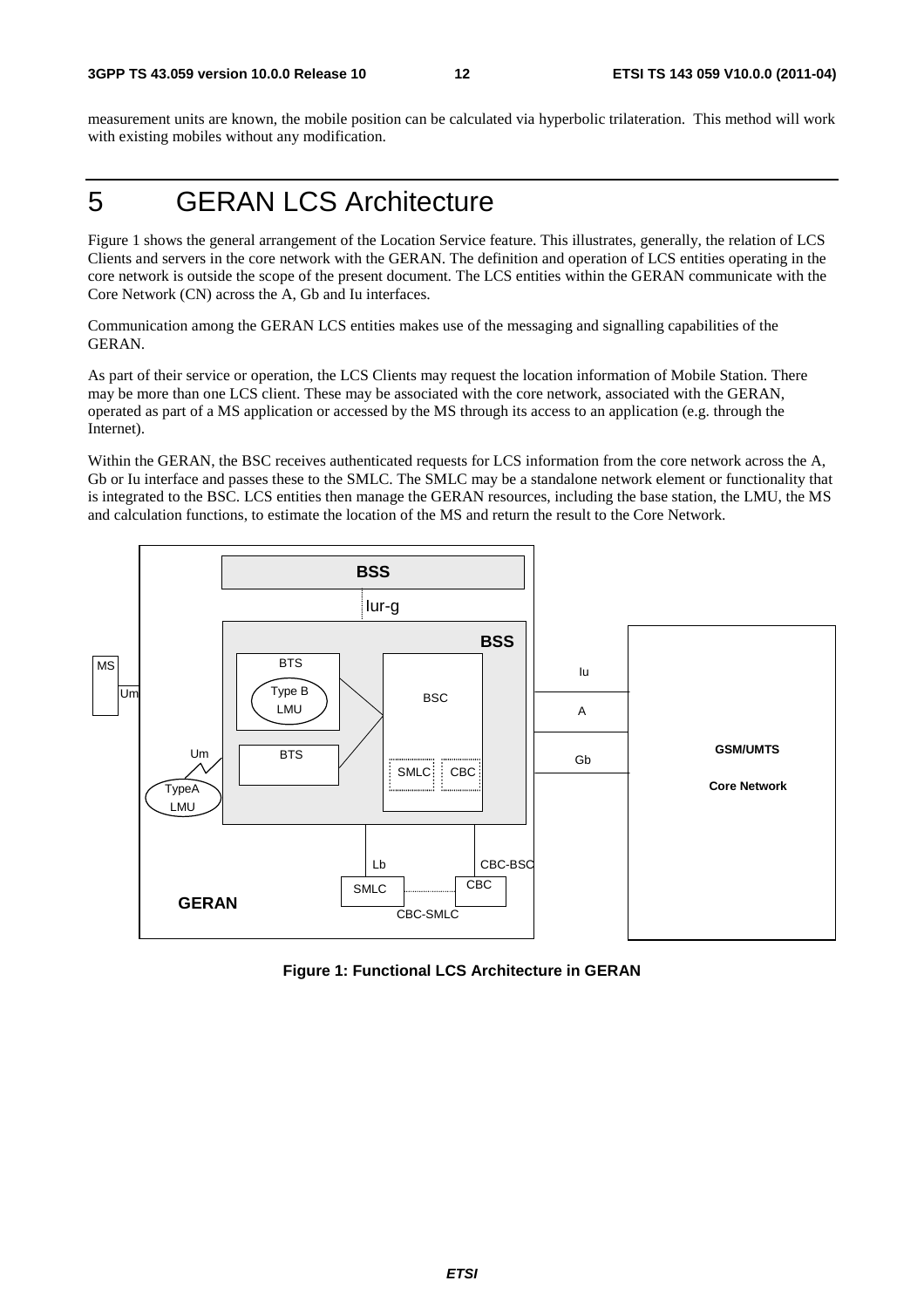# 5.1 LCS Operations

The schematic functional description of LCS operations is defined in figure 2.

Upon request from the LCS entities or for internal operations, the GERAN LCS functional entities will:

- request measurements, typically from the MS and/or one or more BTS radio apparatus;
- send the measurement results to the appropriate calculating function within GERAN;
- receive the result from the calculating function within GERAN;
- send the results to the LCS entities in the core network or to application entities within GERAN.

In the event that the client is internal to GERAN the request may be made directly to the GERAN LCS entities as the internal clients are considered to be "pre-authorised".

As part of its operation, the GERAN LCS calculating function may require additional information. This may be obtained by the function directly by communication with a database, or it may be through a request to GERAN LCS entities that will mediate the request and return of information from the appropriate database (or databases if more than one is needed to fulfil the requests).

There may possibly also be available independent information that is able to supply the location information directly, or may be able to supply auxiliary information to the calculation function. The GERAN LCS co-ordination function, as part of its activity to supervise the location process, may query the MS or other elements of the GERAN to determine their capabilities and use this information to select the mode of operation.

This general operation is outlined in the following (generic) sequence diagram Figure 2. This figure is not intended to show the complete LCS operation for GERAN, but to simply to outline the basis for operation. Location measurements may continually be taken in the background.



**Figure 2: General sequence for LCS operation**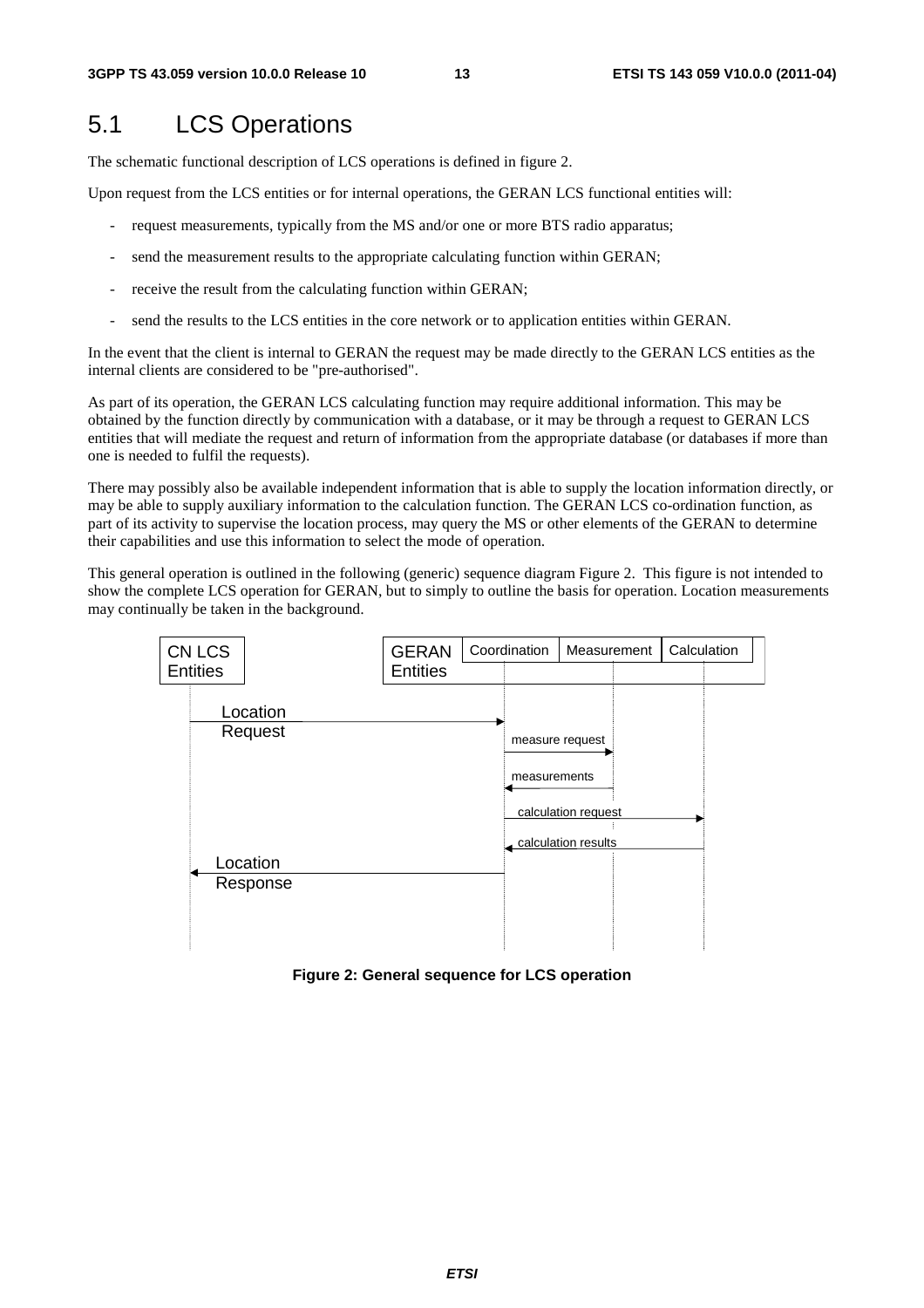# 5.2 High-Level Functions

Several functional groupings may be defined to describe the LCS. These groupings occur in both the Core Network and the GERAN. The overall LCS functional grouping is described in the system stage 2, 3GPP TS 23.271. Each grouping encompasses a number of functional components and functions.

The functions within the GERAN are described in more detail in the following clauses of the present document.

Within GERAN the functional entities may be grouped as follows:

- the Internal Client group;
- the GERAN System Handling group;
- the Positioning group.

The LCS functional diagram shown in figure 3 depicts the interaction of the LCS functional entities within the GERAN. The GERAN uses the various LCS components to provide the target MS Location Information to the internal LCS client.



#### **Figure 3: GERAN LCS Capability Functional Diagram**

### 5.2.1 Co-ordination, Measurement and Calculation Functions

These GERAN functions (including functions in the System handling and Positioning groups) provide the co-ordination, measurement and calculation functions needed to provide a location estimate. The functions interface with the requesting application and select the appropriate location method and speed of response. The functions co-ordinate the operations of the radio and measurement equipment to transmit the needed signals and to make the needed measurements. The functions may also access databases or other sources of information appropriate for the location method. The functions also provide the calculation functions appropriate for the location method to estimate the MS location and the accuracy of the report. The functions also may record information on the usage of the LCS that may be used for administrative purposes (e.g. forwarded to a billing function in the Core Network). If needed by the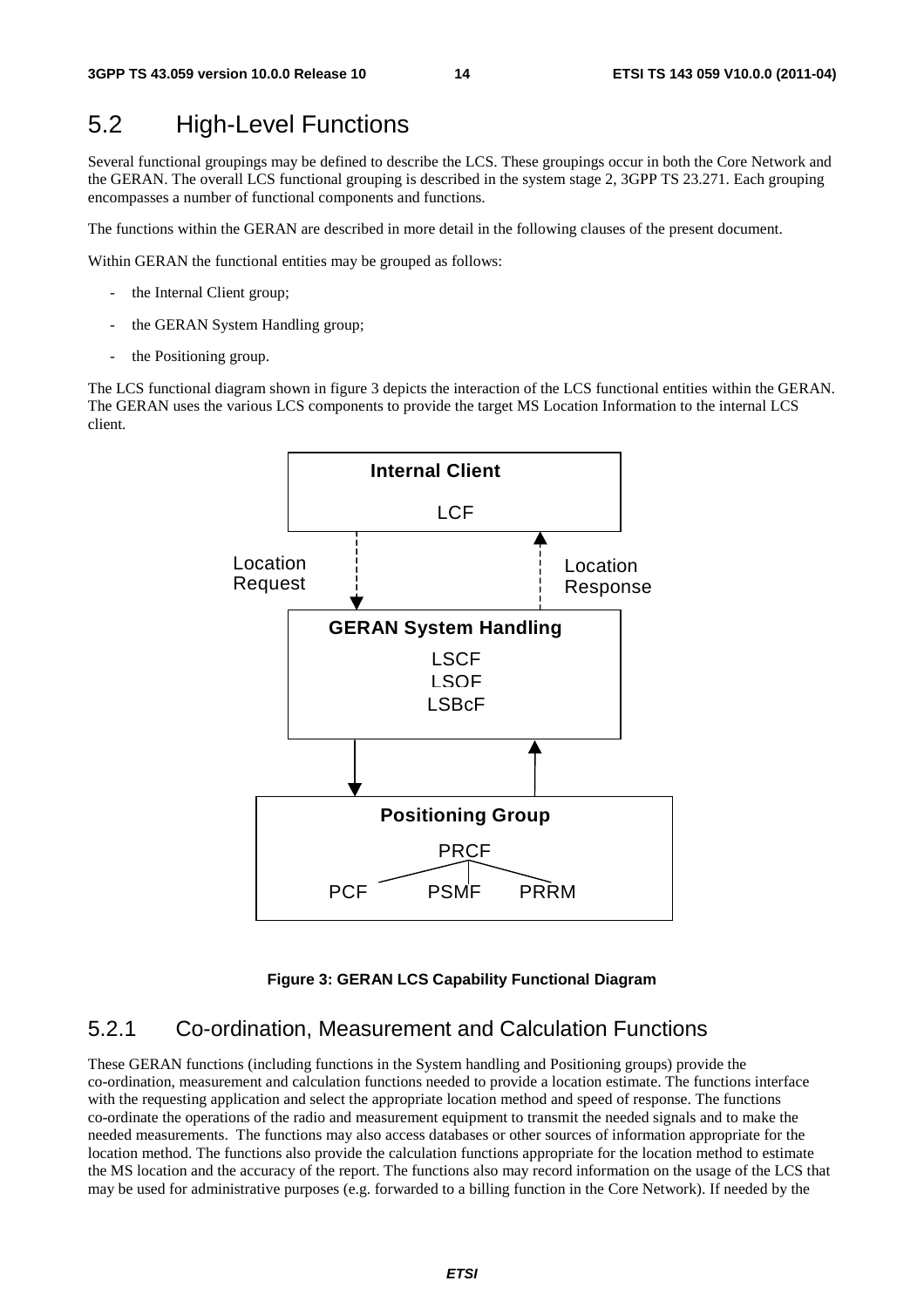location method, the functions will ensure the broadcast of information and gather and update information concerning GERAN operating parameters (e.g. timing of BTS transmissions) needed for LCS operations.

These entities are mainly concerned with the location method, controlling the radio equipment and performing the calculations to determine the location and thus may be associated with the SMLC in the GERAN. These functions may receive location requests from either the core network or from applications internal to the GERAN.

These functions communicate with the core network across the A, Gb and Iu interfaces, and with the BTS and LMU and with the MS across the Um interface.

# 5.3 GERAN LCS Functional Entities

# 5.3.1 Internal Client Group

### 5.3.1.1 Internal GERAN Location Client Function (LCF)

The Location Client Function (LCF) represents a logical interface between the internal GERAN LCS applications and the LCS BSC Handling entities (e.g. the Location System Control Function (LSCF) in the BSC).

NOTE: There is not necessarily a requirement for a LCCF (Location Client Control Function) for the GERAN Internal Client as is described for external clients in the system stage 2 specification, 3GPP TS 23.271.

The GERAN may make use of location information for internal operations such as location assisted handover. In such a case, a LCF representing the internal GERAN LCS application may communicate with the LSCF to request and receive the location information.

# 5.3.2 GERAN System Handling group

# 5.3.2.1 GERAN Location System Control Function (LSCF)

The GERAN Location System Control Function is responsible for co-ordinating location requests. This function manages call-related and non-call-related location requests and allocates network resources for handling them. This function "insulates" the Location clients in the Core Network from the detailed operation of the location method in order that the GERAN may be used by several types of core network and with several location methods.

The LSCF provides flow control between simultaneous location requests. Simultaneous location requests must be queued in a controlled manner to account for priority requests (e.g. for Emergency Clients). The details of the flow control, priority selection and queuing are beyond the scope of the present document.

The LSCF will select the appropriate location method based on the availability of resources and parameters of the location request. The LSCF coordinates resources and activities needed to obtain data (e.g. base station geographic coordinates) needed for the location method. It also records LCS usage data for the location service request that may be passed to a Location System Recording Function (LSRF) or O&M function in the Core Network.

# 5.3.2.2 GERAN Location System Operations Function (LSOF)

The Location System Operations Function (LSOF) is responsible for provisioning of data, location capabilities, data related to clients and subscription (LCS client data and MS data), fault management and performance management of LCS within the BSC.

An LSOF may be associated with each entity. The LSOF interacts with Internal (O&M) Clients for administration and maintenance of the data.

# 5.3.2.3 Location System Broadcast Function (LSBcF)

The Location System Broadcast Function (LSBcF) provides broadcast capability. The LSBcF capability is only used when broadcast data is required for E-OTD or A-GNSS positioning methods. Broadcast information (such as the geographic coordinates of the base stations) may be required, for example, to support a Position Calculation Function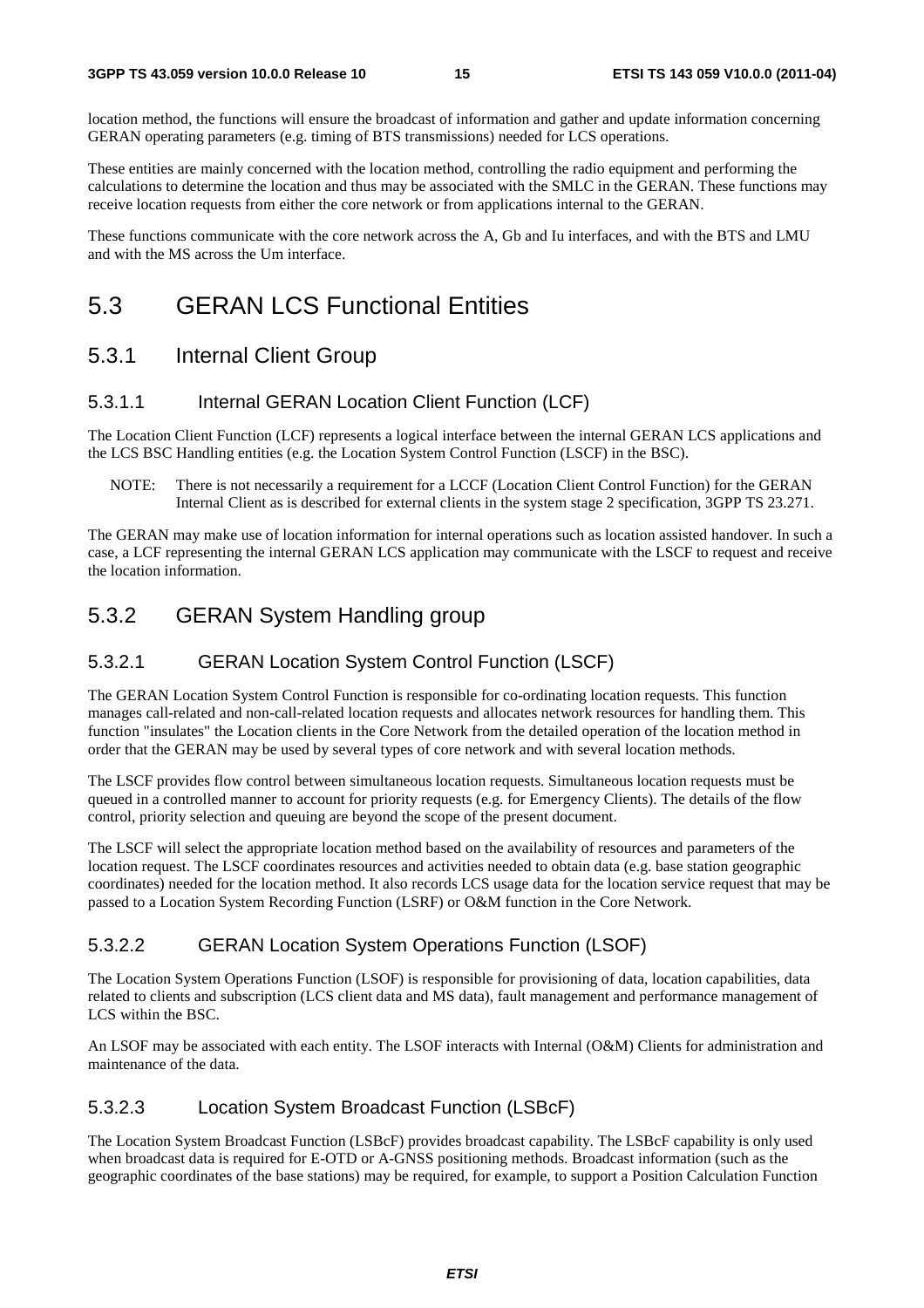(PCF) located in the mobile station. These broadcasts may also include other information (such as currently observable satellites) that may assist a MS in the use of external location services.

The information to be broadcast is selected based on the location techniques offered for use by the LCS and the needs of the MS. This broadcast information may be specially coded (i.e. encrypted) to ensure its availability only to subscribers of the service. The use of broadcasts or other methods for signalling to the MS may be selected based on the chosen location method.

The information to be broadcast includes for example:

#### **1. E-OTD Assistance:**

- Reference Time:
- Neighbour Channel Time Slot Scheme;
- Information about sectored neighbour channels;
- Neighbour channel 51 Multiframe Offset values;
- Neighbour channel BCC values;
- RTD Drift Factor values (ciphered if active);
- Neighbour channel RTD values (ciphered if active);
- Serving cell and neighbour cell location information (ciphered if active).

#### **2. A-GNSS Assistance Data:**

Broadcasted assistance data may be the same as in A-GNSS point-to-point signalling.

### 5.3.3 Positioning group

#### 5.3.3.1 GERAN Position Radio Co-ordination Function (PRCF)

The GERAN Position Radio Control Function manages a location request for a MS through overall co-ordination and scheduling of resources to perform location measurements. This function interfaces with the PSMF, the PRRM and the PCF. The PRCF determines the location method to be used based on the location request, the QoS, the capabilities of the GERAN, and the MS's capabilities. The PRCF also manages the needed radio resources through the PRRM. It determines which PSMFs are to be involved, what to measure, and obtains processed signal measurements from the PSMF.

Some location methods may involve measurements made at the MS. In this case the PRCF interfaces with the MS to obtain the measurements (or the location results if they have been determined by the MS). Some location methods may involve measurements or information from several sources, including radio units at several BTSs and involve a series of transmissions and receptions. The PRCF entity also provides ancillary measurements in case of network-assisted location method. Ancillary information may be extracted from navigating systems like GNSS.

The PRCF forwards the signal measurement data to the PCF.

It is the function of the PRCF to co-ordinate the sequence of activities and compensate for failures (if they occur) to provide the location estimate.

#### 5.3.3.2 GERAN Position Calculation Function (PCF)

The GERAN Position Calculation Function is responsible for calculating the location of the MS. This function applies an algorithmic computation on the collected signal measurements to compute the final location estimate and accuracy.

The PCF would also be responsible for calculating the speed and bearing of the MS when reported. This function applies an algorithmic computation on the collected signal measurements to compute the final velocity estimate and uncertainty.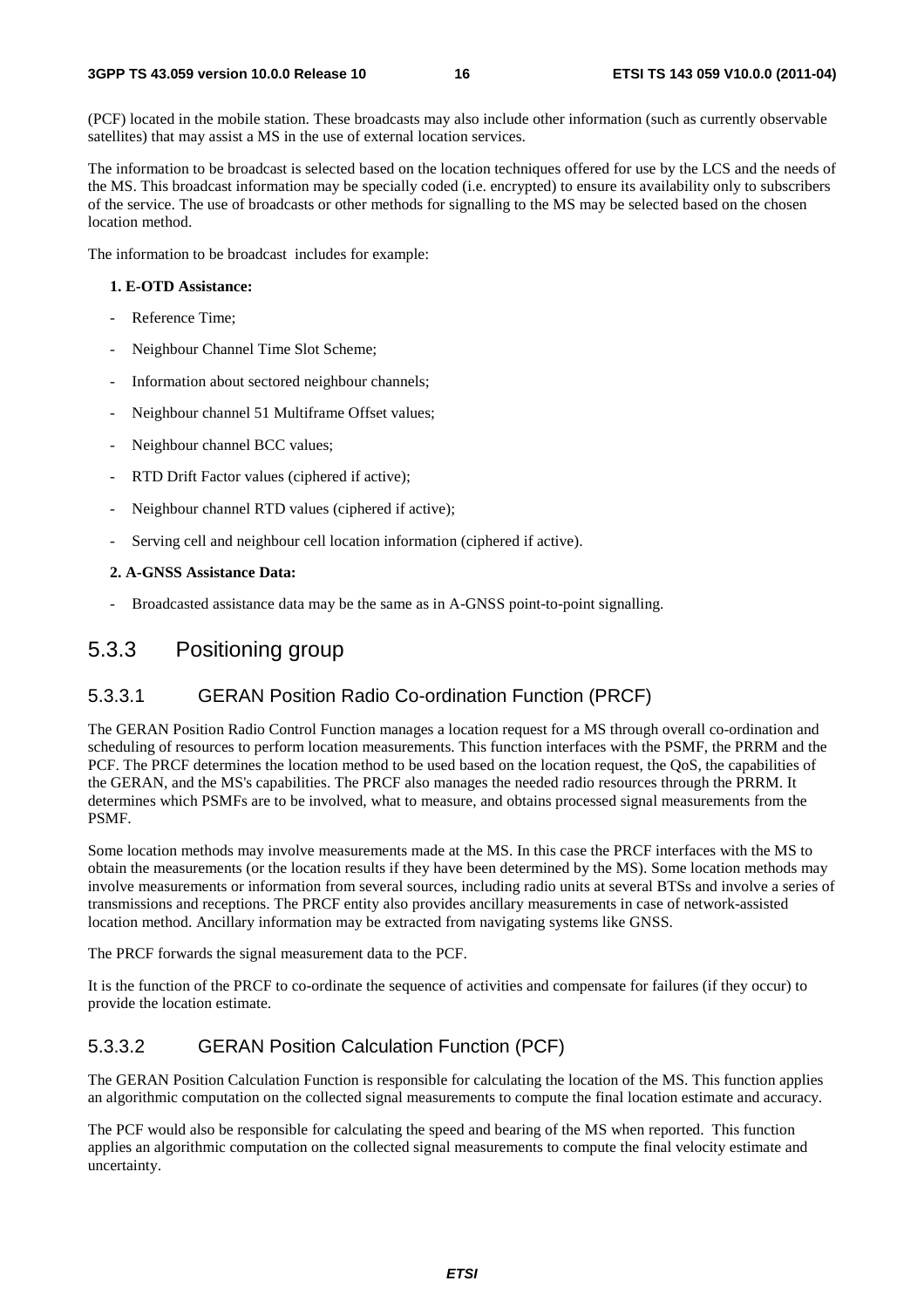It may obtain related data (e.g.: base station geographic coordinates) needed for the calculation. There may be more than one calculating function available within, or associated with, the calculation function of the GERAN.

The Position Calculation Function is also responsible for estimating the accuracy of the location estimate.

### 5.3.3.3 GERAN Position Signal Measurement Function (PSMF)

The GERAN Position Signal Measurement Function (PSMF) is responsible for performing and gathering uplink or downlink radio signal measurements for use in the calculation of a MS's location and velocity. These measurements can be location related or ancillary.

There may be one or more PSMF within a GERAN and they may be located at the MS or a Location Measurement Unit (LMU). The PSMF, generally, may provide measurement of signals (i.e. satellite signals) in addition to measurements of the GERAN radio transmissions. The measurements to be made will depend on the selected location method.

### 5.3.3.4 GERAN Position Radio Resource Management (PRRM)

The GERAN Position Radio Resource Management entity is responsible for managing the effect of LCS operations on the overall performance of the radio network. This may ensure, for example, that the operation of the PSMF does not degrade the QoS of other calls.

# 5.4 Assignment of LCS Functional Entities to GERAN Elements

The following Table 1 shows the generic configuration for different location methods, including network-based, mobile-based, mobile-assisted and network-assisted methods. With this approach both the network and the mobiles are able to measure the timing of signals and compute the mobile's location and velocity estimate. Depending on the applied location method it is possible to utilise the corresponding configuration containing all needed entities. For instance, if a network-based location method is applied, the entities that are involved in measuring the mobile's signal and calculating its location estimate are allocated to the network elements of the access network. On the other hand, in case mobile-based or network-assisted methods are used these entities should be allocated to the mobile station.

|              | <b>MS</b> | <b>LMU</b> | <b>SMLC</b> | <b>BSC</b> |
|--------------|-----------|------------|-------------|------------|
| <b>LCF</b>   | Χ         |            |             |            |
| <b>LSBcF</b> |           |            |             |            |
| <b>LSCF</b>  |           |            |             |            |
| <b>PRCF</b>  |           |            | X           |            |
| <b>PCF</b>   |           |            |             |            |
| <b>PRRM</b>  |           |            |             |            |
| <b>PSMF</b>  | X         |            |             |            |
| <b>LSOF</b>  |           |            |             |            |

**Table 1: Example Allocation of LCS Functional Entities to Network Elements** 

# 5.5 Functional Description of GERAN LCS Network Elements

# 5.5.1 BSC

The BSC receives authenticated requests for LCS information from the CN across A, Gb and Iu interfaces and passes these to the SMLC.

# 5.5.2 SMLC

The SMLC is either a separate network element of GERAN or integrated functionality in BSC that contains functionality required to support LCS. The SMLC manages the overall co-ordination and scheduling of resources required for the location of a mobile. It also calculates the final location and velocity estimate and estimates the achieved accuracy. The SMLC may control a number of LMUs for the purpose of obtaining radio interface measurements to locate or help locate MS subscribers in the area that it serves. The SMLC is administered with the capabilities and types of measurement produced by each of its LMUs.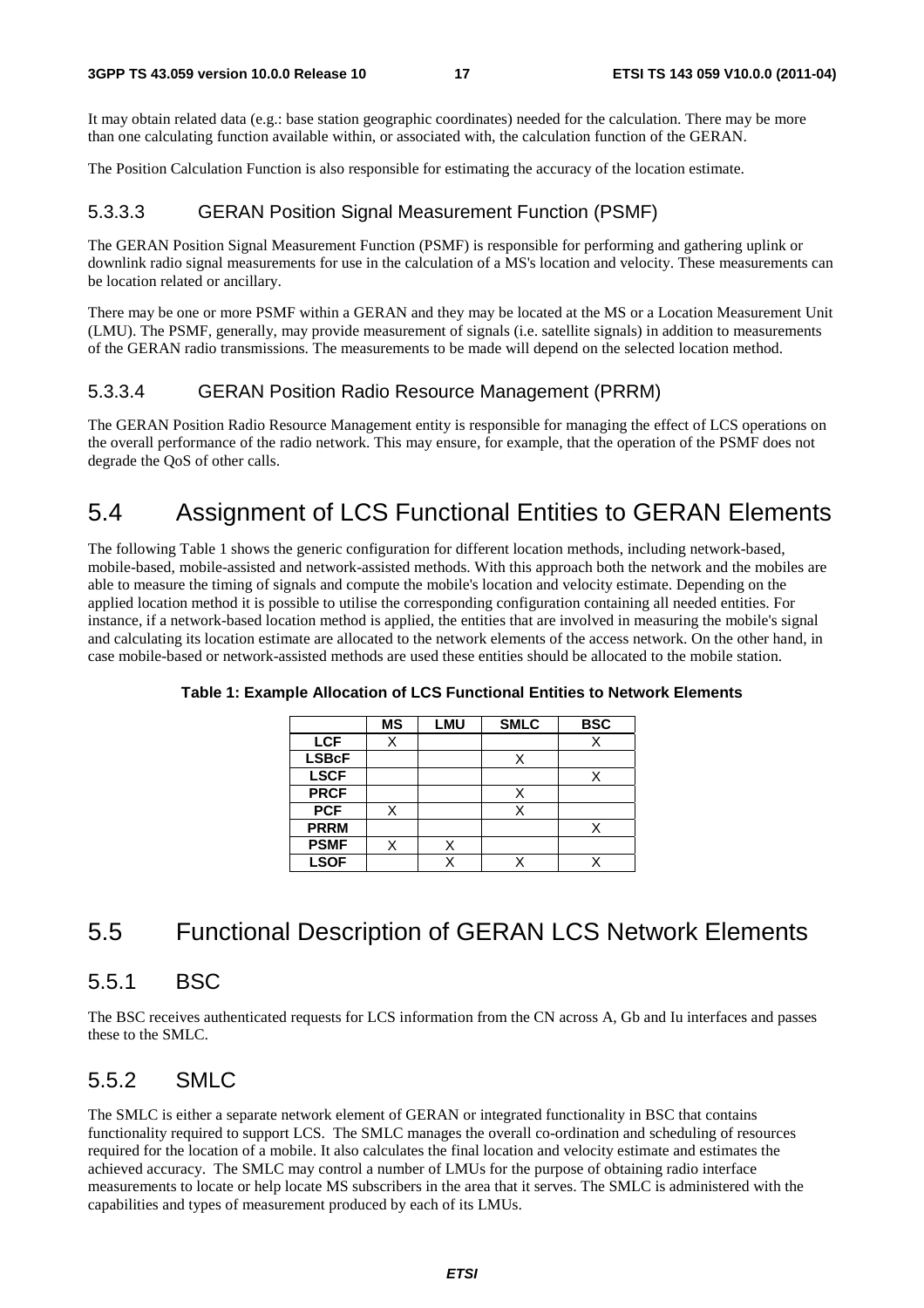### 5.5.3 CBC

For Location Services, when a Cell Broadcast Center (CBC) is associated with a BSC, the SMLC may interface to a CBC in order to broadcast assistance data using existing cell broadcast capabilities. The SMLC shall behave as a user, Cell Broadcast Entity, to the CBC (refer to 3GPP TS 23.041).

### 5.5.4 LMU

The LCS Measurement Unit (LMU) entity makes measurements (e.g. of radio signals) and communicates these measurements to the SMLC (e.g. the PRCF). The LMU contains a PSMF and may also perform calculations associated with the measurements. The LMU may make its measurements in response to requests (e.g. from the SMLC), or it may autonomously measure and report regularly (e.g. timing of BTS transmissions) or when there are significant changes in radio conditions (e.g. changes in the RTD). There may be one or more LMUs associated with the SMLC and an LCS request may involve measurements by one or more LMUs. LMU functionality may be integrated in a BTS.

An LMU makes radio measurements to support one or more positioning methods; these assistance measurements are specific to all MSs in a certain geographic area. All location and assistance measurements obtained by an LMU are supplied to the SMLC associated with the LMU. Instructions concerning the timing, the nature, and any periodicity of these measurements are either provided by the SMLC or are pre-administered in the LMU.

The following assistance measurement obtained by an LMU has a generic status usable by more than one position method:

- Radio Interface Timing measurements – comprise Absolute Time Differences (ATDs) or Real Time Differences (RTDs) of the signals transmitted by Base Stations, where timing differences are measured relative to either some absolute time difference (ATD) or the signals of another Base Station (RTD).

## 5.5.5 MS

The MS interacts with the measurement co-ordination functions to make measurements of downlink signals. The measurements to be made will be determined by the chosen location method.

The MS may also contain LCS applications, or access an LCS application through communication with a network accessed by the MS or an application residing in the MS and/or satellite signals. The MS may include the needed measurement and calculation functions to determine the MS's location with or without assistance of the GERAN LCS entities.

# 6 Signalling Protocols and Interfaces

# 6.1 Protocol layering in A/Gb mode

### 6.1.1 Generic Signalling Model

Figure 4 shows the generic signalling model applicable to LCS for signalling interaction in which an SMLC forms at least one of the signalling end points.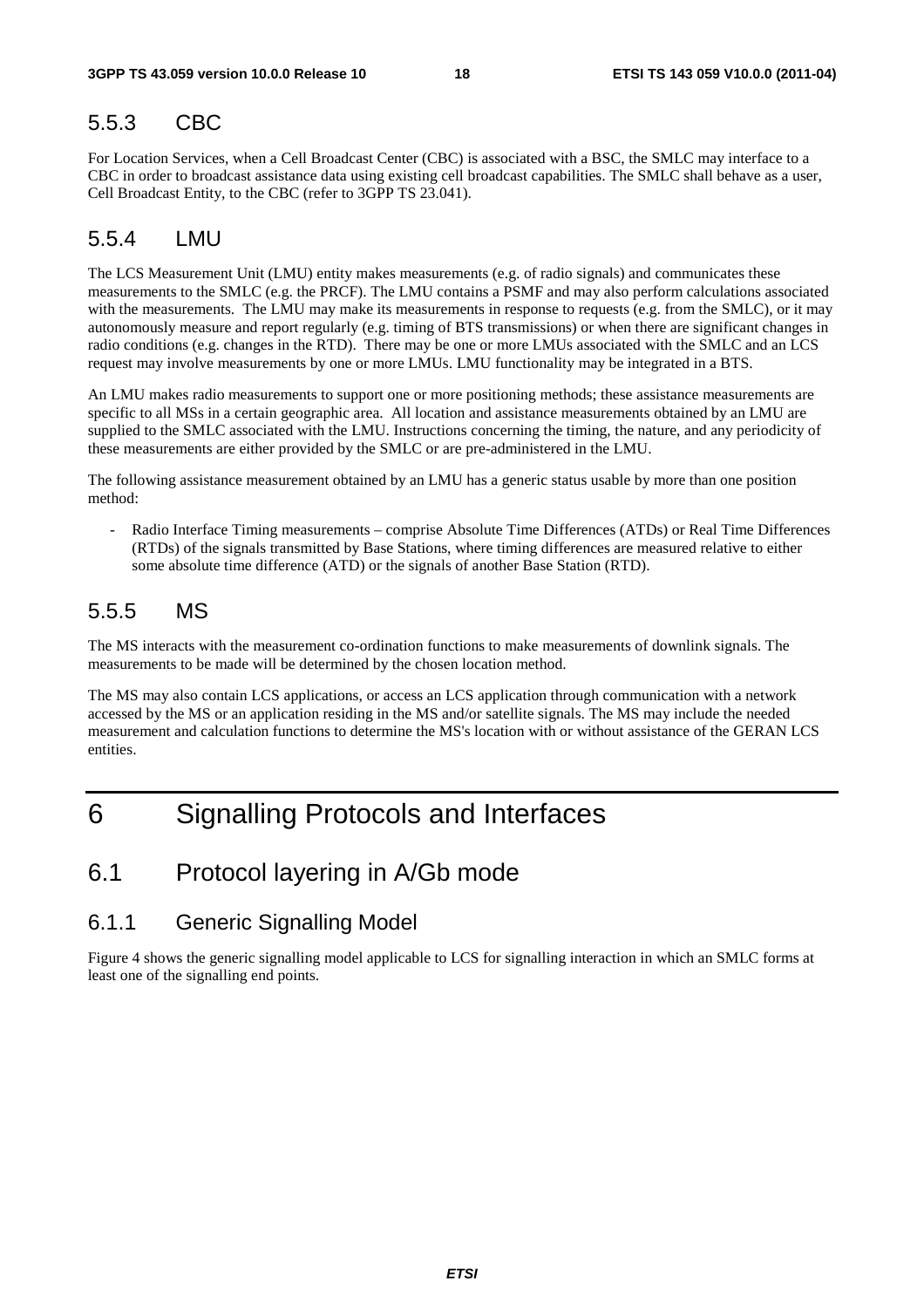

**Figure 4: Generic Model for LCS Signalling to an SMLC** 

The functions performed by each protocol layer are as follows:

- a) LCS application protocol this depends on the other signalling end point (e.g. whether a target MS or LMU) and may be absent if supported in the BSSAP-LE layer. The application protocol supports specific LCS functions (e.g. positioning measurements, assistance measurements) and is independent of lower protocol layers.
- b) BSSAP-LE this is an extension of BSSAP and carries the LCS application protocol signaling units. Necessary functions include identification of the LCS application protocol and identification, where not provided by the network layer, of the two end points. This layer can be relayed by an intermediate entity or mapped into an equivalent layer 3 protocol used by the other signaling end point. This layer supports segmentation of LCS application layer protocols.
- c) Network Layer provides signaling transport between the SMLC and either the other end point or some intermediate entity at which the BSSAP-LE layer is relayed or mapped. The network layer may support connection oriented or connectionless signaling. For second generation circuit oriented applications, the network layer is provided using either MTP or M3UA/SCTP and SCCP. This layer supports segmentation of LCS application layer protocols.
- d) Physical Layer When MTP is used as transport protocol, SS7 signaling links are supported by the physical layer. It is recommended that when IP transport (via M3UA/SCTP) is used, the data link layer is implemented using Ethernet. A node using IP transport having interfaces connected via low bandwidth PPP links like E1/T1 shall also support IP Header Compression [37] and the PPP extensions ML/MC-PPP [38], [39]. In this case, the negotiation of header compression [37] over PPP shall be performed according to [40].
- e) L3 a protocol layer compatible with or the same as BSSAP-LE.
- f)  $L2$  logical link layer for the other endpoint
- g) L1 physical layer for the other end point.

### 6.1.2 Message Segmentation in A/Gb mode

Message segmentation is needed to transport any large LCS message that exceeds the message size limitation supported by any GSM interface over which transport is needed.

#### 6.1.2.1 Network Level Segmentation

Segmentation and reassembly of large SMLCPP messages at the network (e.g. SCCP) level may be supported. For message transfer over any interface where network level segmentation is not supported, segmentation at the application level shall be used. This may require support of both network and intermediate level segmentation by certain intermediate entities.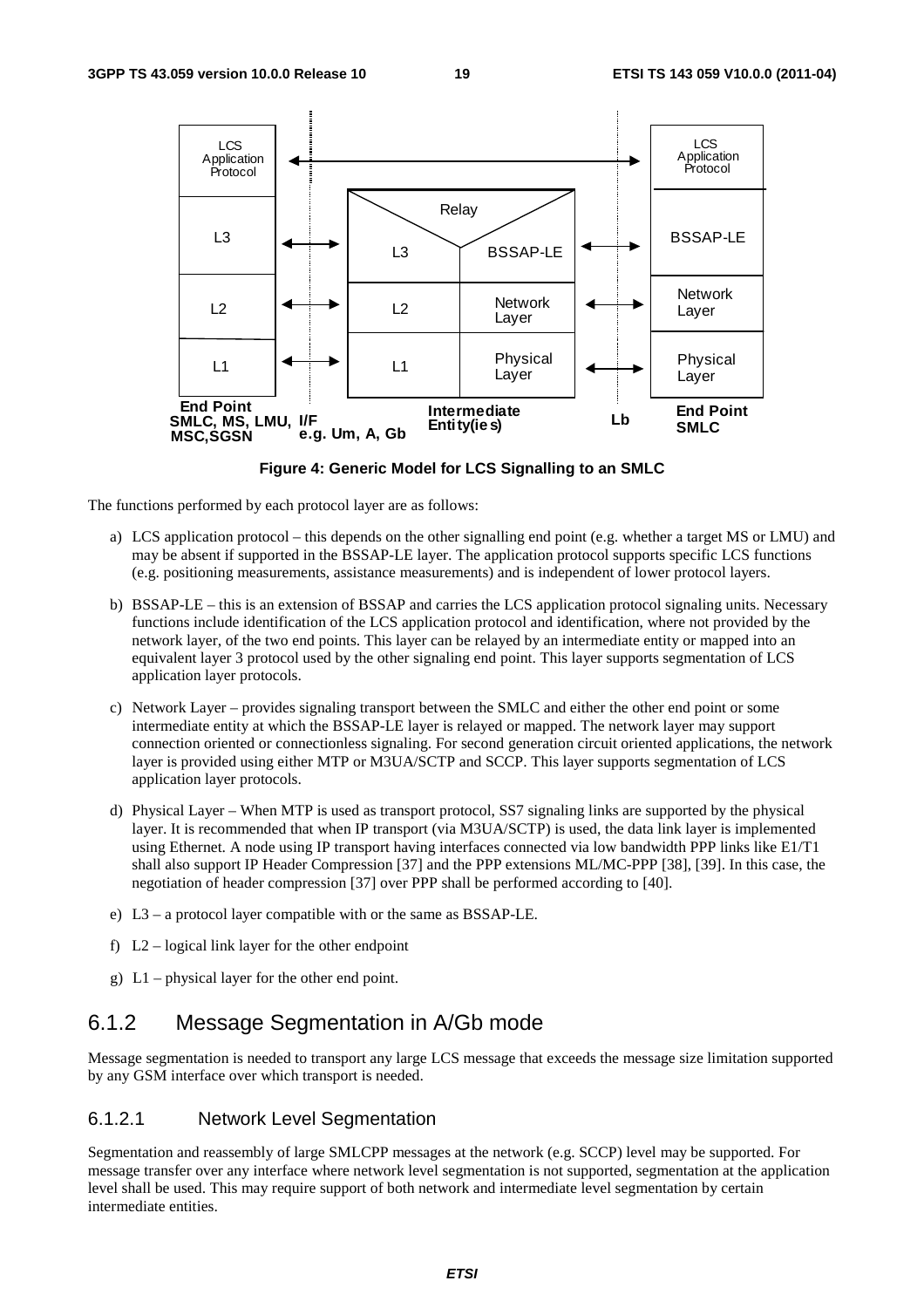### 6.1.2.2 Intermediate Level Segmentation

The segmentation of SMLCPP 3GPP TS 48.031[19], messages is supported by segmentation mechanisms defined in 3GPP TS 48.008 [18], and 3GPP TS 49.031[22]. The sending, receiving and all intermediate entities supporting segmentation shall ensure reliable and sequenced delivery of the message segments by appropriate use of the capabilities supported by lower transport and network level protocols.

For support of legacy (Rel4 and older) MS and GERAN, there are segmentation mechanisms defined in the RR layer (3GPP TS 44.018 [14]) and BSSAP-LE layer (3GPP TS 49.031 [22]) for segmentation of RRLP (3GPP TS 44.031) messages, which need to be supported by the MS, BSS, and SMLC in the uplink direction in the CS domain and by the MS and BSS for the downlink direction in the CS domain.

#### 6.1.2.3 RRLP Pseudo-Segmentation

The use of several RRLP messages to deliver a large amount of information is called "RRLP pseudo-segmentation". If more information than what fits in the RRLP maximum PDU size needs to be delivered, the RRLP pseudosegmentation shall be used. (For Rel 4 or older MS and GERAN, may also use intermediate level segmentation).

### 6.1.3 Signalling between an SMLC, MSC and BSC

An SMLC can either be separate logical entity or integrated functionality in the BSC. If the SMLC is a separate logical entity, the LCS signalling between SMLC and MSC is accomplished through the A and Lb interfaces. If the SMLC is integrated, the LCS signalling is accomplished through the A interface only. Figure 5 shows the protocol layers used to support LCS signaling between the SMLC, MSC and BSC.





### 6.1.3a Signalling between an SMLC, SGSN and BSS

An SMLC can either be separate logical entity or integrated functionality in the BSS. If the SMLC is a separate logical entity, the LCS signalling between SMLC and SGSN is accomplished through the Gb and Lb interfaces. If the SMLC is integrated, the LCS signalling is accomplished through the Gb interface only. Figure 5a shows the protocol layers used to support LCS signaling between the SMLC, SGSN and BSS. Notice that the Network Service layer may be based on frame relay or IP (see 3GPP TS 48.016 [24]).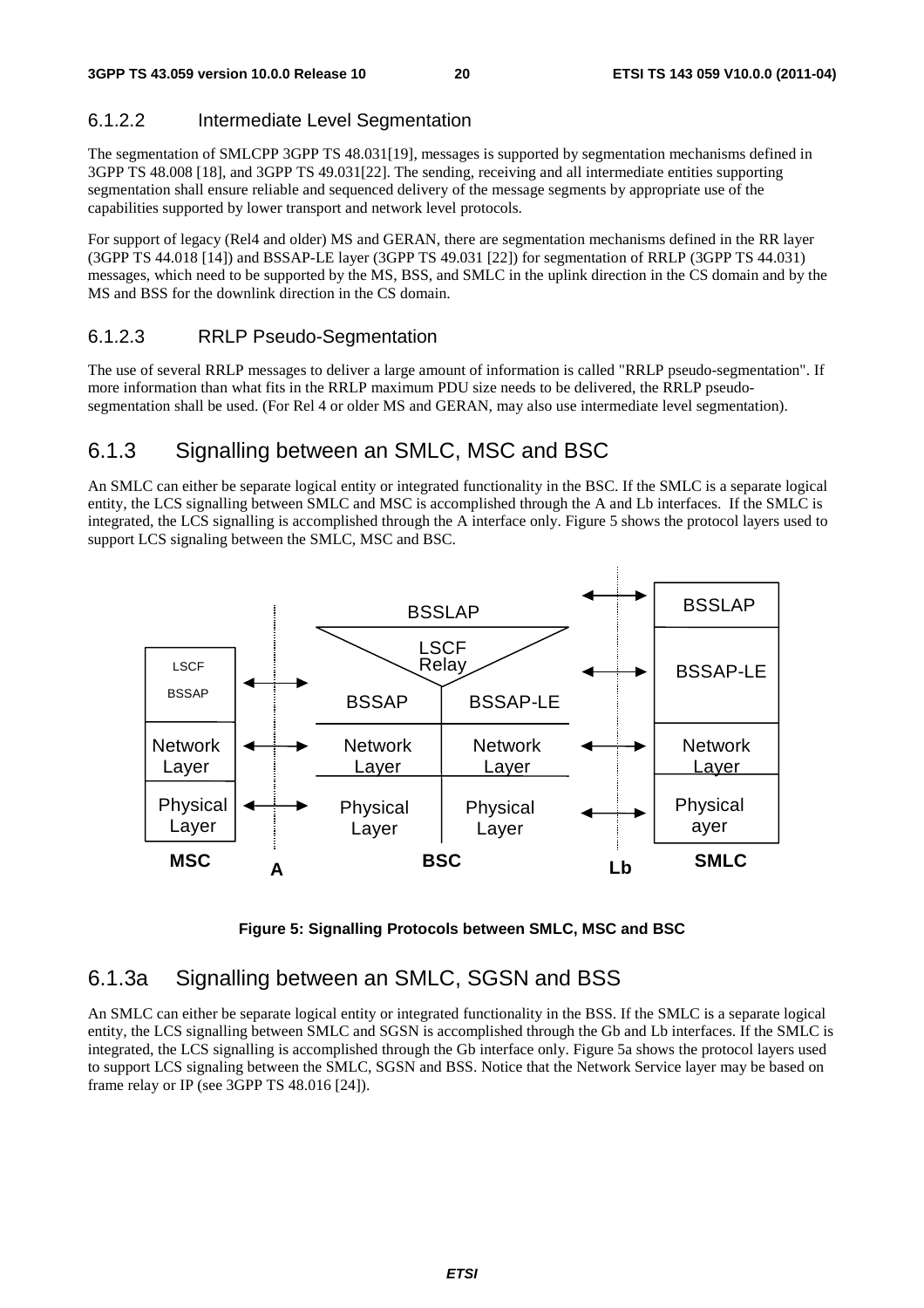

**Figure 5a: Signalling Protocols between SMLC, SGSN and BSS** 

# 6.1.4 Signaling between SMLC and MS

SMLC Signalling to a target MS is accomplished through the Um interface. Figure 6 shows the protocol layers used to support signaling between an SMLC and target MS in the CS domain.



#### **Figure 6: Signalling between an SMLC and Target MS in CS domain**

Figure 6a shows the protocol layers used to support signaling between an SMLC and target MS in the PS domain. The signalling is routed through the core network to utilize standard GPRS functions. BSSGP is specified in 3GPP TS 48.018 [25] and RLC/MAC is specified in 3GPP TS 44.060 [28]. The TOM and LLC protocols are specified in 3GPP TS 44.064 [26]. The TOM Protocol Header for RRLP is specified in 44.031 [15]. For an overview of GPRS, see 3GPP TS 23.060 [27].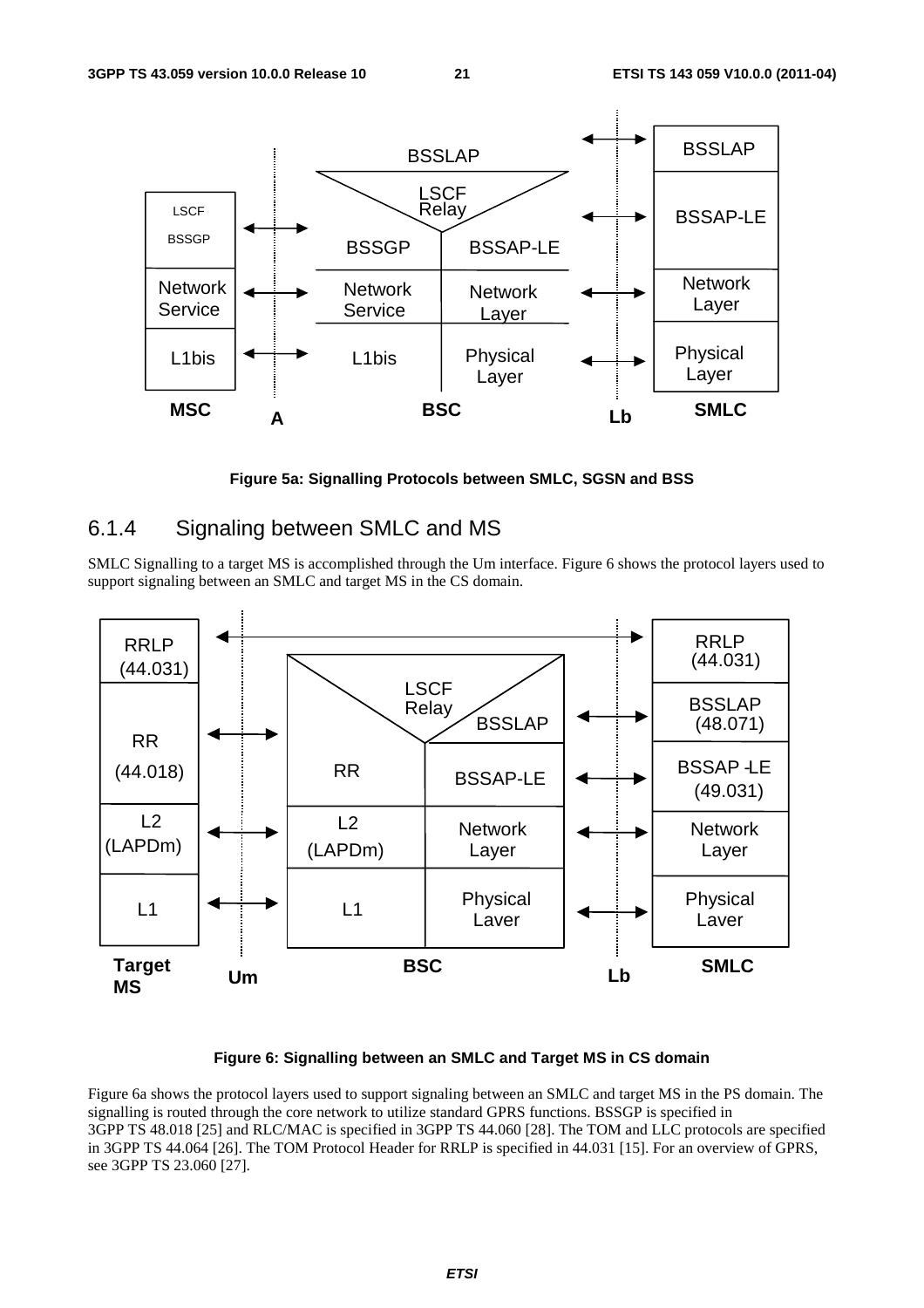

NOTE\*: The network layer for the Gb interface may be based on IP or frame relay.

#### **Figure 6a: Signalling between an SMLC and Target MS in PS domain**

### 6.1.5 SMLC Signalling to a Type A LMU

Notice that the signalling to a Type A LMU is using CS signalling over the Um interface. A Type A LMU can be used to support positioning of mobile stations both in the CS and the PS domain.

#### 6.1.5.1 Circuit Switched Signalling using an SDCCH

Figure 7 shows the protocol layers used to support signaling between an SMLC and a Type A LMU, using an SDCCH on the Um interface.



#### **Figure 7: Signalling between an SMLC and Type A LMU using an SDCCH**

### 6.1.5.2 Signalling using a TCH

Figure 8 shows the protocol layers that can be used to support signaling between an SMLC and a Type A LMU using a TCH on the Um interface. The TCH is assumed to support either transparent or non-transparent synchronous data and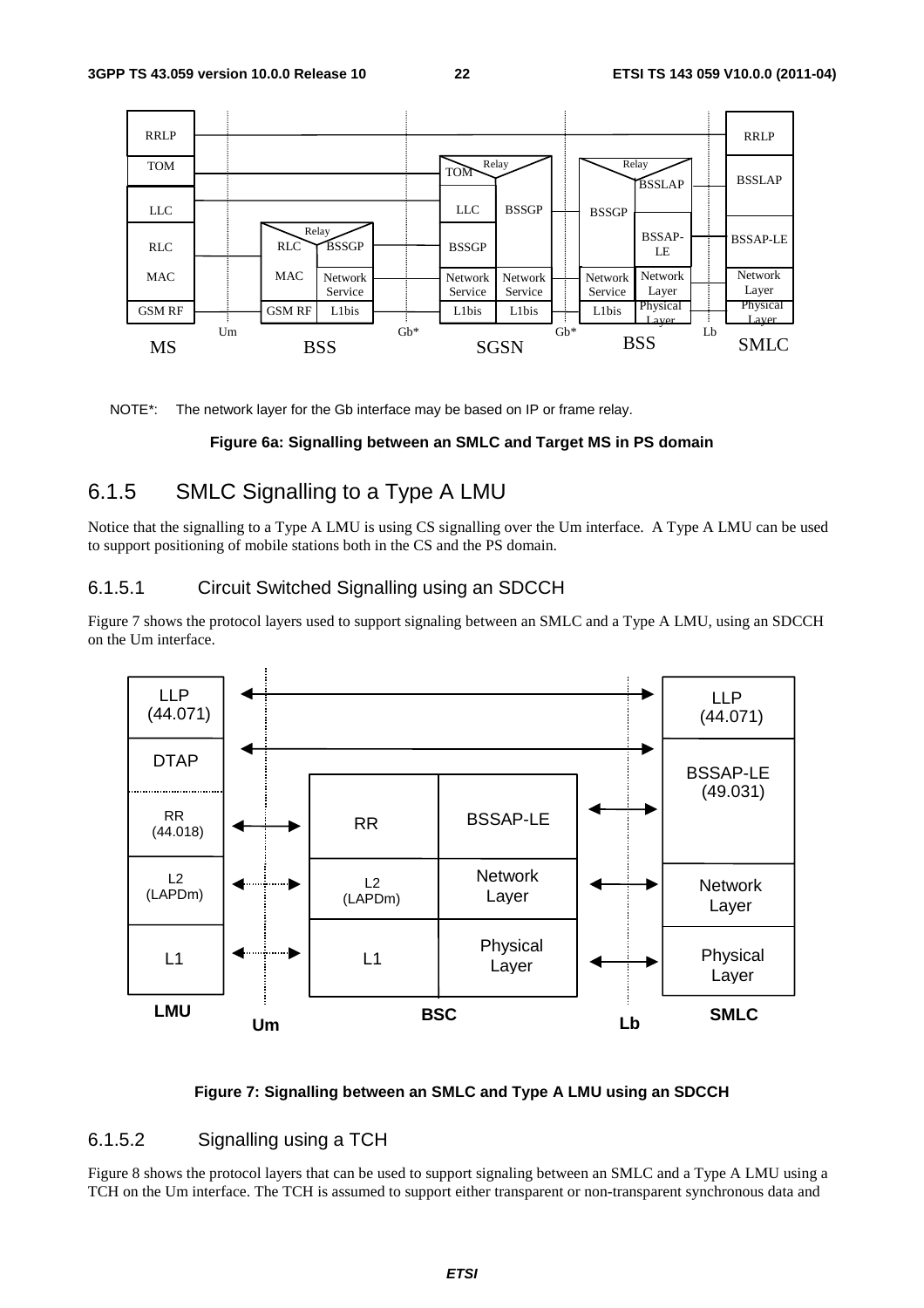may be provided in a multislot configuration. The main usage would be for O&M data and SW download – e.g. during offpeak hours.





# 6.1.6 SMLC signalling to a Type B LMU

The protocol layers employed to enable signaling between the SMLC and a Type B LMU are shown in figure 9. Notice that the signalling to a Type B LMU can be used to support positioning of mobile stations both in the CS and the PS domain.



**Figure 9: Signalling between an SMLC and Type B LMU** 

NOTE\*: Abis interface is beyond the scope of the present document.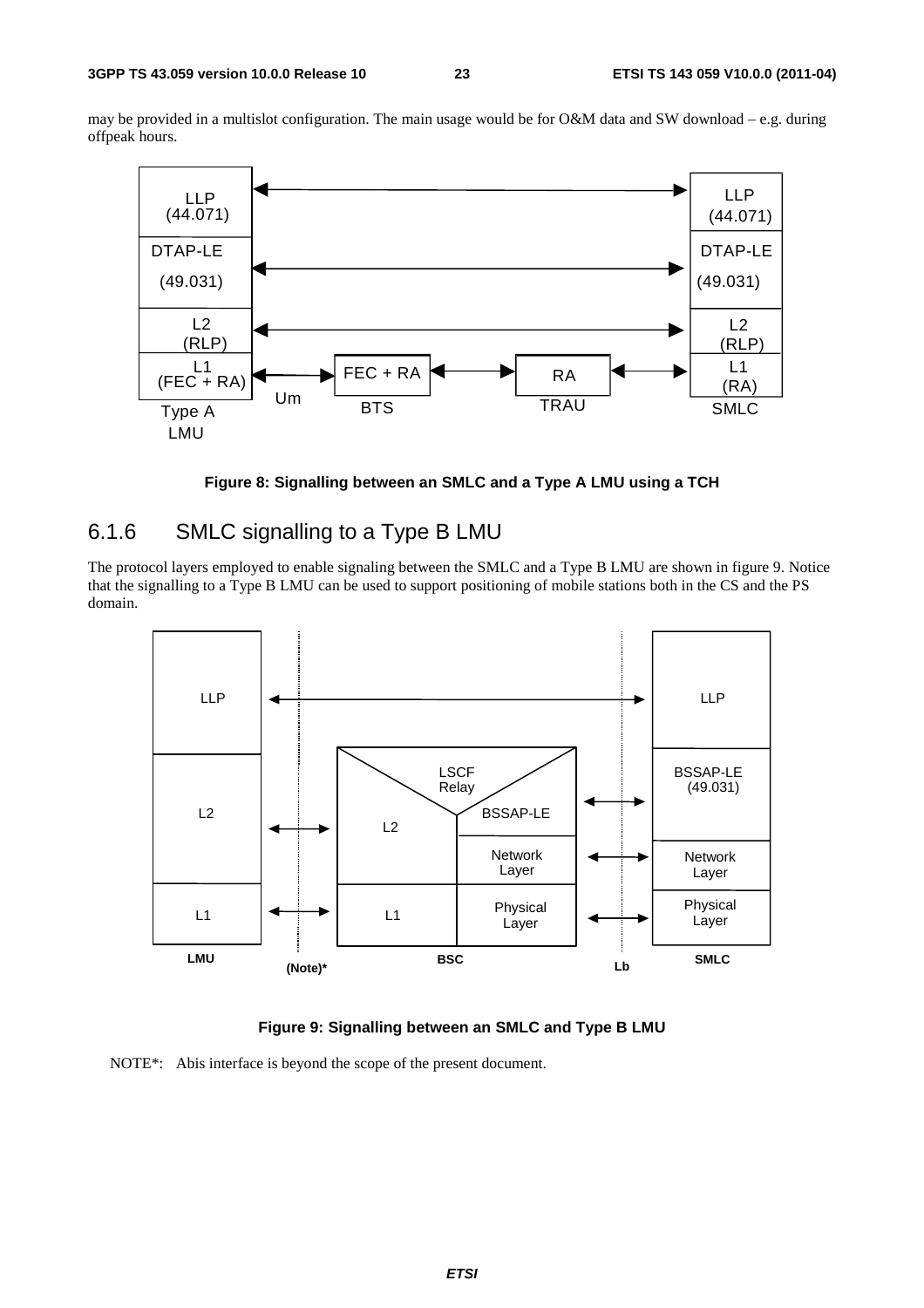# 6.1.7 SMLC Signalling to a peer SMLC

The protocol layers used for SMLC to SMLC signalling are shown in figure 10, where it is assumed that both SMLCs have connections to an intermediary signalling network (or there is a direct link between the SMLCs).





In the absence of either a direct link or links to an intermediary signalling network, signalling can go via attached BSCs and MSCs as shown in figure 11 for signalling between the SMLCs sharing the same MSC.



**Figure 11: SMLC to SMLC Signalling via associated BSCs and MSC** 

# 6.2 Protocol layering in Iu mode

# 6.2.1 Signalling between SMLC and MSC/SGSN

A SMLC can either be a separate logical entity or integrated functionality in the BSC. If the SMLC is a separate logical entity, the LCS signalling between SMLC and MSC/SGSN is accomplished through the Iu and Lb interfaces. If the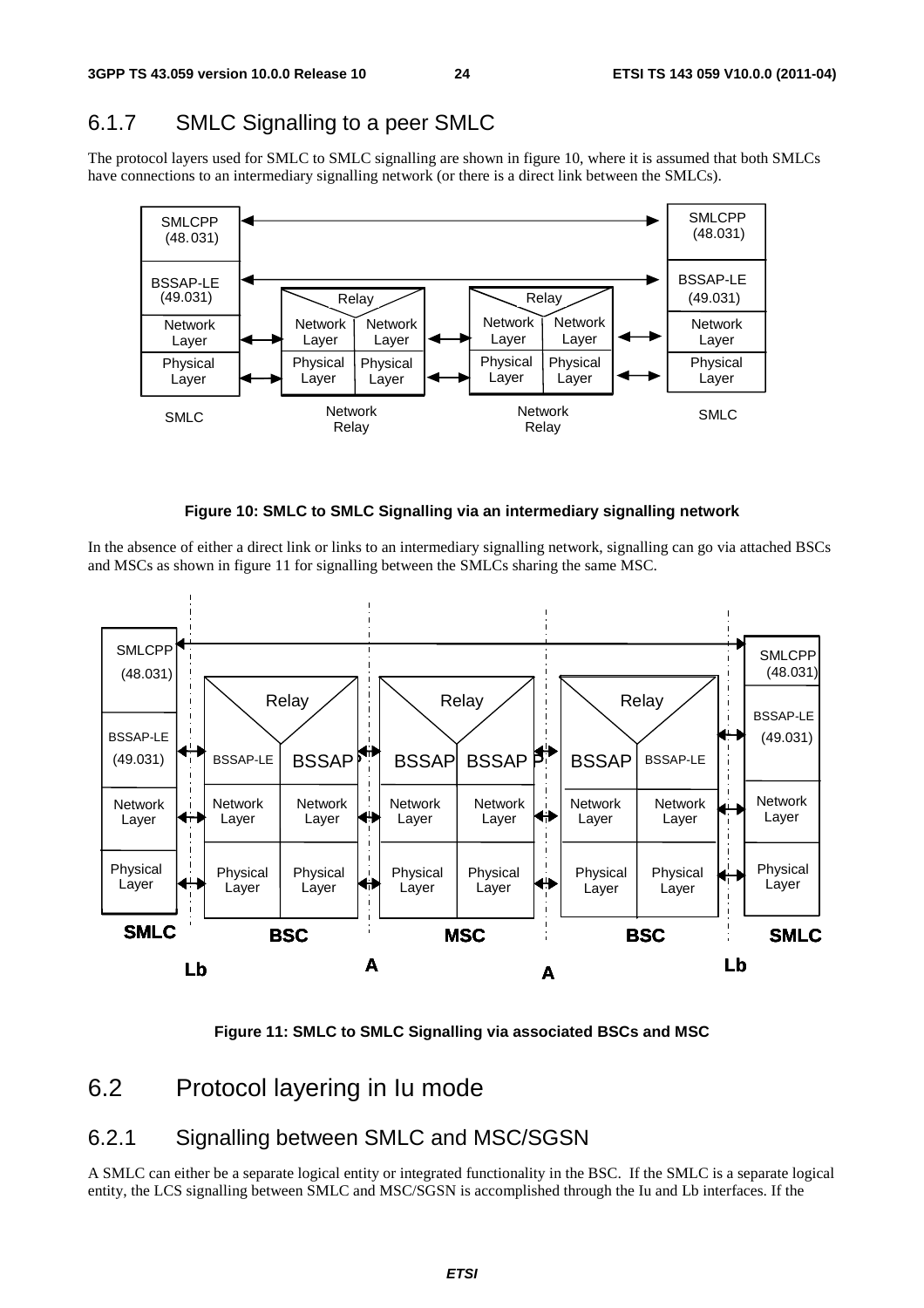SMLC is integrated, the LCS signalling is accomplished through the Iu interface only. Figure 11a shows the protocol layers used to support LCS signaling between the SMLC, BSC and MSC/SGSN.



NOTE: \* Iu protocol stack is inherited from UMTS specifications [29-32]. See GERAN Stage 2 specification [11] for additional transport layer options.

#### **Figure 11a: Signalling Protocols between SMLC, BSC and MSC/SGSN**

## 6.2.2 Signalling between SMLC and MS

SMLC Signalling to a target MS is accomplished through the Um interface. Figure 11b shows the protocol layers used to support signaling between an SMLC and target MS.



**Figure 11b: Signalling between an SMLC and Target MS**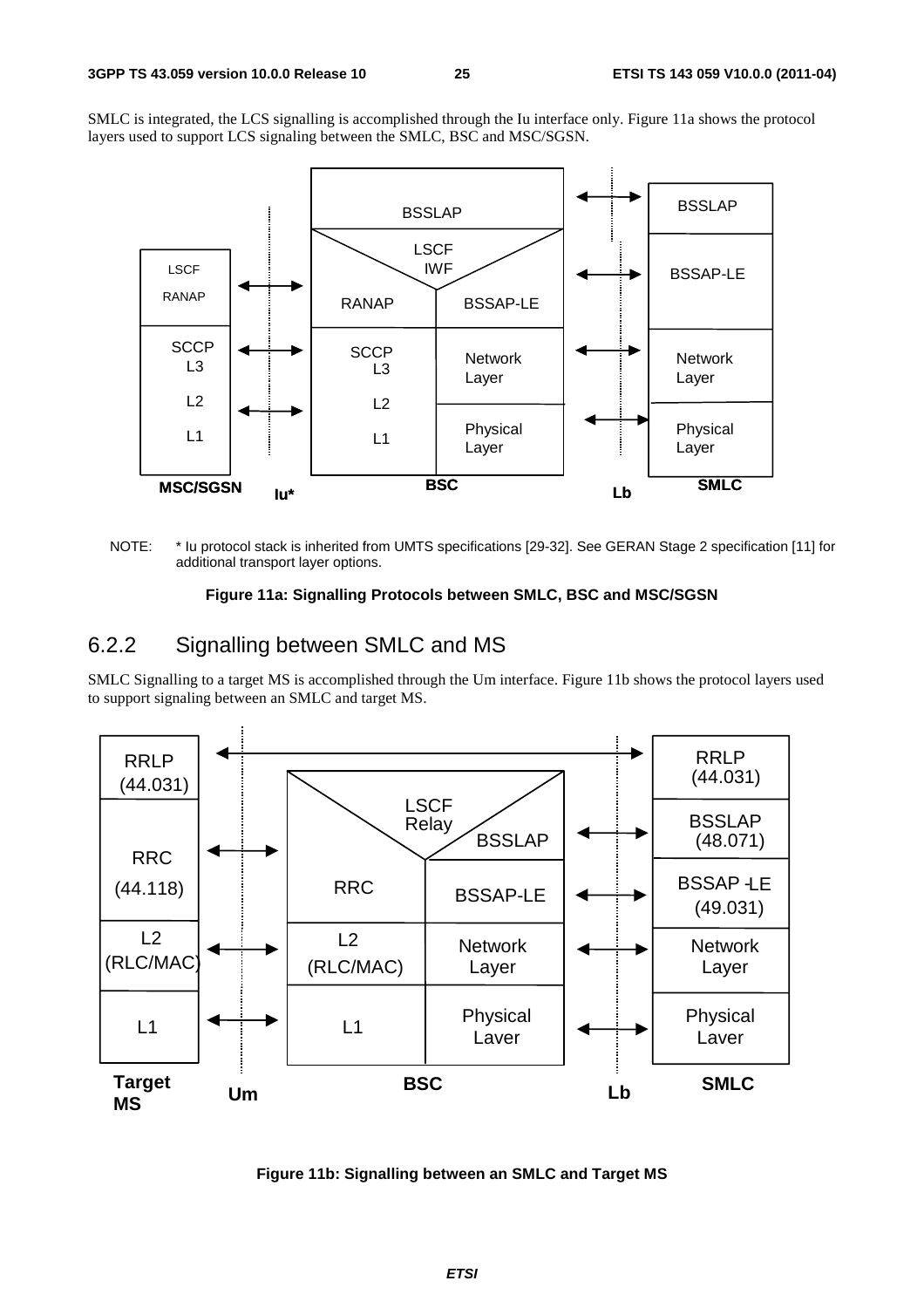# 6.2.3 SMLC signalling to a Type A LMU

The signalling to a Type A LMU is defined using A/Gb Mode CS signalling over the Um interface, see Clause 6.1.5. A Type A LMU operating in A/Gb Mode CS Domain can be used to support positioning of mobile stations operating in Iu Mode. Signalling to a Type A LMU in Iu Mode is FFS.

# 6.2.4 SMLC signalling to a Type B LMU

The signalling to a Type B LMU is defined in Clause 6.1.6. A Type B LMU operates independently of the mode of the MS (A/Gb Mode or Iu Mode) and signalling to a Type B LMU as defined in Clause 6.1.6 can be used to support positioning of mobile stations operating in Iu Mode.

# 6.2.5 SMLC signalling to a peer SMLC

The signalling to a peer SMLC is defined in Clause 6.1.7. A peer SMLC connection and signaling is independent of the mode of the MS (A/Gb Mode or Iu Mode) and signalling to a peer SMLC as defined in Clause 6.1.7 can be used to support positioning of mobile stations operating in Iu Mode.

# 7 GERAN Network Location Procedures

- 7.1 State description for SMLC
- 7.1.1 SMLC States

### 7.1.1.1 NULL State

This is a conceptual rather than actual state in which a certain location request from a particular Location Client, VMSC, SGSN or BSC either has not yet been received or has been completed.

### 7.1.1.2 LOCATION State

This state exists after the SMLC has received a location request from a BSC and persists while the SMLC is obtaining position measurements for a particular positioning method until such time as positioning measurements have been received and a location estimate (with optional velocity estimate) has been computed and returned to the BSC.

When sufficient positioning measurement results have been received, the SMLC either evaluates them, if they include an already computed location estimate, or uses them to compute a location estimate. The SMLC then has the option of either reinitiating another positioning attempt, e.g. if the location estimate did not satisfy the required QoS and the requirement on response time permits another position attempt, or returning the location estimate to the BSC.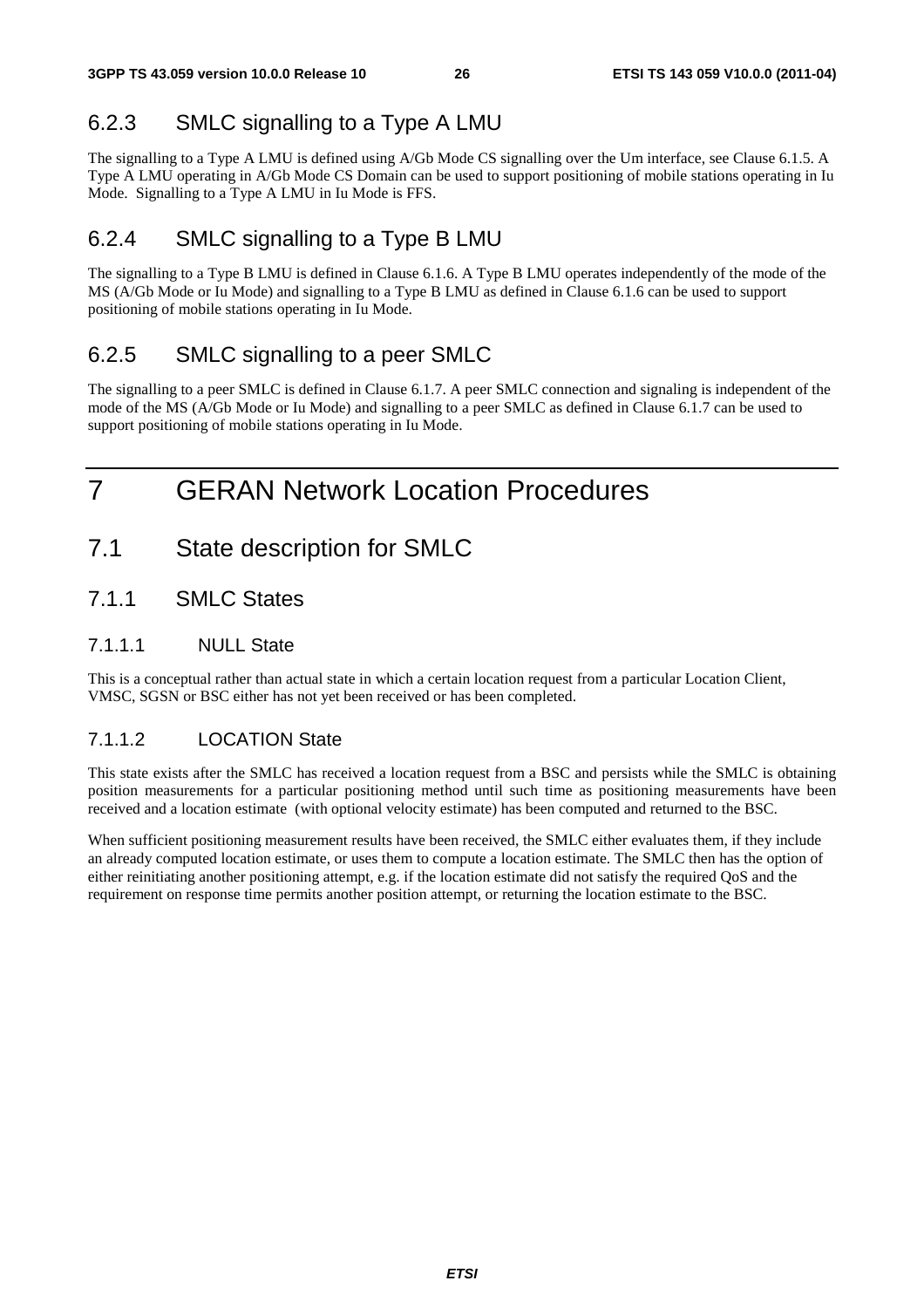# 7.1.2 State Functionality

7.1.2.1 State Transitions



**Figure 12: State Transitions in the SMLC** 

**Moving from NULL to LOCATION state:** After a location request is received from the BSC, the SMLC enters the LOCATION state. It then chooses a positioning method and initiates the appropriate position measurements.

**Moving from LOCATION to NULL state:** When the SMLC has obtained a location estimate that best meets the requested QoS parameters, it returns this to the BSC and re-enters the NULL state.

### 7.1.2.2 LOCATION Timer Function

The SMLC runs a timer while in the LOCATION state to limit the total amount of time that positioning can be active. This timer should be related to any response time indicated in the location request QoS parameters. If the timer expires before a final location estimate has been produced, the SMLC either returns the best existing location estimate (with optional velocity estimate) to the BSC (e.g. an estimate based on the current cell ID) or returns a failure indication. It then re-enters the NULL state.

# 7.2 State Description for the BSC

- 7.2.1 BSC States
- 7.2.1.1 IDLE State

In this state, the BSC location service is inactive for a particular MS.

### 7.2.1.2 LOCATION State

In this state, the BSC is awaiting a response from an SMLC after requesting the location for a particular MS. In this state, a Radio Resource connection to the target MS will be active – allowing the SMLC and MS to exchange positioning related messages for mobile based and mobile assisted position methods. For certain position methods (e.g. network based position methods), the SMLC may invoke substates in the BSC during which other types of association or procedure are supported with the MS (e.g. temporary call establishment, handover). In this state, the BSC may transfer positioning related messages between the SMLC and the target MS and/or between the SMLC and certain LMUs served by the BSC.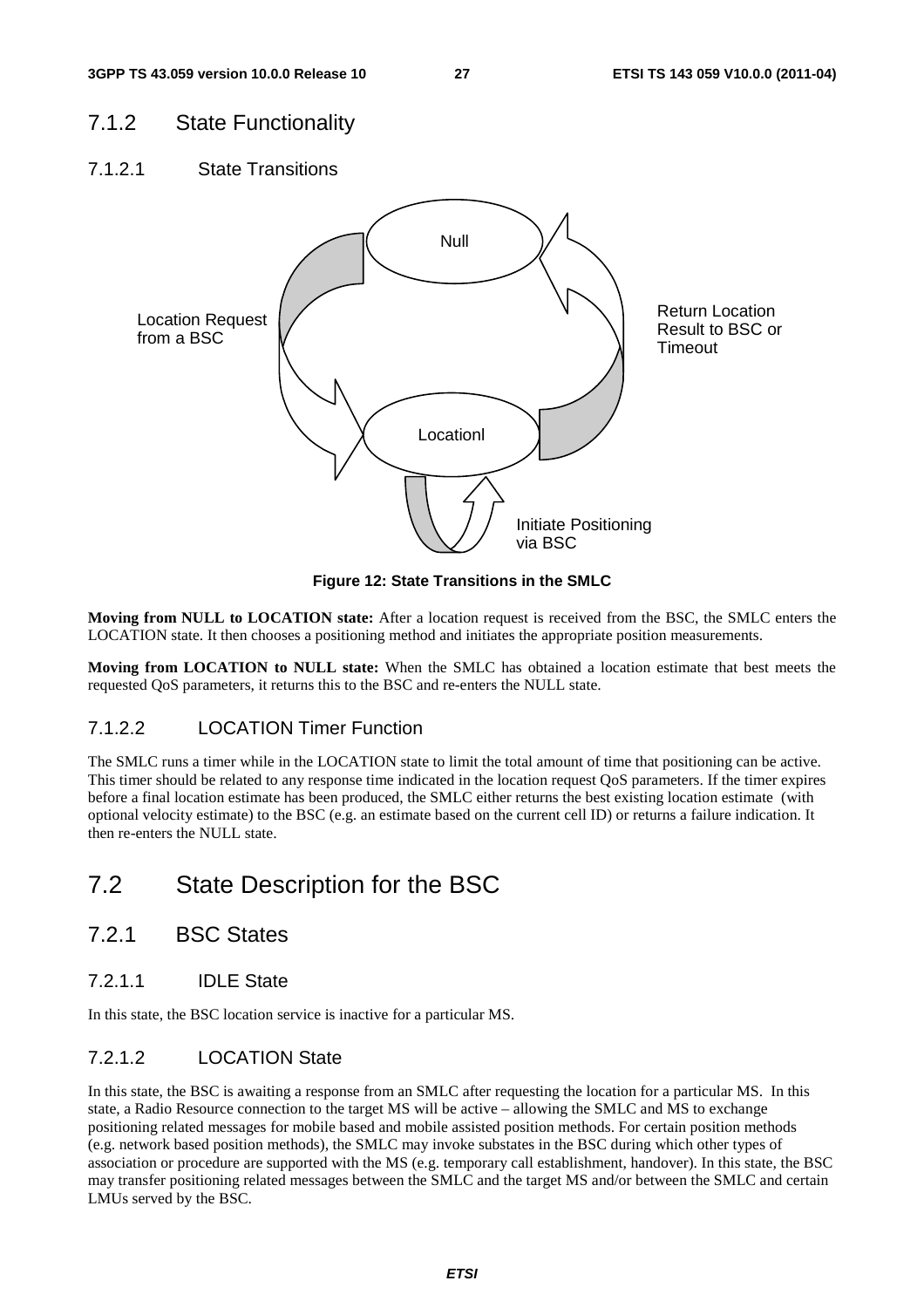# 7.2.2 State Functionality

7.2.2.1 State Transitions



**Figure 13: State Transitions in the BSC** 

**Moving from IDLE to LOCATION state:** After a request has been received to locate a particular MS served by the BSC, a location request is sent to the SMLC associated with the serving cell: the BSC then enters the LOCATION state. Before entering this state, a Radio Resource connection to the MS must have been already established by the VMSC.

**Moving from LOCATION to IDLE state:** After the return of a location estimate result from the SMLC, the BSC shall re-enter IDLE state.

### 7.2.2.2 LOCATION Timer Function

The BSC runs a timer while in the LOCATION state to limit the amount of time waiting for a location response from the SMLC. If the timer expires before such information is received, the BSC indicates a location failure to the original requesting entity and re-enters IDLE state.

# 7.3 Usage of SCCP Connection on the Lb interface in the CS domain in A/Gb mode

SCCP connection oriented signalling between an SMLC and a BSC is used to support SMLC signalling to a Type A LMU, a serving BSC, or a target MS. The types of SCCP connections are described below.

# 7.3.1 SCCP Connection for positioning of a target MS

The BSC establishes this connection when a request is received for a location estimate for a target MS in the CS domain. The BSC sends the BSSAP-LE Perform Location Request to the SMLC inside an SCCP Connection Request message. Signaling between the SMLC and target MS, if required, is then relayed by the BSC between this SCCP connection and the main signaling link to the MS. The same SCCP connection is also used to transfer BSSLAP messages between the SMLC and serving BSC. See Figure 14.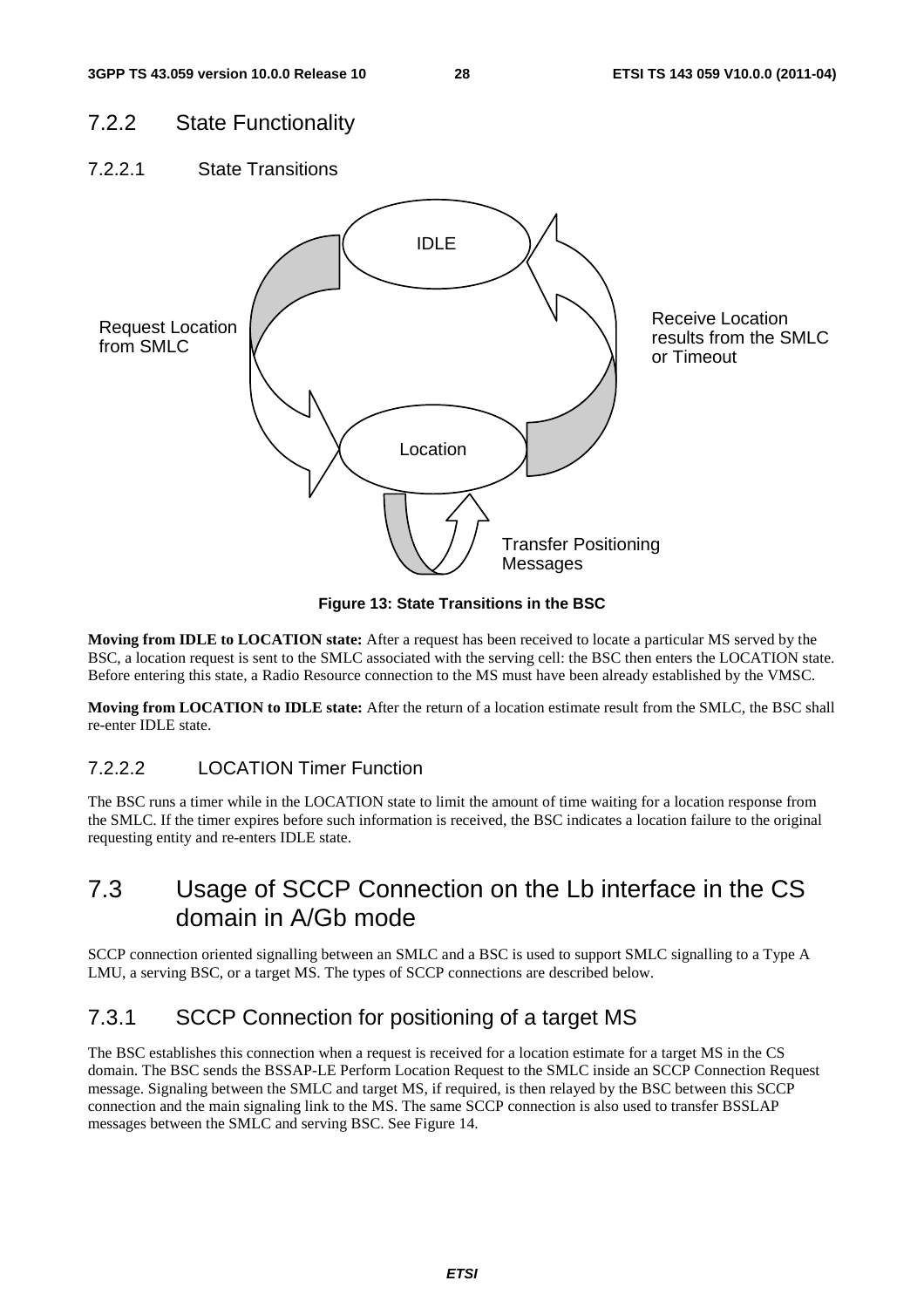

RRLP (44.031)

#### **Figure 14: SCCP based signalling for MS positioning with an SMLC in CS domain**

# 7.3.2 SCCP connection to access a Type A LMU

The BSC or SMLC establishes this connection to enable LCS messages to be transferred to or from a Type A LMU. The BSC or SMLC sends a BSSAP-LE LMU Connection Request message inside an SCCP Connection Request message. Signaling is subsequently relayed through the BSC using this SCCP connection as shown in figure 15.



LLP (44.071)

### **Figure 15: SCCP based signalling to access a Type A LMU with an SMLC**

# 7.4 Usage of SCCP Connection on the Lb interface in the PS domain in A/Gb mode

SCCP connection oriented signalling between an SMLC and a BSS is used to support SMLC signalling to a serving BSS or a target MS. The types of SCCP connections are described below.

# 7.4.1 SCCP Connection for positioning of a target MS

The BSS establishes this connection when a request is received for a location estimate for a target MS in the PS domain. The BSS sends the BSSAP-LE Perform Location Request to the SMLC inside an SCCP Connection Request message. Signaling between the SMLC and target MS is then relayed by the BSS via the SGSN to the MS. The same SCCP connection is also used to transfer BSSLAP messages between the SMLC and serving BSS. See figure 15a below. RRLP Messages between the SMLC and the MS are carried in BSSGP Position Command/Response messages (see 3GPP TS 48.018) across the Gb interface and in TOM messages in LLC UI frames (see 3GPP TS 44.064 [26]) across the Um interface. Because a connectionless mode of communication is used to transport BSSGP and LLC, an MS identity is included in each message for those protocols.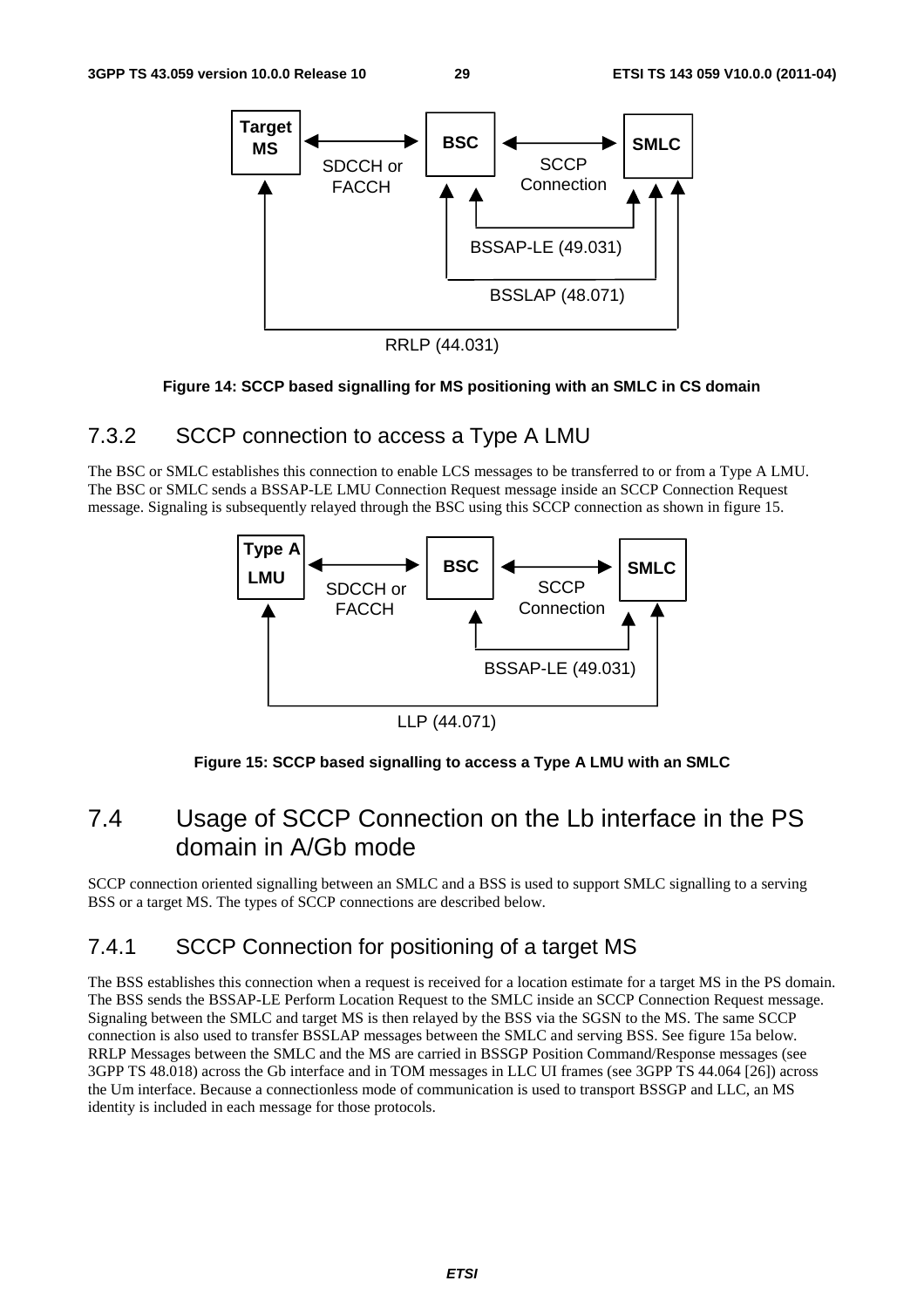

**Figure 15a: SCCP based signalling for MS positioning with an SMLC in PS domain** 

# 8 Common Procedures to Support Positioning

The procedures described in this clause enable an SMLC to obtain positioning related information or instigate positioning for a particular target MS. The procedures are applicable to all positioning methods after an SMLC receives a BSSAP-LE Perform Location request for a target MS until a BSSAP-LE Perform Location response is returned to the originator.

# 8.1 Information Transfer between an SMLC and a Target MS in the CS Domain in A/Gb mode for E-OTD and A-GNSS positioning methods

An SMLC uses the procedure shown below in order to obtain the MS position or positioning measurements from a target MS or transfer location assistance information to a target MSin the CS domain after a request has been received from the BSC serving the target MS. More details of the location information transfer procedure between the BSC and MS can be found in 3GPP TS 24.008.



#### **Figure 16: Information Transfer between an SMLC and a Target MS in CS domain**

1) The SMLC passes a BSSAP-LE Connection Oriented Information message to the serving BSC containing an embedded BSSLAP MS Position Command with an RRLP message parameter. The message is transferred using the SCCP connection established between the SMLC and BSC for positioning the target MS If the BSSLAP message is too large to fit in a single BSSAP-LE Connection Oriented Information message, RRLP pseudo-segmentation shall be used. Legacy SMLC may utilize BSSAP-LE layer segmentation instead of RRLP pseudo-segmentation. The SMLC shall indicate in the first BSSLAP MS Position Command whether the embedded RRLP message contains a positioning command versus positioning assistance data.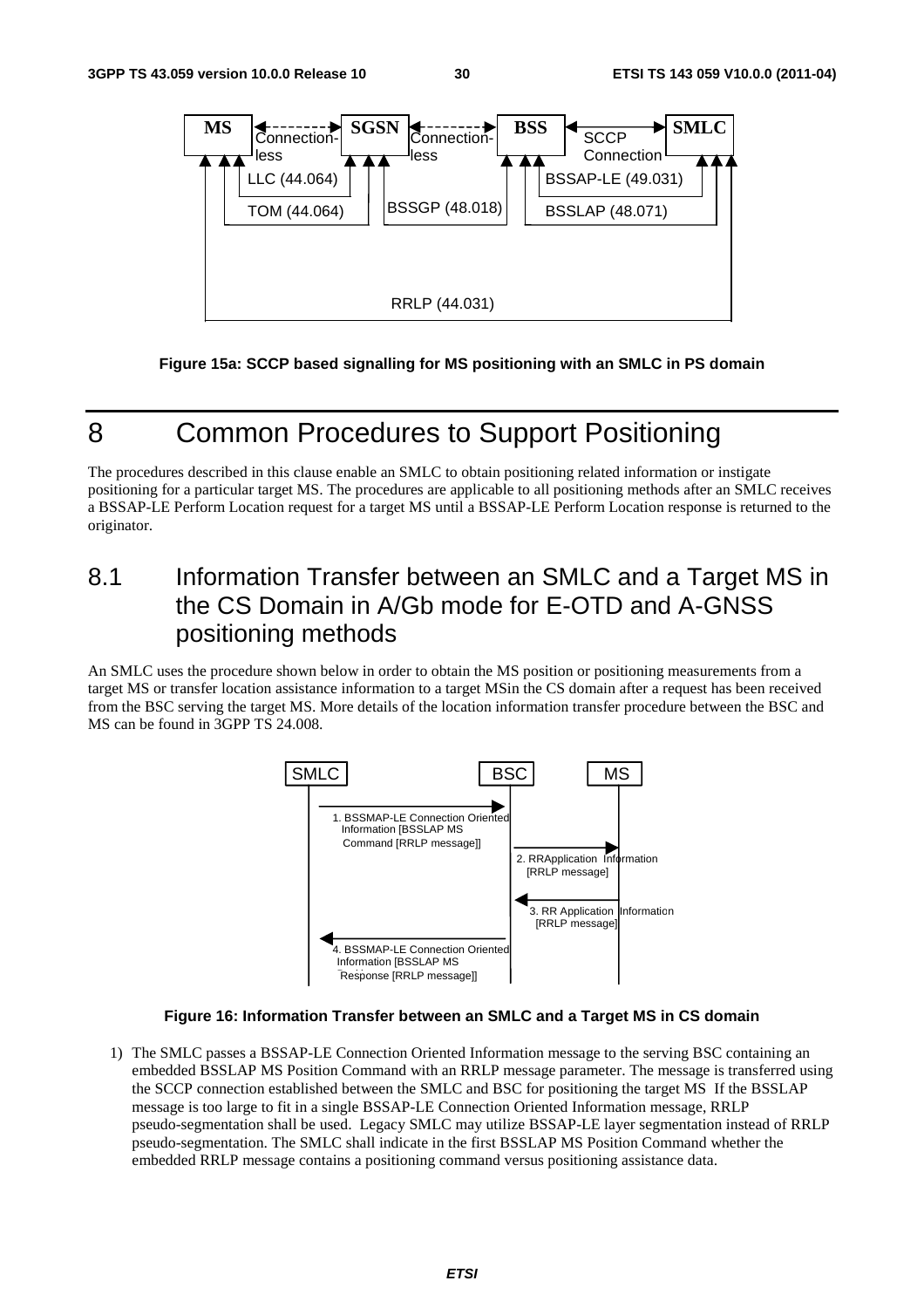- 2) The BSC transfers the embedded RRLP message to the target MS inside an RR Application Information message. No later than when the RR Application Information message has been transferred, the BSC shall start a positioning supervision timer if none is already in progress or restart this if already in progress. If the timer expires before the final response in step 3 is received, the BSC shall return a BSSAP-LE Connection oriented Information message to the SMLC containing a BSSLAP Abort with a cause of BSC timeout.
- 3) When the target MS has positioning information to return to the SMLC, it sends an RR Application Information message to the BSC containing an embedded RRLP message. If the RRLP message is too large to fit in a single RR Application Information message, RRLP pseudo-segmentation shall be used. Legacy MS may utilize RR layer segmentation instead of RRLP pseudo-segmentation. . The last RR Application Information message shall indicate if this is the final response from the MS.
- 4) If the timer started in step 2 has already expired, the BSC discards the RRLP message received in step 3. Otherwise, the BSC forwards the RRLP message to the SMLC inside a BSSLAP MS Positioning Response message contained in a BSSAP-LE Connection Oriented Information message. If the SMLC indicated a positioning command in step 1 and the MS has indicated a final response, the BSC may add additional measurement information to the BSSLAP MS Position Response in the last BSSAP-LE message – if necessary, creating a new BSSAP-LE message if message size limitations would be exceeded. The BSC shall stop the supervision timer started in step 2 when the final segment of the final response from the MS has been transferred. If the MS did not indicate a final response in step 3, the SMLC may transfer a further RRLP message to the MS (e.g. containing assistance data) according to steps 1 and 2 and the MS may return a subsequent response according to steps 3 and 4.

# 8.1a Information Transfer between an SMLC and a Target MS in the PS Domain in A/Gb mode

An SMLC uses the procedure shown below in order to obtain the MS position or positioning measurements from a target MS or transfer location assistance information to a target MS in the PS domain after a request has been received from the BSS serving the target MS.



#### **Figure 16a: Information Transfer between an SMLC and a Target MS in PS Domain**

1) The SMLC passes a BSSAP-LE Connection Oriented Information message to the serving BSS containing an embedded BSSLAP MS Position Command with an RRLP message parameter. The message is transferred using the SCCP connection established between the SMLC and BSS for positioning the target MS. If the RRLP message is larger than the RRLP maximum PDU size, RRLP pseudo-segmentation shall be used. The SMLC shall indicate in the positioning command bit in the RRLP flags IE in the BSSLAP MS Position Command whether the embedded RRLP message contains a positioning command versus a non-command  $-e.g.$ positioning assistance data.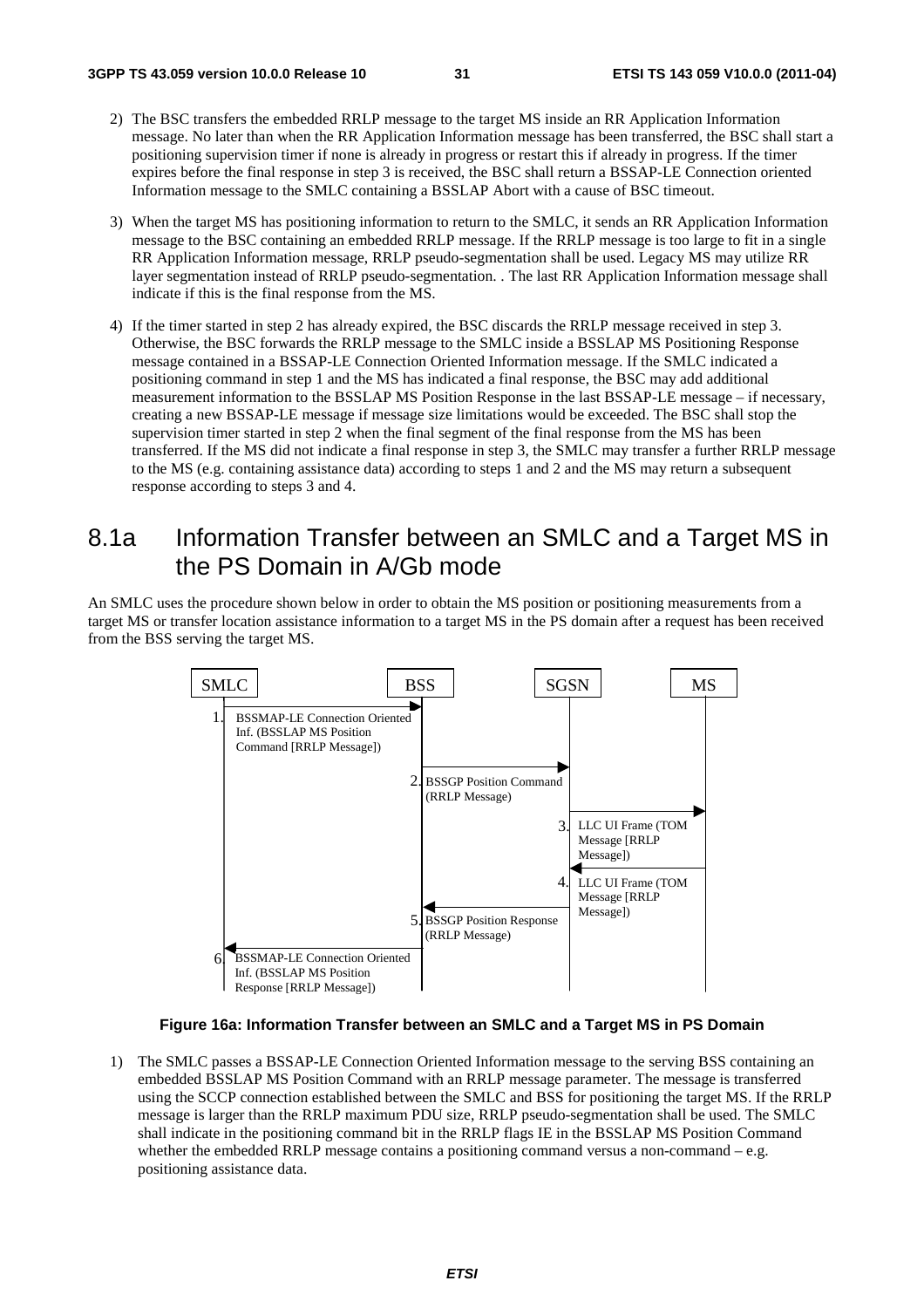- 2) The BSS relays the embedded RRLP message and the RRLP flags IE to the SGSN inside a BSSGP Position Command message. When the BSSGP Position Command message has been transferred, the BSS shall start a positioning supervision timer if not already in progress or restart if the timer is already in progress. If the timer expires before the final response in step 5 is received, the BSS shall return a BSSAP-LE Connection Oriented Information message to the SMLC containing a BSSLAP Abort with a cause of BSS timeout.
- 3) The SGSN receives the RRLP message in the BSSGP Position Command message and relays it to the MS in an LLC UI frame. The TOM protocol with SAPI TOM8 is used for transfer of RRLP messages. The positioning command bit from the RRLP flags IE in the BSSGP message is also relayed using the C/R bit in the TOM header (see 3GPP TS 44.031 [15]). The received C/R bit may be ignored by the MS or used for implementation purposes.
- 4) When the target MS has positioning information to return to the SMLC, it sends an LLC UI Frame to the SGSN containing an embedded RRLP message. The TOM protocol is used for transfer of RRLP messages. If the RRLP message is larger than the RRLP maximum PDU size, RRLP pseudo-segmentation shall be used. If the RRLP pseudo-segmentation is used, the MS shall send several RRLP messages. In each message the MS shall indicate in the C/R bit in the TOM protocol header whether it is the final response or not. The final response shall be the last RRLP message that the MS expects to send in response to RRLP messages received so far from the SMLC. In the final message the MS shall indicate that it is the final response by setting the appropriate RRLP flag.
- 5) The SGSN relays the RRLP message to the BSS. The RRLP message is sent in a BSSG Position Response message. The C/R bit from the TOM header is relayed using the final response bit in the RRLP flags IE in the BSSGP message.
- 6) If the timer started in step 2 has already expired, the BSS discards the RRLP message received in step 5. Otherwise, the BSS relays the RRLP message and the RRLP flags IE to the SMLC inside a BSSLAP MS Positioning Response message contained in a BSSAP-LE Connection Oriented Information message. If the SMLC indicated a positioning command in the most recent message to be transferred in step 1 and the MS has indicated a final response, the BSS may add additional measurement information to the BSSLAP MS Position Response in the last BSSAP-LE message. The BSS shall stop the supervision timer started in step 2 when the final response from the MS has been transferred. The SMLC may transfer a further RRLP message to the MS (e.g. containing assistance data or a positioning command) according to steps 1, 2, and 3 and the MS may return a subsequent response according to steps 4, 5, and 6. Steps 4-6 are repeated if the RRLP pseudo-segmentation is used for the uplink message.

# 8.1b Information Transfer between an SMLC and a Target MS in Iu Mode

An SMLC uses the procedure shown below in order to obtain the MS position or positioning measurements from a target MS or transfer location assistance information to a target MS after a request has been received from the BSC serving the target MS. More details of the location information transfer procedure between the BSC and MS can be found in 3GPP TS 44.118.



**Figure 16b: Information Transfer between an SMLC and a Target MS**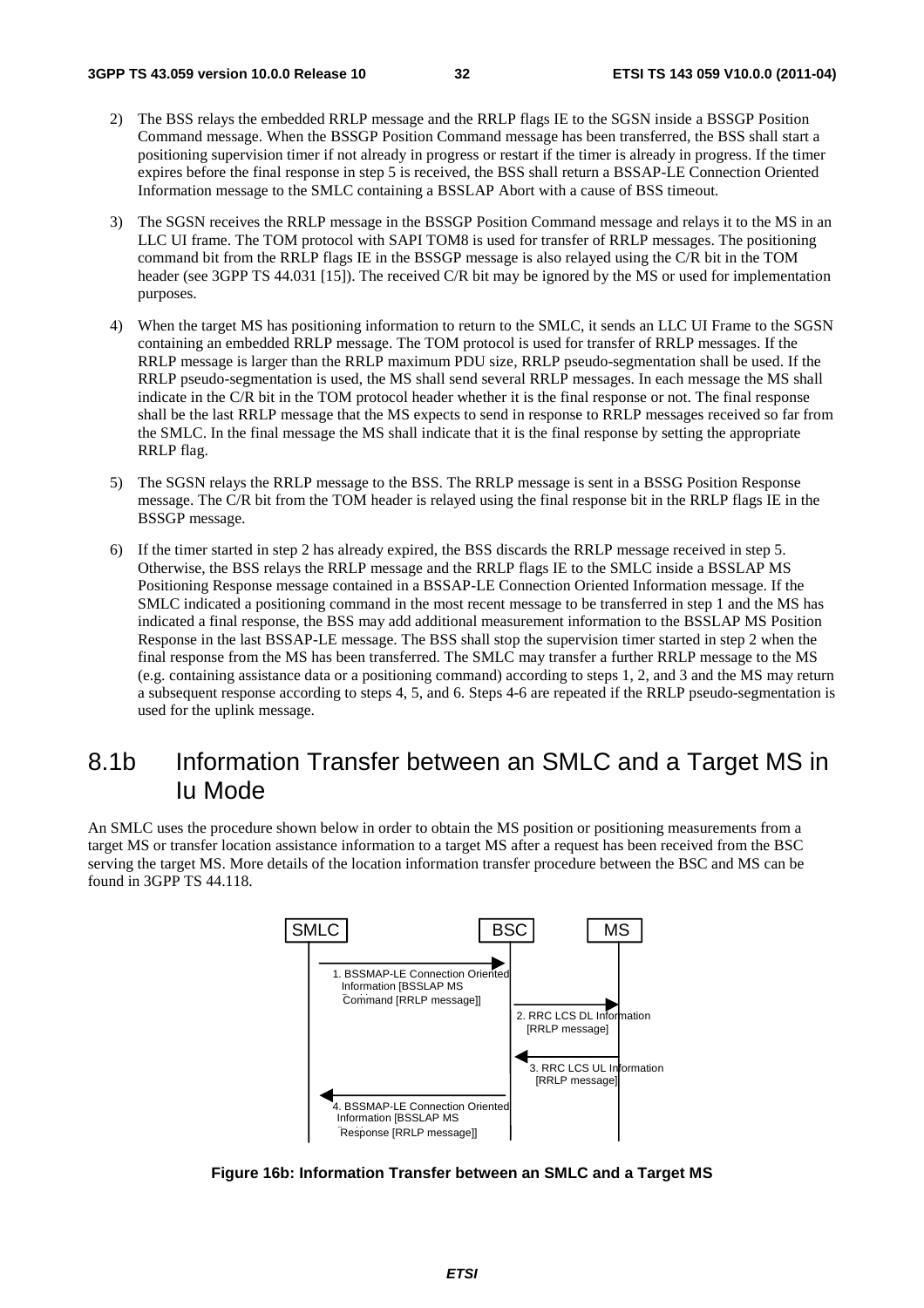- 1) The SMLC passes a BSSAP-LE Connection Oriented Information message to the serving BSC containing an embedded BSSLAP MS Position Command with an RRLP message parameter. The message is transferred using the SCCP connection established between the SMLC and BSC for positioning the target MS If the BSSLAP message is too large to fit in a single BSSAP-LE Connection Oriented Information message, RRLP pseudo-segmentation shall be used. The SMLC shall indicate in the first BSSLAP MS Position Command whether the embedded RRLP message contains a positioning command versus positioning assistance data.
- 2) The BSC transfers the embedded RRLP message to the target MS inside an RRC LCS DL Information message. No later than when the RRC LCS DL Information message has been transferred, the BSC shall start a positioning supervision timer if none is already in progress or restart this if already in progress. If the timer expires before the final response in step 3 is received, the BSC shall return a BSSAP-LE Connection oriented Information message to the SMLC containing a BSSLAP Abort with a cause of BSC timeout.
- 3) When the target MS has positioning information to return to the SMLC, it sends an RRC LCS UL Information message to the BSC containing an embedded RRLP message. If the RRLP message is too large to fit in a single RRC LCS UL Information message, RRLP pseudo-segmentation shall be used. The last RRC LCS UL Information message shall indicate if this is the final response from the MS.
- 4) If the timer started in step 2 has already expired, the BSC discards the RRLP message received in step 3. Otherwise, the BSC forwards the RRLP message to the SMLC inside a BSSLAP MS Positioning Response message contained in a BSSAP-LE Connection Oriented Information message. If the SMLC indicated a positioning command in step 1 and the MS has indicated a final response, the BSC may add additional measurement information to the BSSLAP MS Position Response in the last BSSAP-LE message – if necessary, creating a new BSSAP-LE message if message size limitations would be exceeded. The BSC shall stop the supervision timer started in step 2 when the final response from the MS has been transferred. If the MS did not indicate a final response in step 2, the SMLC may transfer a further RRLP message to the MS (e.g. containing assistance data) according to steps 1 and 2 and the MS may return a subsequent response according to steps 3 and 4.

# 8.2 Information Transfer between an SMLC and a BSC

An SMLC uses the procedure shown below in order to obtain positioning related information from the BSC serving a particular target MS after a positioning request has been received from the BSC. This procedure applies to positioning of an MS in both the CS and the PS domains.



**Figure 17: Information Transfer between an SMLC and a BSC** 

- 1) The SMLC passes a BSSAP-LE Connection Oriented Information message to the BSC containing an embedded BSSLAP message. The BSSAP-LE message is transferred using the SCCP connection previously established between the SMLC and BSC when the positioning request for the target MS was initially sent to the SMLC. The BSC recognizes that it is the final destination due to the presence of the embedded BSSLAP message.
- 2) When the BSC has positioning information for the target MS to return to the SMLC, it sends a BSSAP-LE Connection Oriented Information message to the SMLC containing an embedded BSSLAP message. The message is sent using the SCCP connection previously established for positioning the target MS.

# 8.3 Common Procedures to Support Access to an LMU

The procedures in this clause support the transfer of positioning related information and O&M data between an SMLC and a particular LMU associated with the SMLC. These procedures apply to positioning of an MS in both the CS and the PS domains.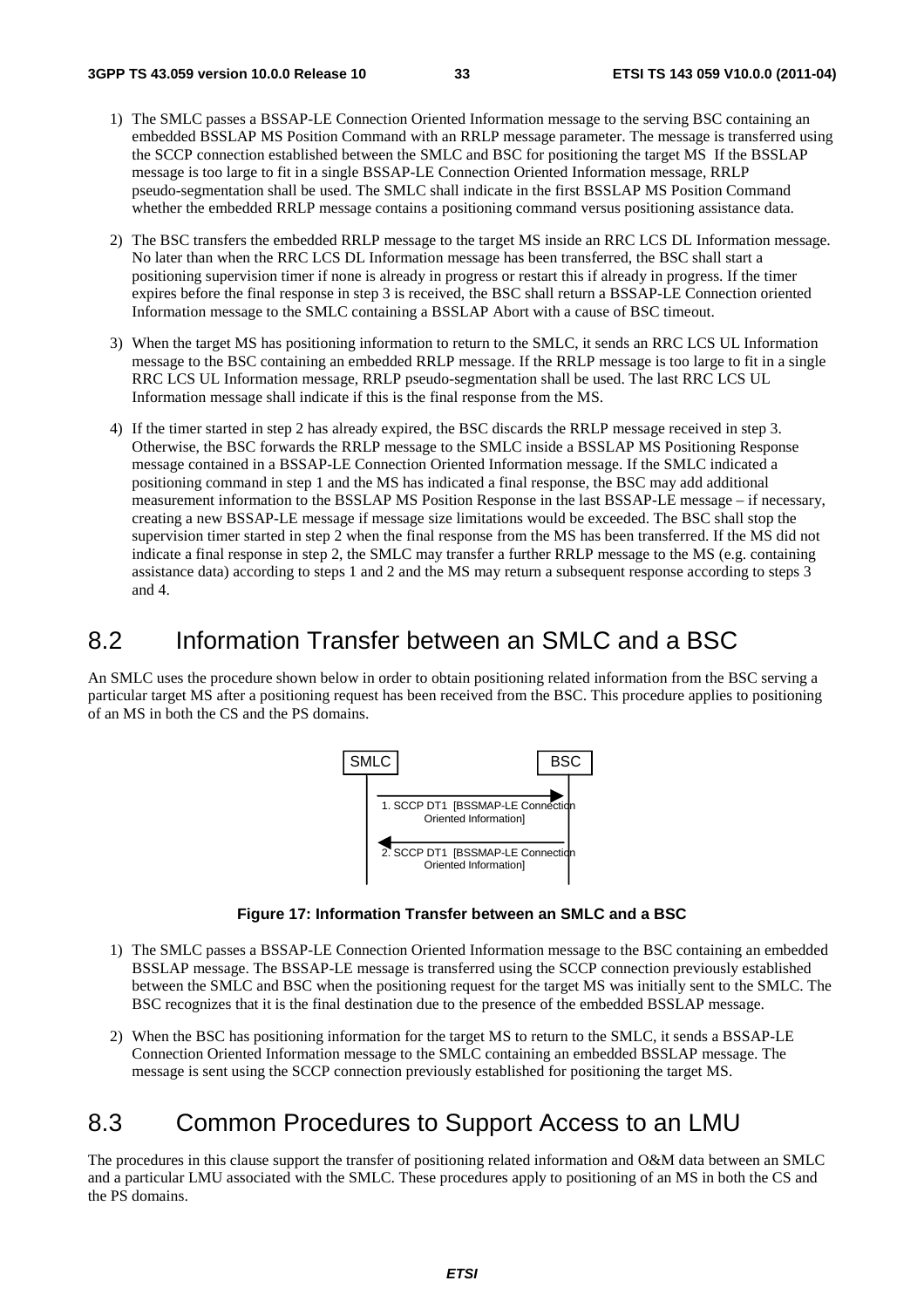# 8.3.1 Location Update Procedure between an SMLC and a Type A LMU

The following procedure supports a normal location update from the perspective of a Type A LMU. The location update can occur periodically, on power up, following recovery from some failure condition and when an LMU in idle mode detects that its closest BTS is in another location area.



#### **Figure 18: Location Update Procedure between an SMLC and a Type A LMU**

- 1) If the LMU does not currently have a signaling link, it sends an RR Channel Request to the serving BTS to request a SDCCH. The RR Channel Request contains an establishment cause identifying an LMU. After assignment of the SDCCH, the LMU sends a DTAP Location Updating request to the BSC. This shall indicate that a follow on request is pending if the LMU has more data to send.
- 2) Because the BSC serving the LMU is associated with an SMLC and the Channel Request message contained an LMU establishment cause, the BSC forwards the Location Updating request to the SMLC rather than MSC. If there was previously no SDCCH, this is sent inside a BSSMAP Complete Layer 3 Information message that is contained in an SCCP Connection Request.
- 3) The SMLC performs normal authentication and ciphering if needed for the LMU. The SMLC shall not assign a TMSI to the LMU to avoid duplicating a TMSI assigned to a normal MS by a VLR.
- 4) The SMLC returns a DTAP Location Updating Accept to the BSC. Unless the LMU indicated a follow on request, the SMLC may then initiate release of the SDCCH.
- 5) The BSC forwards the DTAP message to the LMU.

## 8.3.2 IMSI Detach Procedure between an SMLC and a Type A LMU

The following procedure supports a normal IMSI Detach from the perspective of a Type A LMU. This may be instigated if the LMU is to be deactivated – e.g. for offline maintenance.



**Figure 19: IMSI Detach Procedure between an SMLC and a TypeA LMU** 

1) If the LMU does not currently have a signaling link, it sends an RR Channel Request to the serving BTS to request a SDCCH. The RR Channel Request contains an establishment cause identifying an LMU. After assignment of the SDCCH, the LMU sends a DTAP IMSI Detach Indication to the BSC.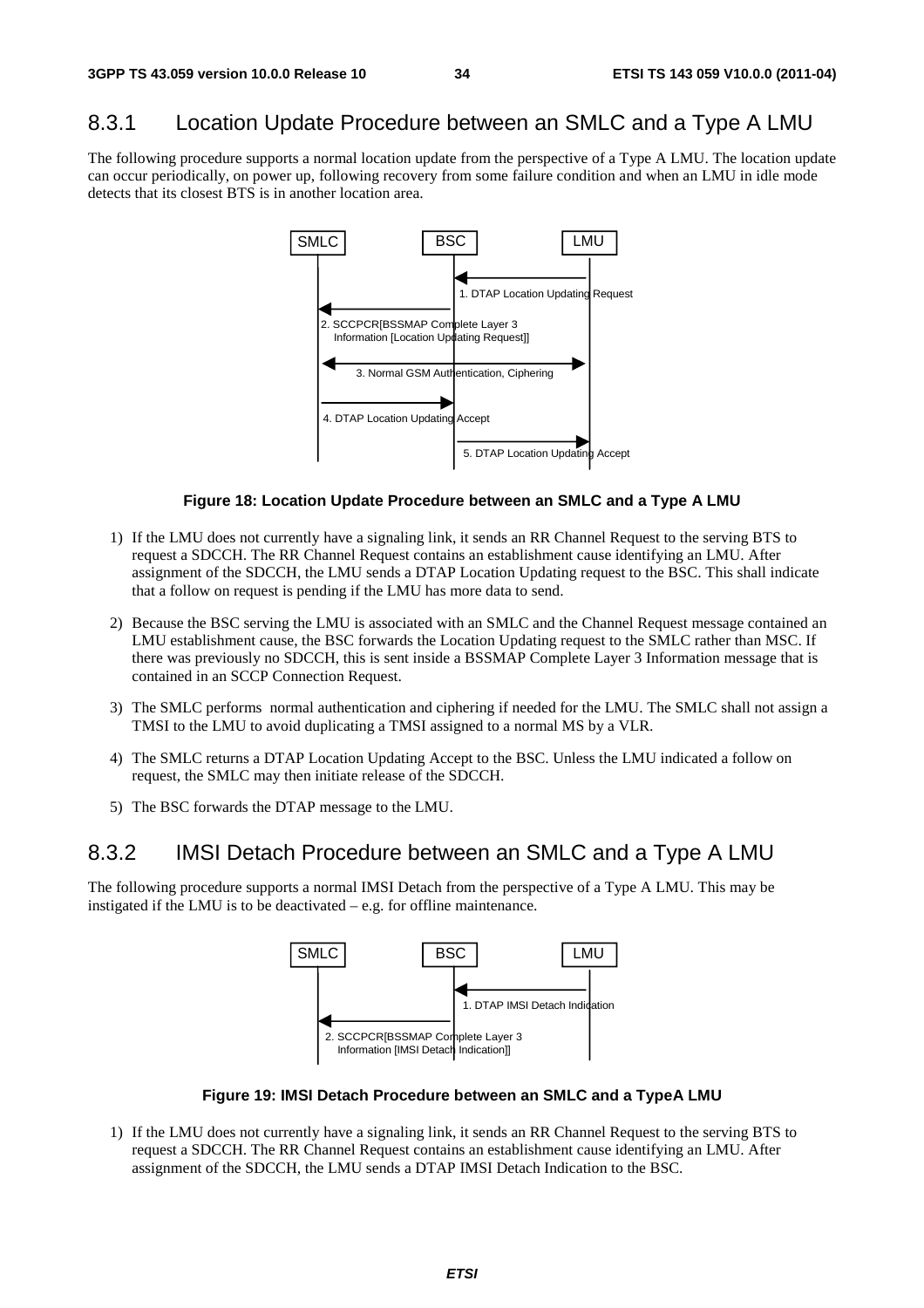2) Because the BSC serving the LMU is associated with an SMLC and the Channel Request message contained an LMU establishment cause, the BSC forwards the IMSI Detach Indication to the SMLC rather than MSC. If there was previously no SDCCH, this is sent inside a BSSAP Complete Layer 3 Information message that is contained in an SCCP Connection Request. The SMLC marks the LMU as temporarily inactive and initiates release of the SDCCH.

### 8.3.3 LCS Information Transfer between an SMLC and a Type A LMU

### 8.3.3.1 Information Transfer using an SDCCH

The following procedure supports information transfer between an SMLC and a Type A LMU.



**Figure 20: Information Transfer between an SMLC and a Type A LMU** 

- 1) If there is no signaling link yet for an LMU between the SMLC and the BSC serving the LMU, the SMLC sends a BSSAP Paging message to the serving BSC inside an SCCP Unitdata message.
- 2) The serving BSC broadcasts an RR Paging Request.
- 3) The LMU sends a Channel Request message containing an LMU establishment cause to request an SDCCH. After assignment of the SDCCH, the LMU returns an RR Paging Response.
- 4) Because the BSC serving the LMU is associated with an SMLC and the Channel Request message in step 3 contained an LMU establishment cause, the BSC transfers the Paging Response to the SMLC, rather than MSC, in a BSSAP Complete Layer 3 Information message contained in an SCCP Connection Request.
- 5) The SMLC performs normal authentication and ciphering if this is needed for the LMU. The SMLC shall not assign a TMSI to the LMU to avoid duplicating a TMSI assigned to a normal MS by a VLR.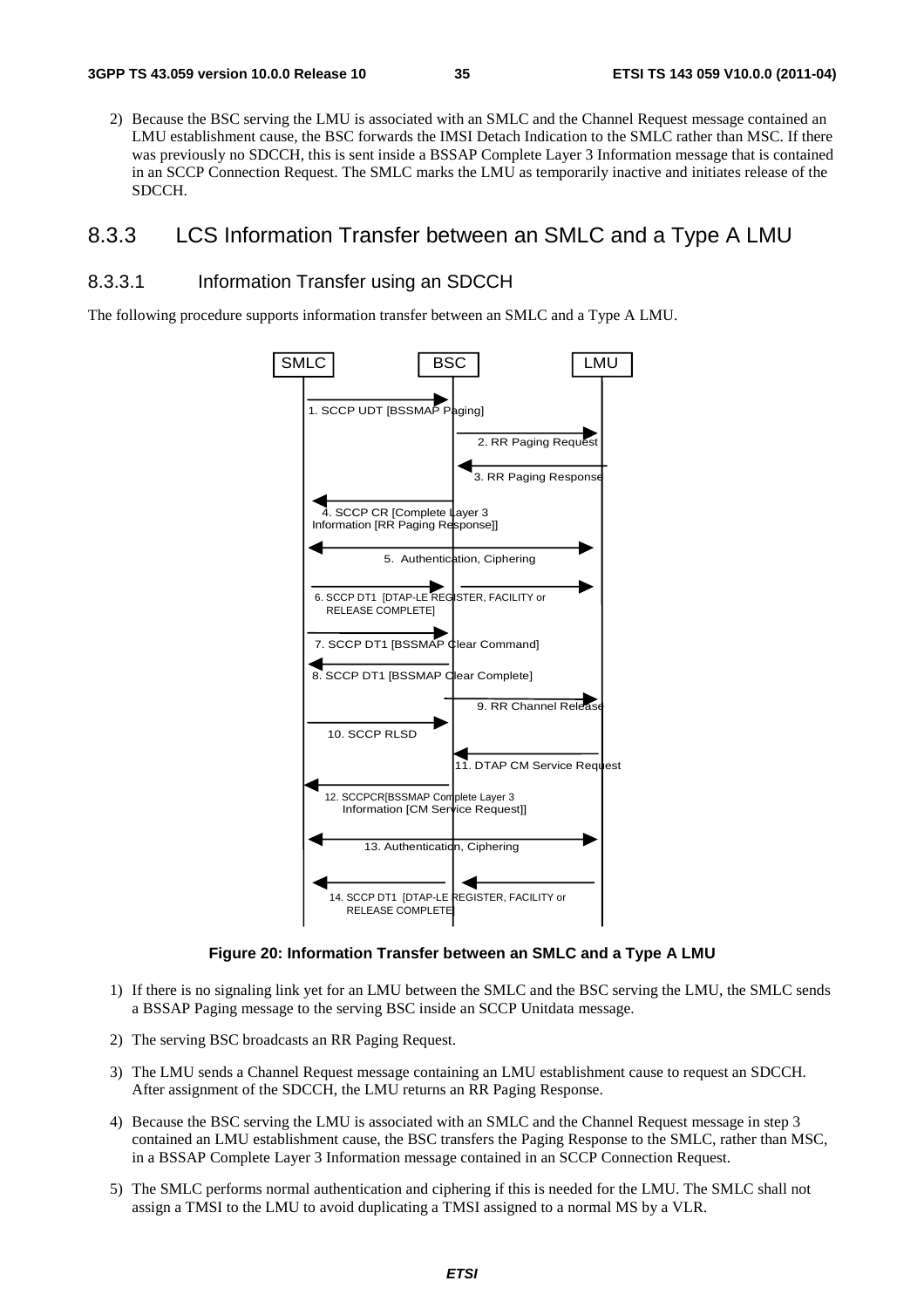- 6) If the SMLC needs to send data to the LMU, it may send one or more DTAP-LE REGISTER, FACILITY or RELEASE COMPLETE messages to the BSC. Each DTAP-LE message contains an embedded LLP message and an indication of whether release of the SDCCH by the LMU is forbidden. Each DTAP-LE message is transferred by the BSC to the LMU.
- 7) The SMLC may initiate release of the SDCCH to the LMU by sending a BSSAP Clear Command to the BSC.
- 8) The BSC returns a BSSAP Clear Complete.
- 9) The BSC orders release of the SDCCH by sending an RR Channel Release to the LMU.
- 10) The SMLC releases the SCCP connection to the BSC by sending an SCCP Released message.
- 11) When the LMU has LCS data to send and does not currently have a signaling link, it sends an RR Channel Request to the serving BTS to request an SDCCH. The RR Channel Request contains an establishment cause identifying an LMU. After assignment of the SDCCH, the LMU sends a DTAP CM Service request to the serving BSC.
- 12) Because the BSC serving the LMU is associated with an SMLC and the Channel Request message contained an LMU establishment cause, the BSC forwards the CM Service Request with an indication that this came from an LMU to the SMLC, rather than MSC, inside a BSSAP Complete Layer 3 Information message that is contained in an SCCP Connection Request.
- 13) The SMLC performs authentication and ciphering if needed for the LMU. Otherwise, a CM Service Accept is returned. The SMLC shall not assign a TMSI to the LMU to avoid duplicating a TMSI assigned to a normal MS by a VLR.
- 14) The LMU sends one or more DTAP-LE REGISTER, FACILITY or RELEASE COMPLETE messages to the serving BSC each containing an embedded LLP message. The BSC forwards each DTAP-LE message to the SMLC.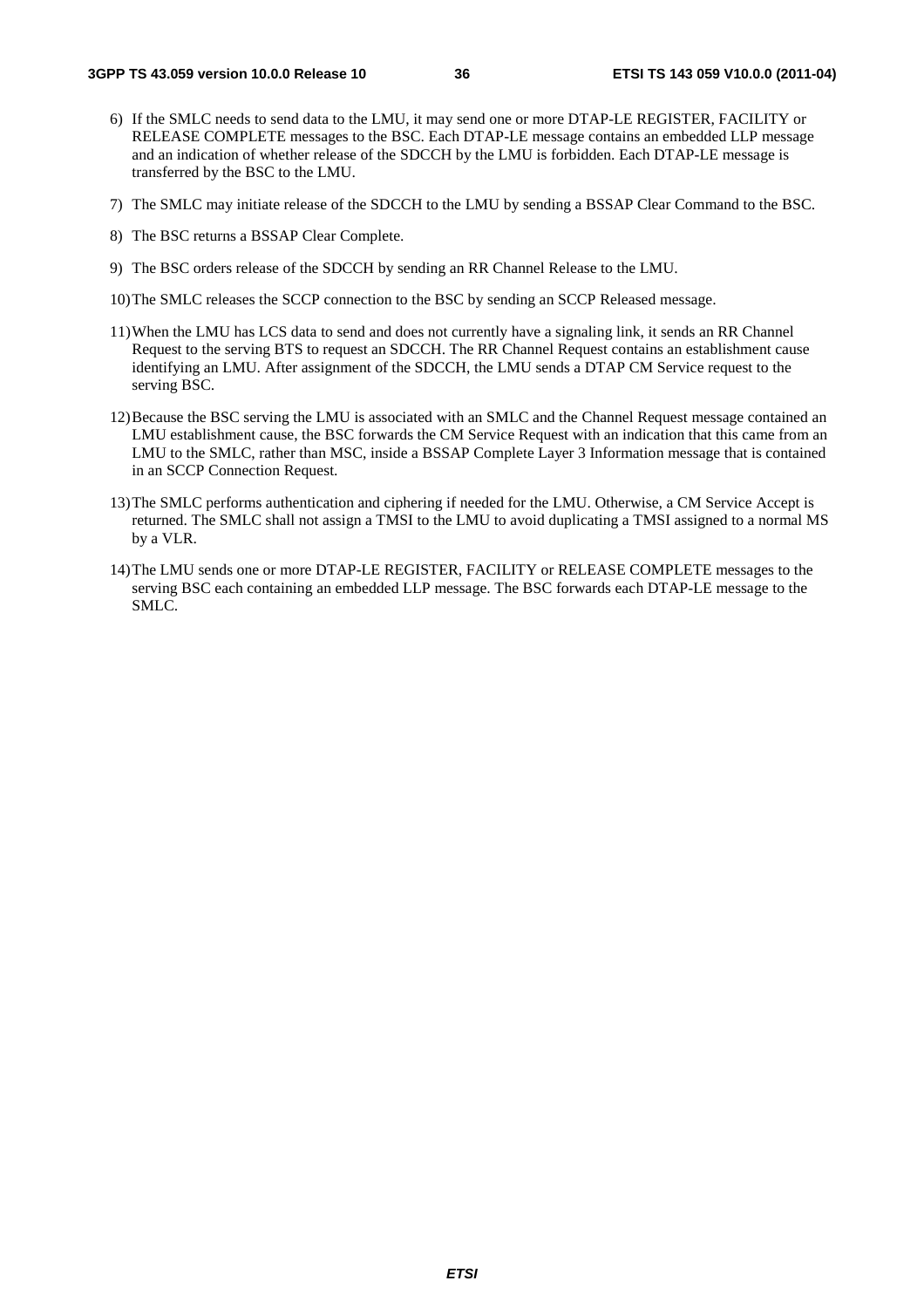

#### 8.3.3.2 Information Transfer using a TCH

#### **Figure 21: Information Transfer between an SMLC and a Type A LMU using a TCH**

- 1) The SMLC establishes a signaling connection to the LMU using an SDCCH.
- 2) The SMLC sends a DTAP Setup to the LMU with the requested bearer capability.
- 3) The LMU returns a DTAP Call Confirmed.
- 4) The SMLC initiates traffic channel assignment by sending a BSSAP Assignment Request to the BSC.
- 5) The BSC requests channel activation in the BTS and then sends an RR Assignment Command to the LMU.
- 6) The LMU acknowledges TCH assignment.
- 7) The BSC confirms TCH assignment.
- 8) The LMU confirms call establishment.
- 9) The SMLC acknowledges the LMU confirm.
- 10) DTAP-LE Connection Oriented Information messages are transferred between the SMLC and LMU on the established TCH: these are transparent to the BSC.
- 11) The SMLC initiates release of the TCH by sending a DTAP Disconnect to the LMU
- 12) The LMU returns a DTAP Release.
- 13) The SMLC sends a DTAP Release Complete.
- 14) The SMLC initiates release of the TCH by sending a BSSAP Clear Command to the BSC.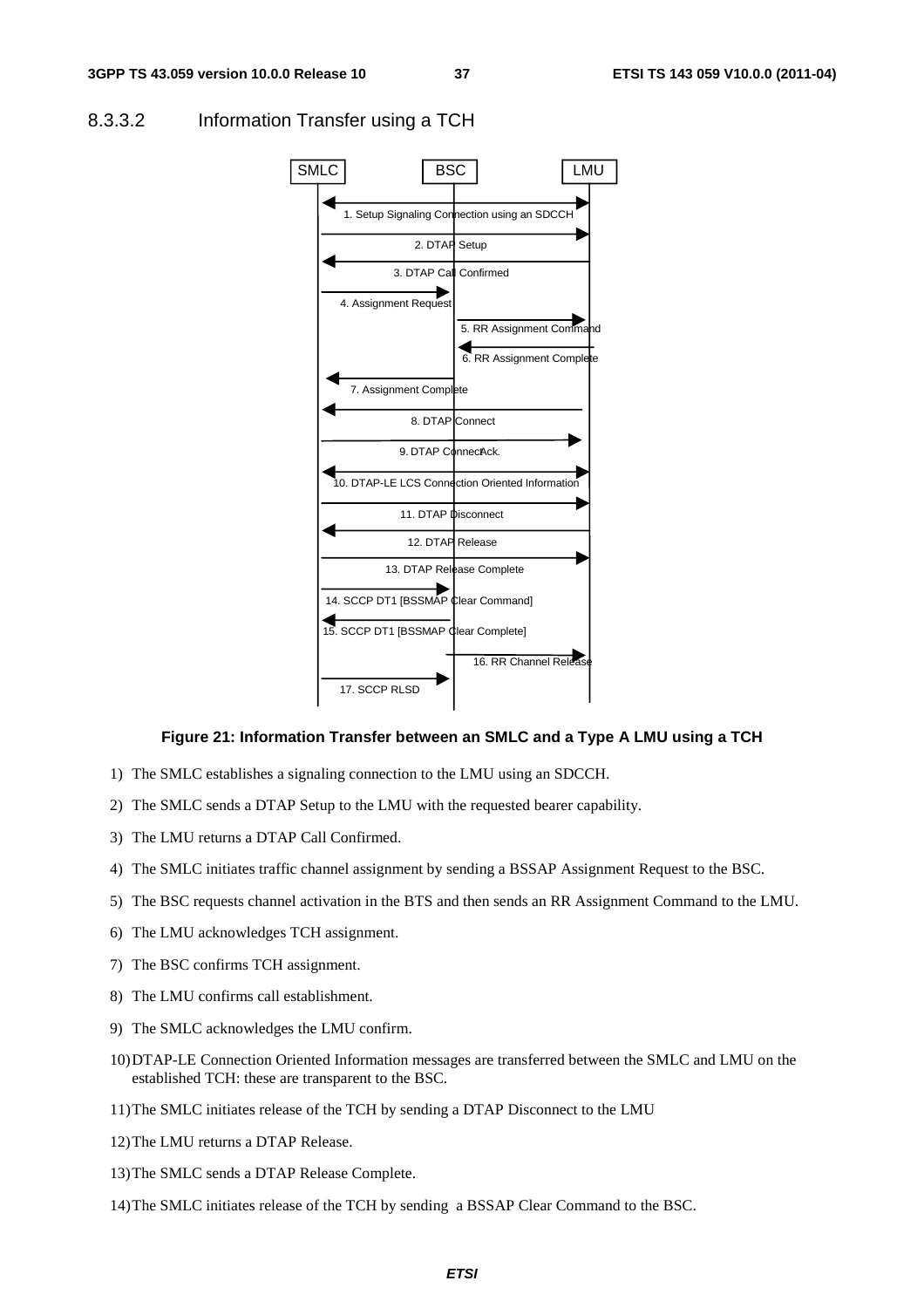15) The BSC returns a BSSAP Clear Complete.

- 16) The BSC orders release of the TCH by sending an RR Channel Release to the LMU.
- 17) The SMLC releases the SCCP connection to the BSC by sending an SCCP Released message.

### 8.3.4 LCS Information Transfer between an SMLC and a Type B LMU

A SMLC uses the procedure shown below in order to exchange LCS information with a TypeB LMU.



#### **Figure 22: Information Transfer between a SMLC and a Type B LMU**

- 1) The SMLC passes a BSSAP-LE Connectionless Information message to the BSC containing an embedded LLP message and the LAC/CI cell address identifying the LMU. The BSSAP-LE message is transferred inside an SCCP Unitdata message.
- 2) The BSC transfers the embedded LLP message to either the BTS associated with the LMU or the LMU itself inside a Location Information message. The BTS or LMU is identified using the LAC/CI received in step 1.
- 3) When the LMU has positioning information to return to the SMLC, either it or its associated BTS transfers this to the BSC inside a Location Information message..
- 4) The serving BSC forwards the LLP message to the SMLC inside a BSSAP-LE Connectionless Information message contained in an SCCP Unitdata message. The BSSAP-LE message contains the LAC/CI address identifying the LMU.

# 8.4 Common Control Procedures for LMUs

These procedures are applicable to any Type A LMU and may be used for any Type B LMU to enable control of the LMU by its associated SMLC. The procedures assume support for the establishment of a signaling link and the transfer of LLP messages between an SMLC and LMU that are defined in the common procedures to support access to an LMU, clause 8.3. Consequently, details of signaling link establishment and message transfer by a BSC and BTS are not shown.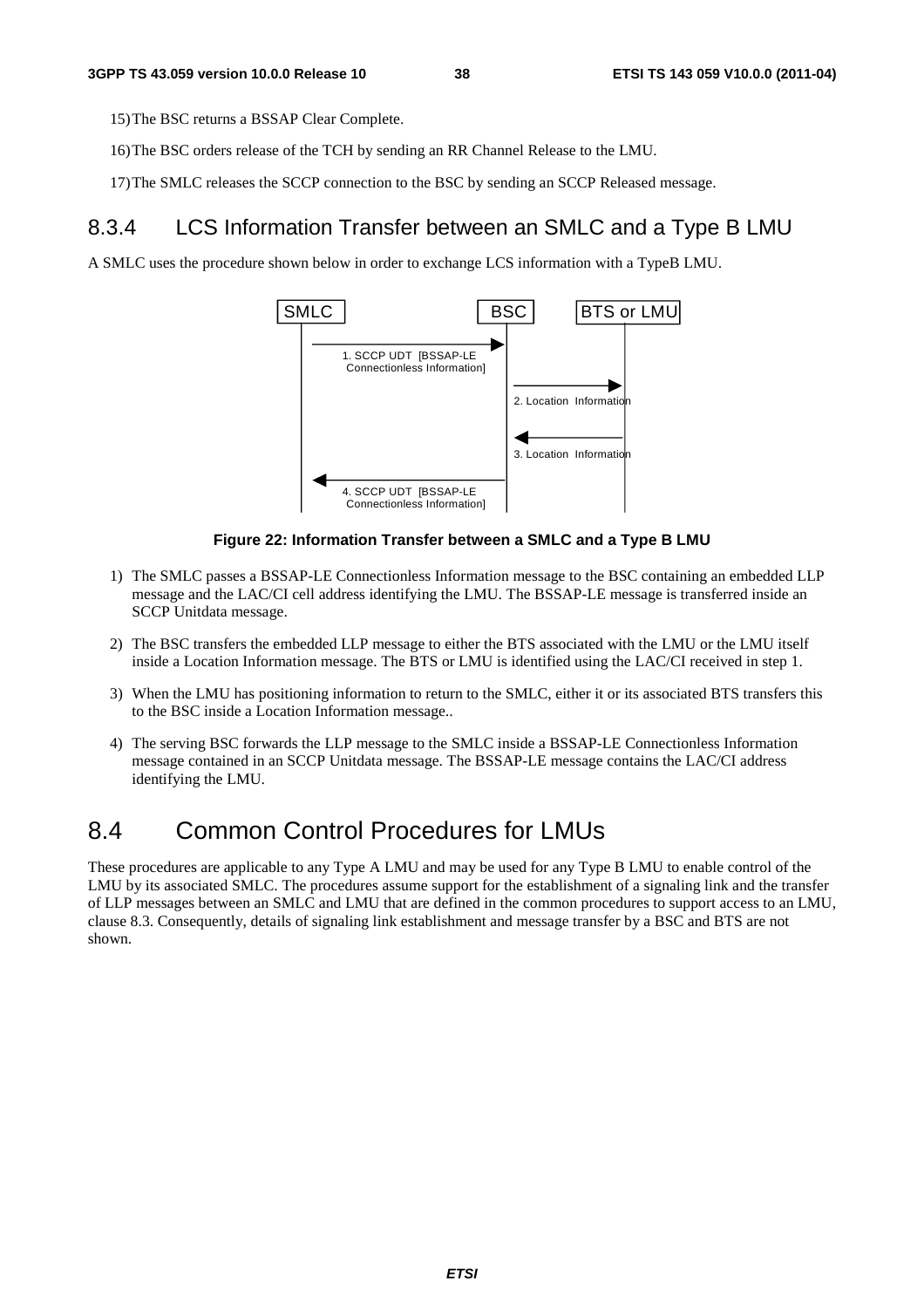### 8.4.1 Reset Procedure

The reset procedure enables an SMLC to return an LMU to a known initial state in which no measurement or O&M operations are outstanding or being performed.



#### **Figure 23: Reset Procedure for a Circuit Mode LMU**

- 1) After first establishing a signaling connection to the LMU (see clause 8.3), the SMLC sends an LLP Reset Invoke to the LMU via BSC.
- 2) The LMU cancels any LCS measurement and O&M tasks previously ordered by the SMLC. The LMU then returns an LLP Reset Return Result to the SMLC.

### 8.4.2 Status Query Procedure

The Status Query procedure enables an SMLC to verify the status of an associated LMU. The procedure may be instigated periodically or following any loss of communication with the LMU.



**Figure 24: Status Query Procedure for a Circuit Mode LMU** 

- 1) After first establishing a signaling connection to the LMU (see clause 8.3), the SMLC sends an LLP Status Query Invoke to the LMU via BSC.
- 2) The LMU returns an LLP Status Query return result, indicating the number of active measurement jobs for each type of measurement (e.g. RIT) and the number of active O&M jobs in the LMU that were previously ordered by the SMLC.

### 8.4.3 Status Update Procedure

The Status Update procedure enables an LMU to report status information to its associated SMLC. The procedure may be instigated for the following reasons:

- 1. Periodically;
- 2. Power-on condition or recovery from failure with loss of memory;
- 3. Impending availability or unavailability for O&M reasons;
- 4. Location Update by a Type A LMU in a new Location Area.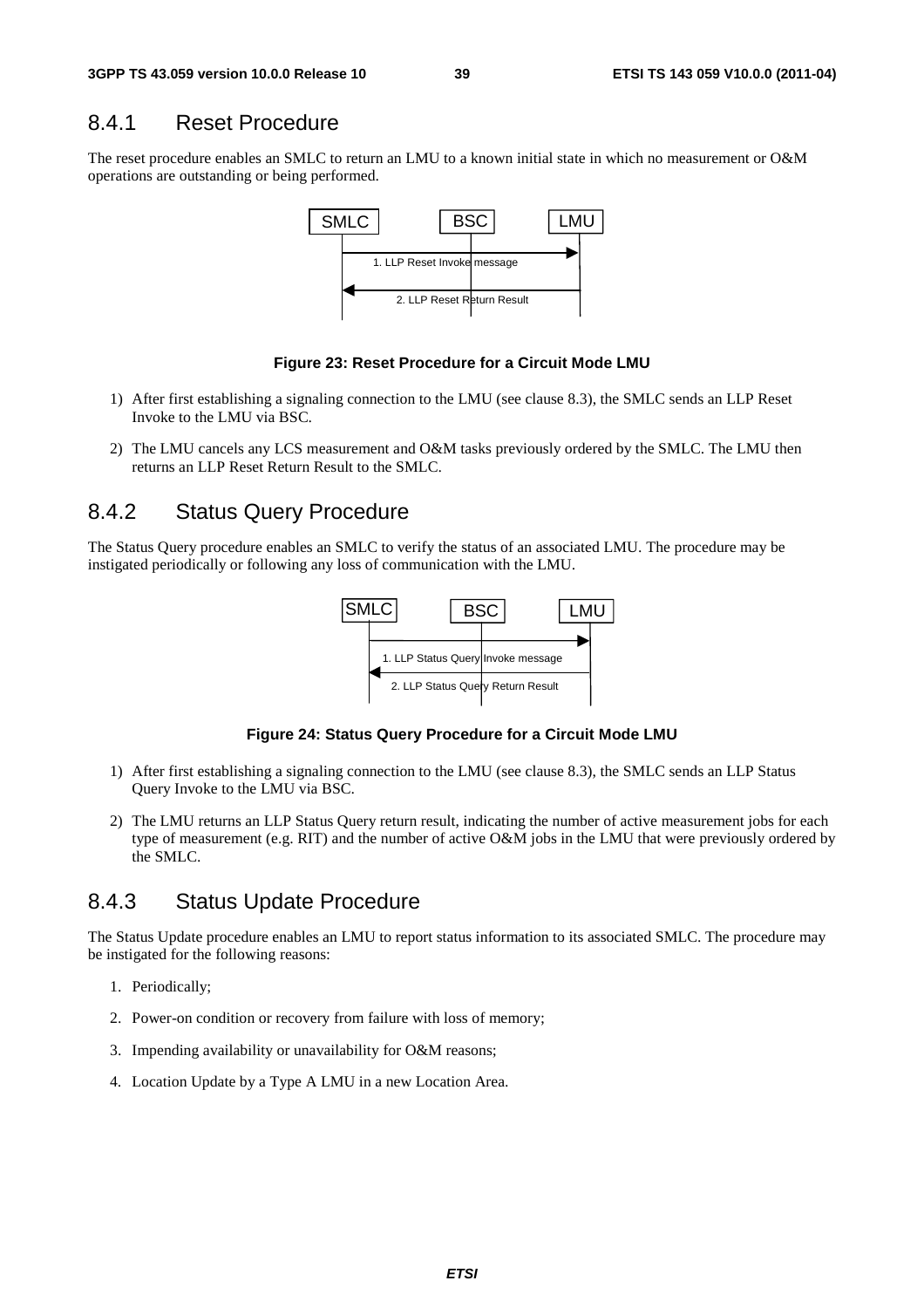

#### **Figure 25: Status Update Procedure for a Circuit Mode LMU**

- 1) After first establishing a signaling connection to the SMLC (see clause 8.3), the LMU sends an LLP Status Update Invoke to the SMLC via BSC. This message shall include the reason for the Status Update, the number of active and outstanding jobs of each category in the LMU and the current hardware status.
- 2) The SMLC returns an LLP Status Update return result to acknowledge receipt of the Status Update.

# 8.5 Exception Procedures

The procedures in this clause apply to all location procedures where a BSSAP-LE Perform Location Request has been sent to an SMLC by a BSC requesting some location service (e.g. provision of a location estimate for a target MS or transfer of assistance data to a target MS).

### 8.5.1 Procedures in the SMLC

When a request for a location estimate fails due to failure of a position method itself (e.g. due to inaccurate or insufficient position measurements and related data) and the SMLC is unable to instigate another positioning attempt (e.g. due to a requirement on response time), the SMLC may return a BSSAP-LE Perform Location response containing a less accurate location estimate (e.g. based on serving cell and timing advance). If a less accurate estimate is not available, the SMLC shall instead return a BSSAP-LE Perform Location response message containing no location estimate and indicating the cause of failure.

When a request for any other location service (e.g. transfer of assistance data to a target MS) fails for any reason and the SMLC is unable to reattempt the service, the SMLC shall return a BSSAP-LE Perform Location response message indicating the cause of failure.

When a location service request is interrupted by some other unrecoverable error event inside the SMLC, the SMLC shall immediately terminate the location service attempt and return a BSSAP-LE Perform Location Response message containing the reason for the location service cancellation. In that case, any dialogue previously opened with an LMU or BSS for the purpose of instigating position measurements for any MS being located may also be aborted by the SMLC.

If the SMLC receives a BSSAP-LE Perform Location Abort indication for a previous location service request from the BSS, it shall immediately terminate the location service attempt and may abort any dialogues used for the location service attempt that may still exist with any LMUs. The circumstances of the abort may still ensure cancellation of any such procedure (see clause on BSS). For a BSSAP-LE Perform Location Abort, the SMLC shall then either return any location estimate (with optional velocity estimate) already derived, if this was requested, or return a BSSAP-LE Perform Location response indicating failure of the location service and the cause of the failure in the BSSAP-LE Perform Location Abort.

If the SMLC has instigated any location related procedure in the Target MS or its serving BSS and receives a BSSLAP Reject, BSSLAP Abort or BSSLAP Reset indication from the BSS, it shall cancel the location service attempt and may abort any dialogues for this that currently exist with any LMUs. For a BSSLAP Abort, the SMLC shall then either return any location estimate (with optional velocity estimate) already derived, if this was requested and is sufficient for the requested QoS, or return a BSSAP-LE Perform Location response indicating failure of the location service and the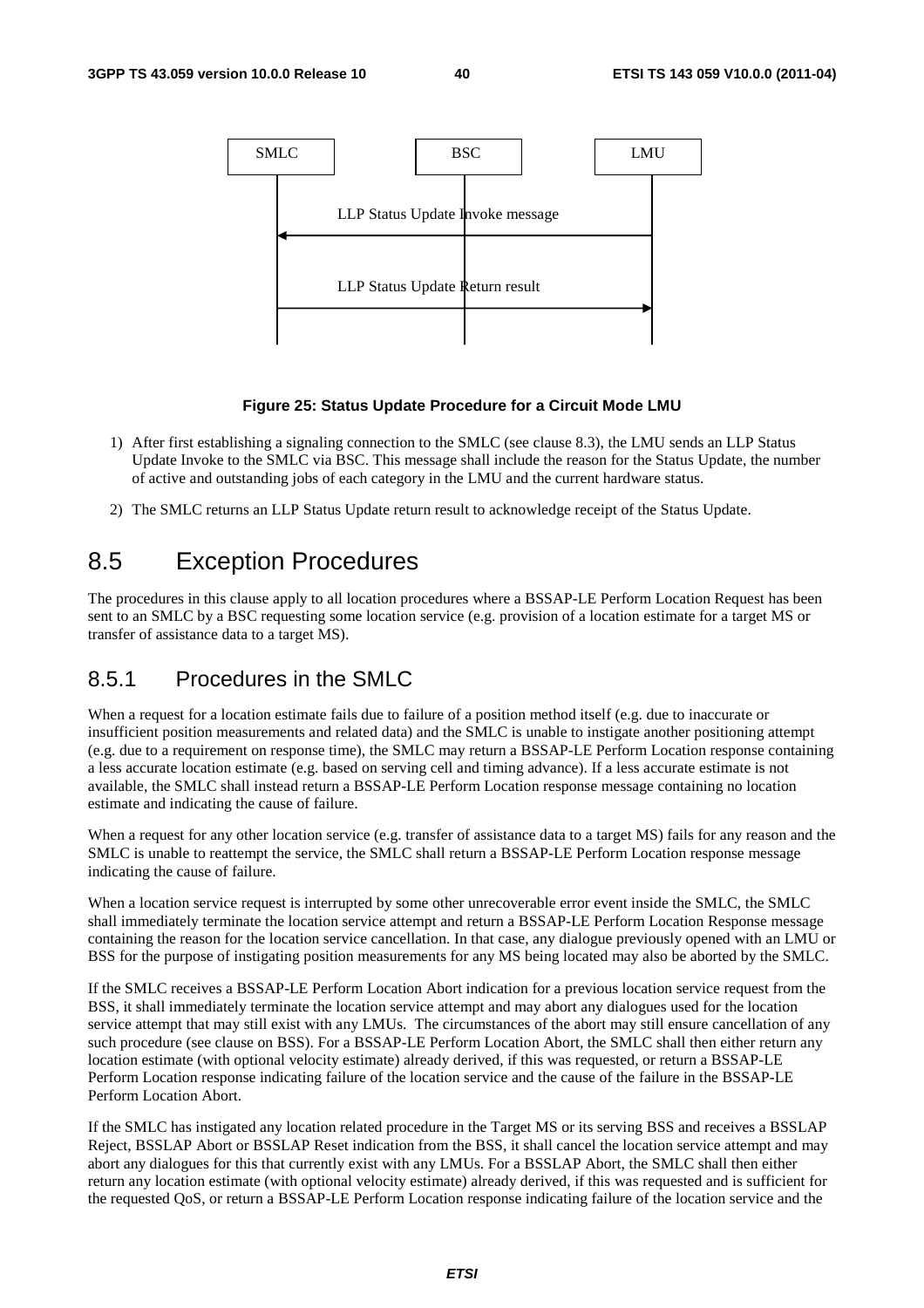cause of the failure in the BSSLAP Abort. For a BSSLAP Reject and BSSLAP Reset, the SMLC has the additional option of restarting the location service attempt and using the same or a different position method where a location estimate was requested. A decision to restart the location service shall take into account the cause of the location service failure as conveyed in the BSSLAP Reject or BSSLAP Reset and whether, in the case of successful intra-BSC handover, the new cell for the target MS is still associated with the SMLC. If the SMLC receives a BSSLAP Reject or BSSLAP Reset with a cause indicating intra-BSC handover and with a new cell identity for the target MS that is not associated with the SMLC, the SMLC shall return a BSSAP-LE Perform Location response containing either a location estimate (with optional velocity estimate), if requested and available, or a failure cause indicating "intra-BSC" handover.

NOTE: In the CS domain, in the case of an intra-BSC handover to a cell in a different PLMN (different MCC, MNC combination), the SMLC may receive a BSSLAP Reset containing the new location area code and new cell ID. The SMLC may then deduce the new MCC and MNC from the uniqueness, when this applies, of the combined values for the new location area code and cell ID compared to the corresponding values for neighbouring cells.

### 8.5.2 Procedures in an LMU

An LMU shall return an error indication to its controlling SMLC when location measurements previously ordered by the SMLC cannot be provided due to any error condition.

# 8.5.3 Procedures in the BSC in the CS Domain

### 8.5.3.1 General Procedures

The BSC serving a target MS shall supervise any network or MS location service procedure, including transfer of positioning assistance data to an MS, and shall only allow one such procedure to be active at any time. If a new procedure is instigated by the SMLC for any target MS, the BSC shall cancel any previous procedure without notifying the SMLC or target MS. The new procedure shall then be treated according to the prevailing conditions. If a location information transfer to an MS initiated by an SMLC is not active, the BSC shall discard any RRLP message received from the MS. This precludes the initiation of any location service procedure from an MS.

The BSC may optionally allow one A-GNSS or E-OTD positioning procedure and one Cell-based or U-TDOA positioning procedure to be active concurrently for the same target MS. The BSC shall indicate the second independent location procedure is supported when SMLC instigates a first positioning procedure for any MS. The SMLC may initiate the concurrent positioning procedure only in when the BSC has indicated this capability. The BSC may disallow the concurrent positioning procedure at any time.

In the concurrent positioning procedure, if the SMLC invokes a first A-GNSS or E-OTD location procedure and then invokes a second A-GNSS or E-OTD then the BSC shall cancel the first procedure and proceed with the second without notifying the SMLC or target MS. In the concurrent location procedure, if the SMLC invokes a first cell-based or U-TDOA location procedure and then invokes a second cell-based or U-TDOA location procedure then the BSC shall cancel the first procedure and proceed with the second positioning procedure without notifying the SMLC or target MS.

Depending on the location procedure and its current state of execution, a serving BSC may chose to defer certain radio related events (e.g. handover) to avoid interference with location – refer to the later clauses for each positioning procedure. A serving BSC shall abort all existing location related procedures for a particular target MS without notifying a target MS if the DCCH to the target MS or the SCCP connection to the SMLC is released. In the event of an abort with an SMLC, the BSC shall attempt to notify the SMLC using a BSSAP-LE Perform Location Abort.

### 8.5.3.2 Rejection of an SMLC Positioning Request

The BSC may reject any request from an SMLC for positioning or transfer of assistance data for a target MS if the request cannot be performed for reasons other than interaction with handover or other RR management. If the request is rejected, the BSC shall return a BSSLAP Reject to the SMLC containing the cause of rejection.

#### 8.5.3.3 Interaction with Inter-BSC Handover

The BSC shall reject any request from an SMLC for positioning or transfer of assistance data while an inter-BSC handover procedure is ongoing and shall return a BSSLAP Abort to the SMLC.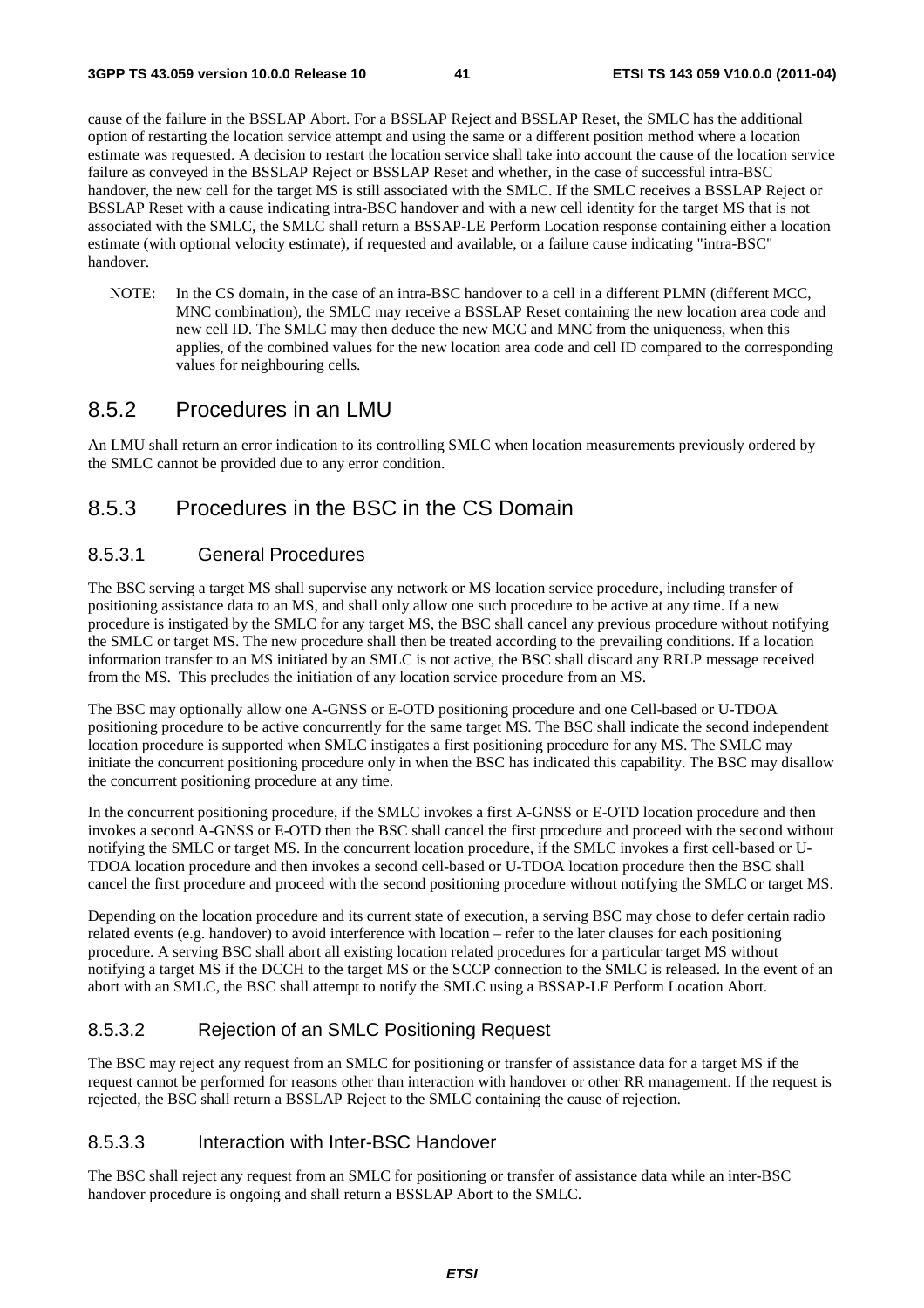The BSC shall terminate any network or MS positioning procedure or any transfer of RRLP assistance data already in progress if inter-BSC handover is needed and is not precluded by the particular location procedure and its current state. When a location procedure is terminated and there is an active BSSLAP transaction, the BSC shall return a BSSLAP Abort message to the SMLC after the BSSAP Handover Required has been sent to the serving MSC. The BSSLAP Abort shall contain the cause of the location procedure failure. When a location procedure is terminated and there is no active BSSLAP transaction, the BSC shall send a BSSAP-LE Perform Location Abort message to the SMLC after the BSSMAP Handover Required has been sent to the serving MSC.

#### 8.5.3.4 Interaction with Intra-BSC Handover and other RR Management Procedures

The BSC shall reject any request from an SMLC for positioning or transfer of assistance data while an intra-BSC handover or other intra-BSC RR management procedure involving the target MS is ongoing and shall return a BSSLAP Reset to the SMLC when the handover or other RR management procedure is complete in the BSC. If the handover or other RR management procedure times out in the BSC, the BSC shall instead return either a BSSLAP Reset or a BSSLAP Abort to the SMLC.

The BSC shall terminate any network or MS positioning procedure or any transfer of RRLP assistance data already in progress if an intra-BSC handover or other intra-BSC RR management procedure is needed and is not precluded by the particular location procedure and its current state. When location procedure is terminated, the BSC shall return a BSSLAP Reset message to the SMLC after the intra-BSC handover or other RR management procedure is complete in the BSC. If the intra-BSC handover or other RR management procedure times out in the BSC, the BSC shall instead return either a BSSLAP Reset or a BSSLAP Abort to the SMLC.

A BSSLAP Reset shall contain a cause indication, the current serving cell identity, the current location area code if this has just changed due to intra-BSC handover and may contain measurement information for the target MS (e.g. TA value). A BSSLAP Reset shall also include the current location area code if there has been any change of location area since the location request for the target MS was first sent to the SMLC and if the current location area code was not yet reported to the SMLC in a previous BSSLAP Reset.

#### 8.5.3.5 Priority of Handover and Other RR Management Procedures

If the transfer of RRLP messages between an SMLC and target MS is interrupted by intra-BSC handover, inter-BSC handover or any other intra-BSC RR management procedure, the BSC shall avoid delay to the handover or RR management procedure by employing the preemption capability defined in 3GPP TS 44.006 and 3GPP TS 24.008. This allows an RR Handover Command or other RR management command sent to the target MS to be assigned a "high" priority at the data link level enabling preemption of "low" priority RR Application Information messages (carrying RRLP messages) which may have been sent earlier. This procedure ensures that any RRLP data still not transmitted to the MS will be preempted (and discarded) by the data link layer in the BTS prior to transmission of the Handover Command or other RR Management command.

#### 8.5.3.6 Interaction with Segmentation support for Legacy MS

If a location information transfer to an MS initiated by an SMLC is not active, the BSC shall discard any RRLP message segment received from the MS. Once a location service procedure has been started involving RRLP message transfer to a target MS, the BSC shall discard all RRLP segments received from the MS until it receives the first or only segment of a new RRLP message. The new RRLP message shall then be treated according to the state of the RRLP message transfer as described in clause 8.1.

Further details regarding transfer and segmentation of RRLP messages between a BSC and MS can be found in 3GPP TS 44.018.

#### 8.5.3.7 Overload

The BSC may indicate an inability to support location due to overload by rejecting with a cause indicating congestion a BSSAP Perform Location request received from the MSC. If an SMLC has rejected a request from the BSC to perform location with a cause indicating congestion, the BSC shall convey the rejection and cause to the MSC if the request was MSC initiated. If the request was initiated by the BSC, the BSC may reduce the frequency of its location requests to the SMLC according to the rules in 3GPP TS 49.031, which give precedence to location service requests with a higher priority.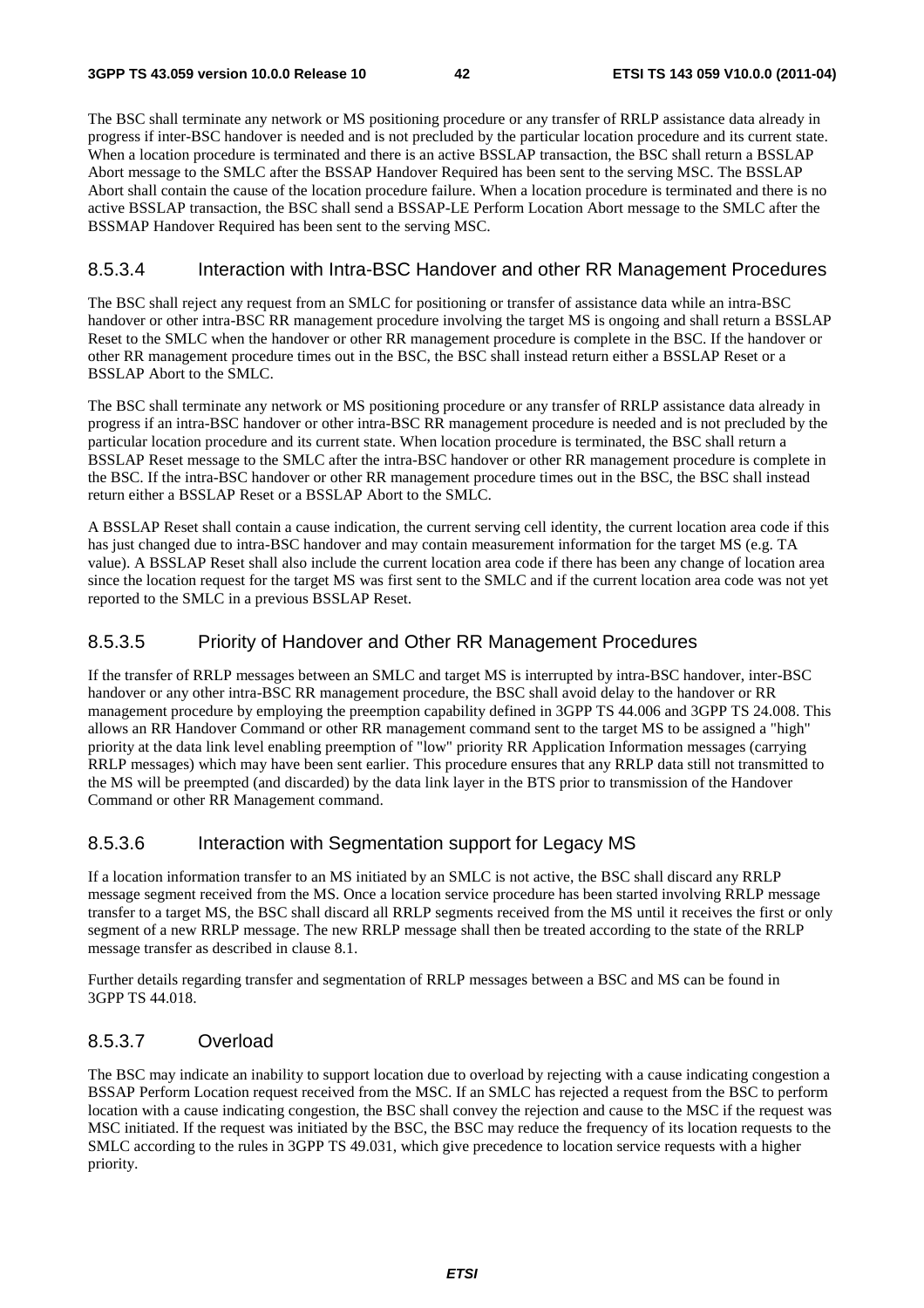# 8.5.4 Procedures in the BSS in the PS Domain

### 8.5.4.1 General Procedures

The BSS serving a target MS shall supervise any network or MS location service procedure, including transfer of positioning assistance data to an MS, and shall only allow one such procedure to be active at any time for any one TLLI. If a new procedure is instigated by the SMLC for any target MS, the BSS shall cancel any previous procedure without notifying the SMLC or target MS. The new procedure shall then be treated according to the prevailing conditions. If a location information transfer to an MS initiated by an SMLC is not active, the BSS shall discard any RRLP message received from the MS via the SGSN.

The BSC may optionally allow one A-GNSS or E-OTD positioning procedure and one Cell-based or U-TDOA positioning procedure to be active concurrently for the same target MS. The BSC shall indicate the second independent location procedure is supported when SMLC instigates a first positioning procedure for any MS. The SMLC may initiate the concurrent positioning procedure only in when the BSC has indicated this capability. The BSC may disallow the concurrent positioning procedure at any time.

In the concurrent positioning procedure, if the SMLC invokes a first A-GNSS or E-OTD location procedure and then invokes a second A-GNSS or E-OTD then the BSC shall cancel the first procedure and proceed with the second without notifying the SMLC or target MS. In the concurrent location procedure, if the SMLC invokes a first cell-based or U-TDOA location procedure and then invokes a second cell-based or U-TDOA location procedure then the BSC shall cancel the first procedure and proceed with the second positioning procedure without notifying the SMLC or target MS.

A serving BSS shall abort all existing location related procedures for a particular target MS without notifying a target MS if the SCCP connection to the SMLC is released. In the event of an abort when no BSSLAP procedure is active, but a location procedure is active, the BSS shall attempt to notify the SMLC using a BSSAP-LE Perform Location Abort.

A serving BSS shall abort all existing location related procedures for a particular target MS if the radio connection to the MS is lost. The SMLC shall be notified with a BSSAP-LE Perform Location Abort if no BSSLAP procedure is currently active. If there is an active BSSLAP procedure, the BSSLAP Abort message shall be sent to the SMLC.

A serving BSS shall return a BSSLAP Reject to the SMLC containing the cause of rejection, if the BSS receives the BSSGP Position Response message from the SGSN indicating a failure.

### 8.5.4.2 Rejection of an SMLC Positioning Request

The BSS may reject any request from an SMLC for positioning or transfer of assistance data for a target MS if the request cannot be performed. If the request is rejected, the BSS shall return a BSSLAP Reject to the SMLC containing the cause of rejection.

### 8.5.4.3 Overload

The BSS may indicate an inability to support location due to overload by rejecting with a cause indicating congestion sent in a BSSGP Perform Location Response message to the SGSN. If an SMLC has rejected a request from the BSS to perform location with a cause indicating congestion, the BSS shall convey the rejection and cause to the SGSN if the request was initiated by the SGSN. If the request was initiated by the BSS, the BSS may reduce the frequency of its location requests to the SMLC according to the rules in 3GPP TS 49.031, which give precedence to location service requests with a higher priority.

### 8.5.4.4 Inter BSS Cell Change

If the BSS detects (e.g. when it receives a BSSGP-FLUSH-LL PDU from the SGSN) that a target MS has changed cell to another BSS, it shall abort the positioning procedure by sending the BSSAP-LE Perform Location Abort to the SMLC.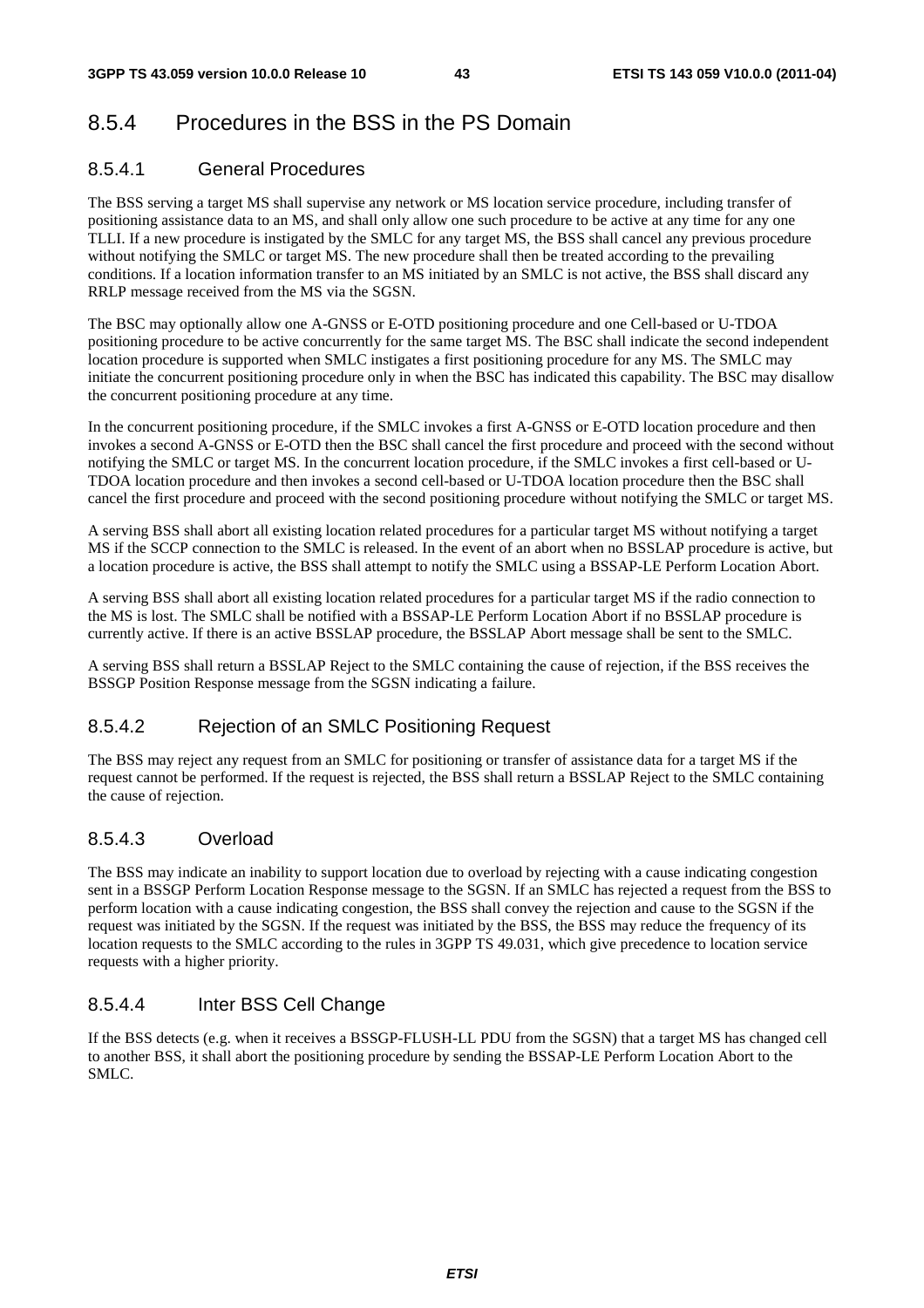# 8.5.5 Void

# 8.6 Procedures in the Target MS

A target MS shall terminate any positioning procedure or the transfer of RRLP positioning assistance data without sending any response to the SMLC if any RR message is received from the BSC that starts some other RR management procedure, including a new positioning procedure. The new RR procedure shall then be executed by the MS.

A target MS shall terminate any positioning procedure or the transfer of RRLP positioning assistance data without sending any response to the SMLC if a Routing Area Update Request message is sent to the SGSN or if a suspension request message is sent to the network or if its P-TMSI is reallocated.

# 8.7 Further Procedures for Handover

Handover procedures are described in 3GPP TS 23.271 [7].

# 9 Positioning procedures

The following clause describes the positioning procedures for Timing Advance, Enhanced Observed Time Difference and A-GNSS.

# 9.1 Positioning Procedure Initiation

### 9.1.1 Core Network Position Procedure Initiation over the A interface

This procedure is used by the Core Network to start the positioning procedure in GERAN over the A interface.



#### **Figure 26: Positioning Procedure Initiation Over A Interface**

- 1) The MSC sends the BSSAP Perform Location Request message on the existing SCCP connection for the target MS to request the BSC to start the positioning procedure. The Location Type is always included. Depending on the type of location request, additional parameters may be included to provide the Cell Identifier, Classmark Information Type 3, LCS Client Type, Chosen Channel, LCS Priority, Quality of service, A-GNSS Assistance Data, and APDU. In addition, the IMSI and / or the IMEI of the mobile station involved in the positioning procedure may be provided by the MSC in order, if forwarded by the BSC, to allow the SMLC to maintain a context between subsequent requests for a mobile station, to tune positioning for each mobile station and to add more options for SMLC diagnostics.
- 2) The common positioning procedures for CS domain are executed (see below).
- 3) The BSC sends the BSSAP Perform Location Response message to the MSC. A location estimate, velocity estimate, positioning data, deciphering keys, or LCS Cause may be included.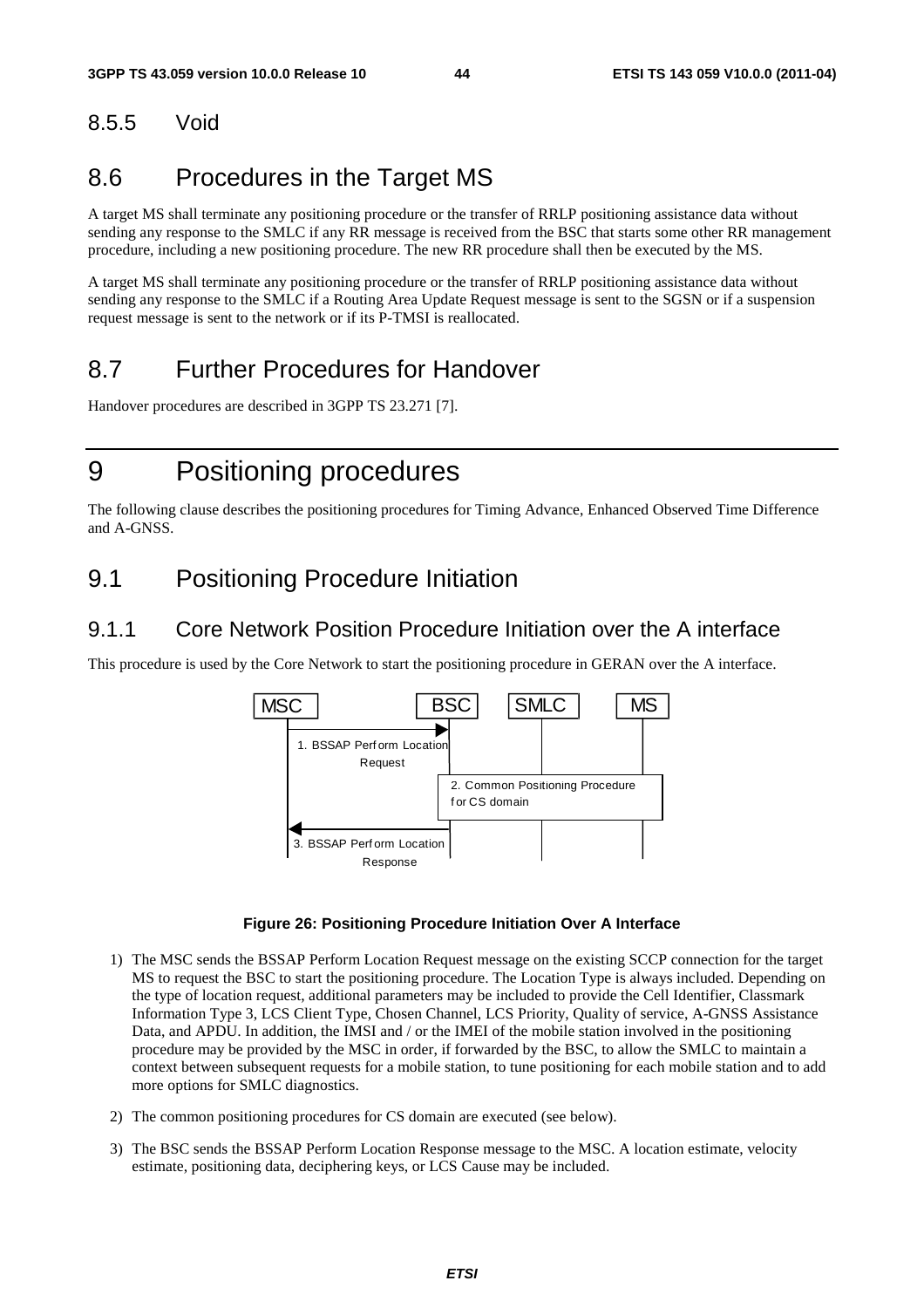### 9.1.2 Positioning Procedure Initiation from an Internal LCS Client for the CS Domain (A/Gb mode)

Figure 27 illustrates how a serving BSC may obtain the location of a target MS that is already in dedicated mode on behalf of some PLMN operator LCS client in GERAN – e.g. to support handover. The procedure is valid when local regulatory requirements do not require privacy checking for PLMN operator initiated location.



#### **Figure 27: Positioning Procedure Initiation from an Internal LCS Client**

- 1) An LCS client within the GERAN requests the current location of a target MS from the serving BSC
- 2) The common positioning procedures for CS domain are executed see Figure 28. The BSC returns the MS location estimate to the requesting LCS client.

### 9.1.3 Core Network Position Procedure Initiation over the Gb interface

This procedure is used by the Core Network to start the positioning procedure in GERAN over the Gb interface.



#### **Figure 27a: Positioning Procedure Initiation Over Gb Interface**

1) The SGSN sends the BSSGP Perform Location Request message to request the BSS to start the positioning procedure. The TLLI, IMSI, DRX Parameters, Current BVCI for the MS, Current NSEI for the MS, Location Type, Current Cell Identifier, and LCS Capability IEs are always included. The IMSI, DRX Parameters, Current BVCI for the MS, Current NSEI for the MS shall be stored in the SCCP signalling context towards the SMLC for potential use in a TA Request procedure later on. Depending on the type of location request, additional parameters may be included in the BSSGP Perform Location Request message to provide LCS Client Type, LCS Priority, LCS Quality of Service, and A-GNSS Assistance Data. In addition, the IMEI of the mobile station involved in the positioning procedure may be provided by the SGSN. The IMSI and, if forwarded by the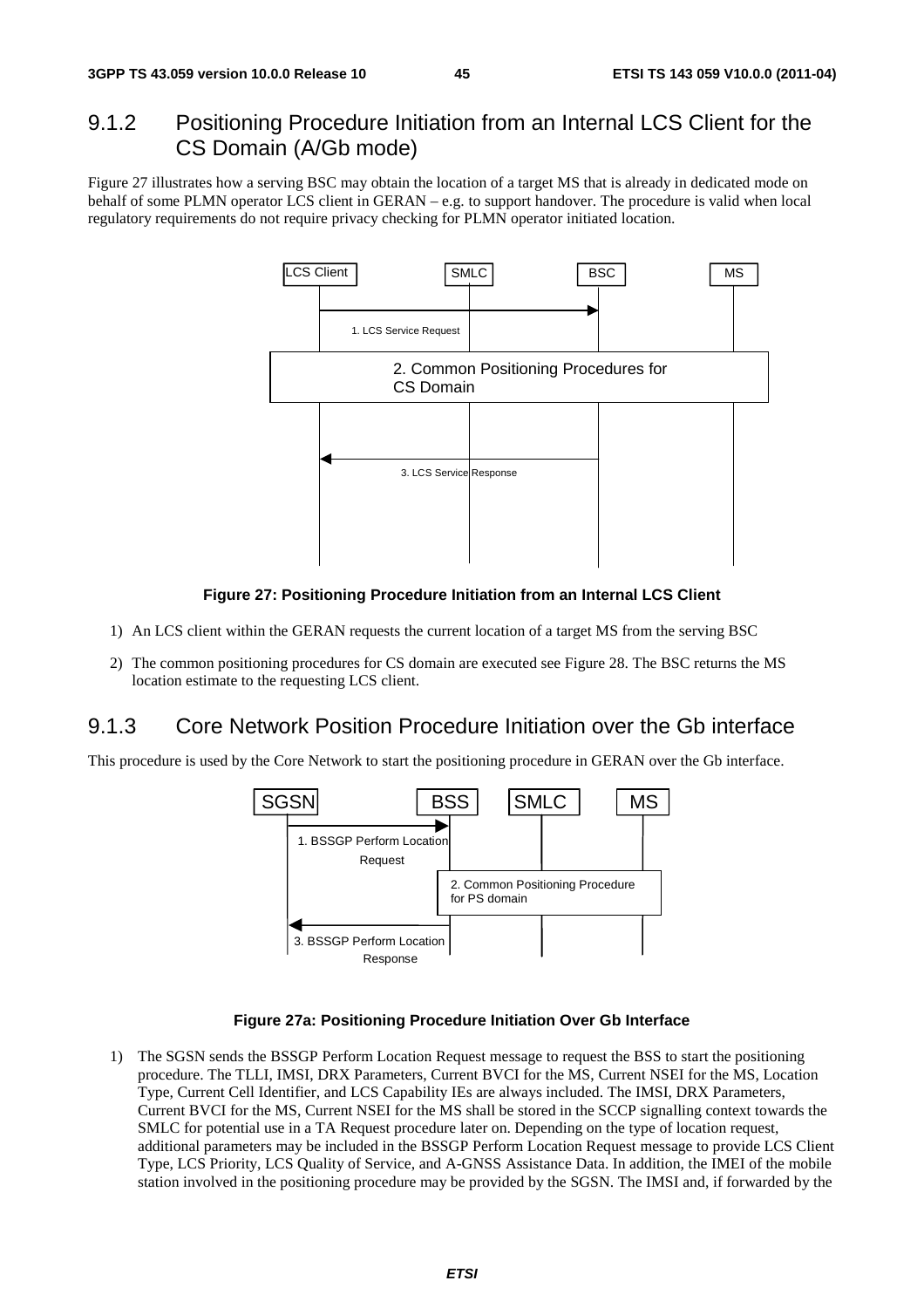BSS, the IMEI, would allow the SMLC to maintain a context between subsequent requests for a mobile station, to tune positioning for each mobile station and to add more options for SMLC diagnostics.

- 2) The common positioning procedures for PS domain are executed (see clause 9.2.1).
- 3) The BSS sends the BSSGP Perform Location Response message to the SGSN. The TLLI and the BVCI identifying the cell from which the last LLC PDU was received from the MS are always included. A location estimate, velocity estimate, positioning data, deciphering keys, or LCS Cause may be included.

### 9.1.4 Positioning Procedure Initiation from Core Network (Iu mode)

This procedure is used by the Core Network to start the positioning procedure in GERAN Iu mode. This procedure is used when the source node in the Core Network is the 3G-MSC (Iu-cs interface) or when the source node in the Core Network is the 3G-SGSN (Iu-ps interface).



#### **Figure 27b: Positioning Procedure Initiation from Core Network (Iu mode)**

- 1) The MSC/SGSN sends the Location Reporting Control message on the existing SCCP connection for the target MS to request the BSC to start the positioning procedure. The Location Type is always included. Depending on the type of location request, additional parameters may be included to provide LCS Client Type, LCS Priority, Quality of service, and A-GNSS Assistance Data..
- 2) The Positioning Procedure for Iu mode is executed (see below).
- 3) The BSC sends the Location Report message to the MSC/SGSN. A location estimate (with optional velocity estimate), or LCS Cause may be included.

### 9.1.5 Positioning Procedure Initiation from Internal LCS Client (Iu mode)

FFS.

# 9.2 Common Positioning Procedure for CS Domain in A/Gb mode

This procedure is common to all positioning methods in the CS domain.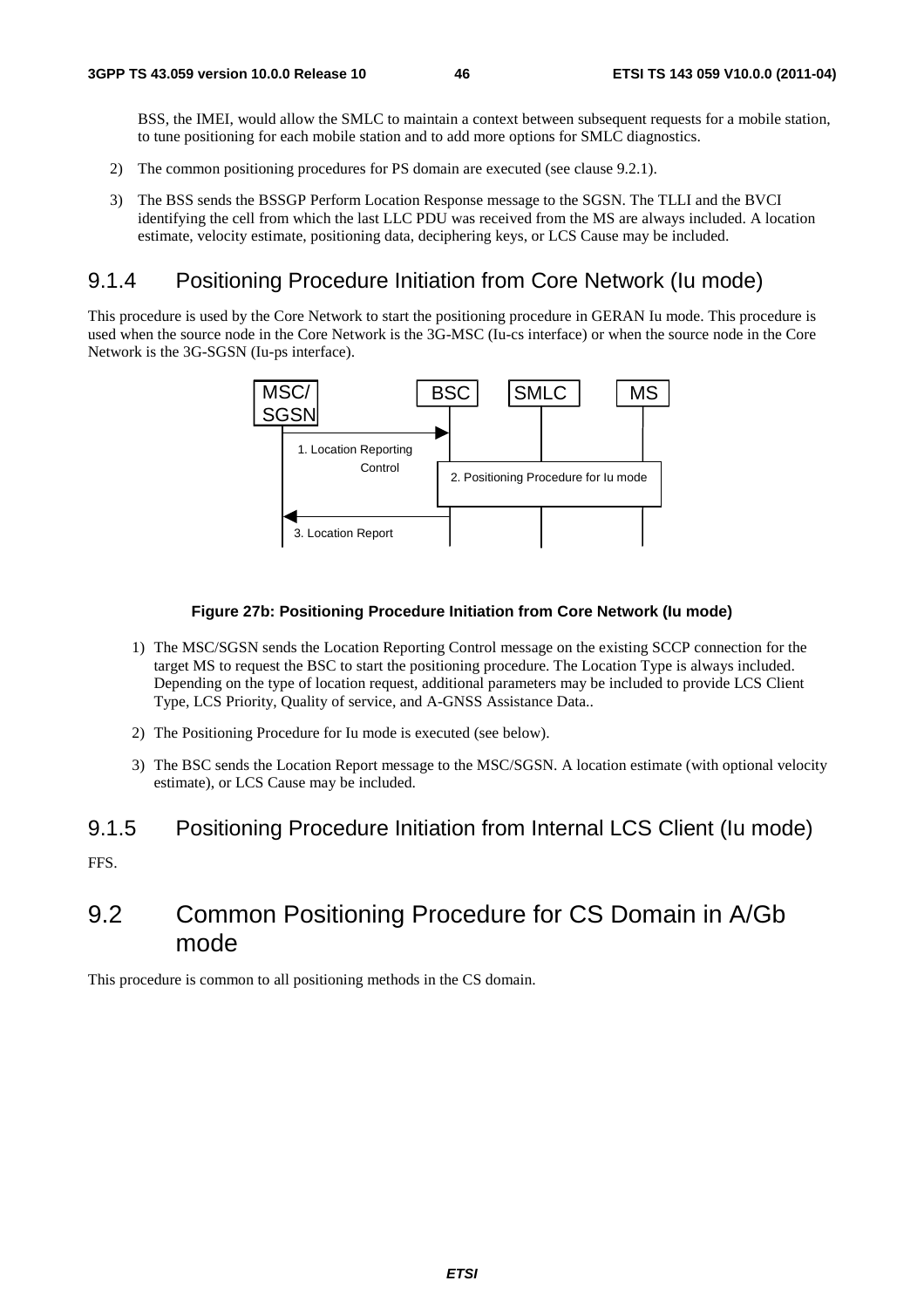

#### **Figure 28: Common Positioning Procedure for CS Domain**

- 1) The BSC sends the BSSAP-LE Perform Location Request message to request the SMLC to start the positioning procedure. The Location Type and Current Cell Identifier IEs are always included. Depending on the type of location request, additional parameters may be included to provide Measurement Report (in BSSLAP APDU IE), LCS Client Type, Classmark Information Type 3, Chosen Channel, LCS Priority, LCS Quality of Service, and A-GNSS Assistance Data. In addition, the IMSI and / or the IMEI of the mobile station involved in the positioning procedure may be provided by the BSC in order to allow the SMLC to maintain a context between subsequent requests for a mobile station, to tune positioning for each mobile station and to add more options for SMLC diagnostics.
- 2) If location information is requested and the location accuracy within the QoS, if provided, can be satisfied by the reported cell ID and, if available, TA value, the SMLC may send a BSSAP-LE Perform Location Response message immediately. Otherwise, the SMLC determines the positioning method and instigates the particular message sequence for this method defined in subsequent clauses. If the position method returns position measurements, the SMLC uses them to compute a location estimate (with optional velocity estimate). If there has been a failure to obtain position measurements, the SMLC may use the current cell ID and, if available, TA value to derive an approximate location estimate. If a computed location estimate is returned for an MS based position method, the SMLC may verify consistency with the current cell ID and, if available, TA value. If the location estimate so obtained does not satisfy the requested accuracy or the location attempt failed, e.g. due to missing data, and sufficient response time still remains, the SMLC may instigate a further location attempt using the same (e.g. providing more assistance data to MS) or a different position method. If there is insufficient response time for another position attempt, the SMLC shall return any location estimate already obtained even if not satisfying the requested accuracy. If a vertical location co-ordinate is requested but the SMLC can only obtain horizontal co-ordinates, these may be returned. Requirements on the geographic shape encoded within the "position information" parameter may exist for certain LCS client types. The SMLC shall comply with any shape requirements defined in 3GPP. The SMLC in a certain country should attempt to comply with the shape requirements defined for a specific LCS client type in the relevant national standards of that country. If location assistance data is requested, the SMLC transfers this data to the MS as described in subsequent clauses. The SMLC determines the exact location assistance data to transfer according to the type of data specified by the MS, the MS location capabilities and the current cell ID. If deciphering keys are requested the SMLC obtains the current keys.
- 3) The SMLC sends the BSSAP-LE Perform Location Response message to the BSC containing any location estimate (with optional velocity estimate) or deciphering keys. In case of failure the cause value may be included.

# 9.2a Common Positioning Procedure for PS Domain in A/Gb mode

This procedure is common to all positioning methods in the PS domain.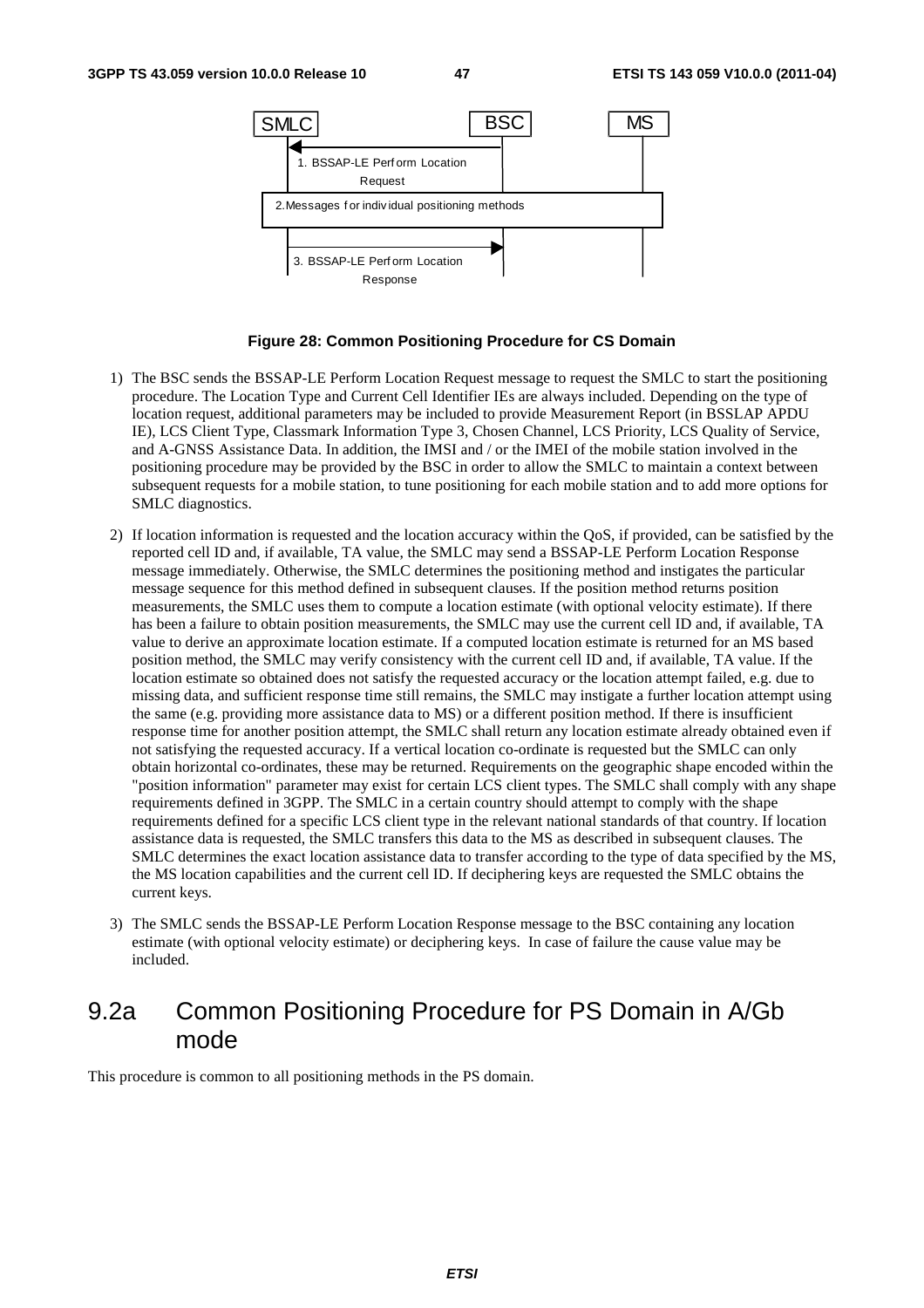

#### **Figure 28a: Common Positioning Procedure for PS Domain**

- 1) The BSS sends the BSSAP-LE Perform Location Request message to request the SMLC to start the positioning procedure. The Location Type, and Current Cell Identifier IEs are always included. If the Timing Advance value for the MS is available in the BSS, it shall be included (in BSSLAP APDU IE). Depending on the type of location request, additional parameters may be included to provide Measurement Report (in BSSLAP APDU IE), Packet Measurement Report, LCS Client Type, LCS Capability, LCS Priority, LCS Quality of Service, and A-GNSS Assistance Data. In addition, the IMSI and / or the IMEI of the mobile station involved in the positioning procedure may be provided by the BSS in order to allow the SMLC to maintain a context between subsequent requests for a mobile station, to tune positioning for each mobile station and to add more options for SMLC diagnostics.
- 2) See step 2 of clause 9.2 "Common Positioning Procedure for CS Domain in A/Gb mode".
- 3) The SMLC sends the BSSAP-LE Perform Location Response message to the BSS. A location estimate, velocity estimate, positioning data, deciphering keys, or LCS Cause may be included.

# 9.2b Common Positioning Procedure for Iu mode

This procedure is common to all positioning methods in the Iu mode.



#### **Figure 28b:Common Positioning Procedure**

- 1. The BSC sends the BSSAP-LE Perform Location Request message to request the SMLC to start the positioning procedure.
- 2. See step 2 of Clause 9.2 "Common Positioning Procedure for CS Domain in A/Gb Mode."
- 3. The SMLC sends the BSSAP-LE Perform Location Response message to the BSC containing any location estimate (with optional velocity estimate) or deciphering keys. In case of failure the cause value may be included.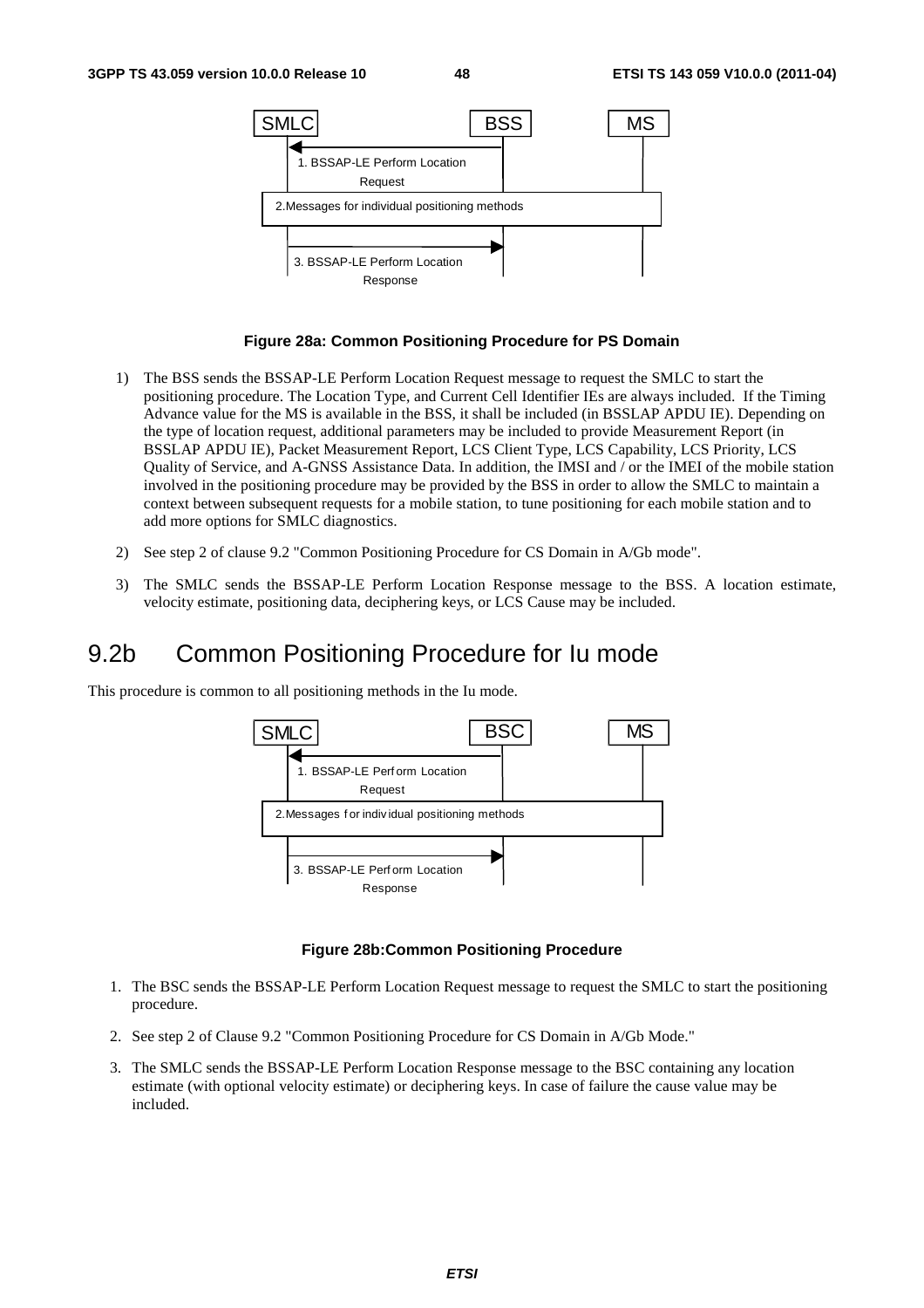# 9.2c GPRS Cell Change for the PS Domain in A/Gb mode

### 9.2c.1 Intra-BSS Cell Change

The procedure shown below is used in order to keep an SMLC updated about Intra-BSS cell changes during a positioning procedure for a target MS in the PS domain in A/Gb-mode (note that unlike the CS domain and handover, the BSSLAP reset procedure is not used). The following procedure is applicable except when U-TDOA positioning is ongoing in the BSS as described in sub-clause 9.5.2.4 of this specification.



#### **Figure 28c: Cell Change with BSSAP-LE Perform Location Information for the PS Domain**

- 1. The MS detects a cell change and sends a cell update message or routing area update message to the SGSN (for more information, see 3GPP TS 23.060).
- 2. The SGSN sends a BSSGP FLUSH-LL PDU to the BSS. If the cell change is an Inter-NSE Cell Change, the NSEI of the new cell is provided.
- 3. The BSS acknowledges by sending a BSSGP FLUSH-LL-ACK PDU to the SGSN.
- 4. The BSS detects that a positioning procedure is active and the BSS is able to continue the positioning procedure in the new cell and sends a BSSAP-LE Perform Location Information message to the SMLC. This message contains the Cell Identifier for the new cell. If the Timing Advance value for the MS in the new cell is available in the BSS, it shall also be included. The BSS may send this message either if it receives the indication from the SGSN about the cell change (the BSSGP FLUSH-LL) or if it detects the cell change on its own (e.g. network controlled cell reselection).

### 9.2c.2 Inter-BSS Cell Change

The procedure shown below is used to abort the positioning procedure when an Inter-BSS cell change occurs for a target MS in the PS domain in A/Gb-mode. The following procedure is applicable except when U-TDOA positioning is ongoing in the BSS as described in sub-clause 9.5.2.5 of this specification.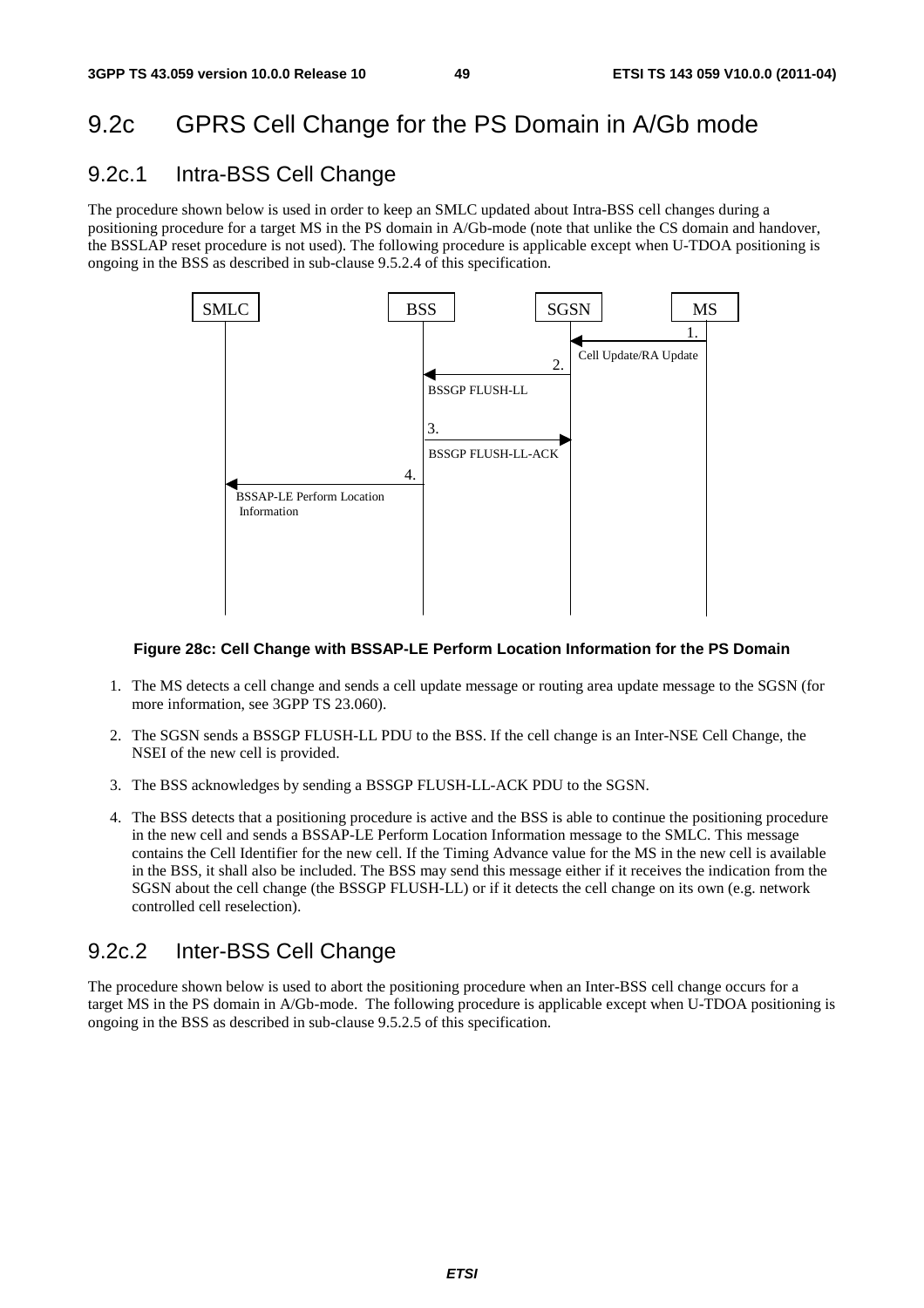

#### **Figure 28d: Cell Change with positioning abort for the PS Domain**

- 1. The MS detects a cell change and sends a cell update message or routing area update message to the SGSN (for more information, see 3GPP TS 23.060).
- 2. The SGSN sends a BSSGP FLUSH-LL PDU to the BSS. The NSEI of the new cell is provided.
- 3. The BSS acknowledges by sending a BSSGP FLUSH-LL-ACK PDU to the SGSN.
- 4. The BSS detects that a positioning procedure is active and that the BSS is not able to continue the positioning procedure in the new cell (e.g. Inter BSS Cell Change) and sends a BSSAP-LE Perform Location Abort message to the SMLC. The IE LCS Cause indicates the reason for the abort (e.g. 'Inter BSS Cell Change'). The BSS then awaits the BSSAP-LE Perform Location Response from the SMLC, which it will forward in a BSSGP Perform Location Response to the SGSN.

# 9.3 TA Based Positioning in CS Domain for A/Gb-mode

The TA is based on the existing Timing Advance (TA) parameter. The TA value is known for the serving BTS. To obtain TA values in case the MS is in idle mode a special call, not noticed by the GSM subscriber (no ringing tone), is set up. The cell-ID of the serving cell and the TA is returned as the result of the TA.

### 9.3.1 Definition of TA states

### 9.3.1.1 MS in IDLE State

In IDLE state the MS may be paged or may request an originating (e.g. emergency) call. The paging response message or CM Service Request, in each case respectively, received in COMPLETE\_LAYER\_3 message may contain location information that includes the TA value. If available, the TA value and other location information shall be provided to the SMLC by the requesting BSC along with the current serving cell ID in the BSSAP-LE Perform Location request. This enables TA based positioning in the SMLC without any further interactions.

### 9.3.1.2 MS in DEDICATED State

In DEDICATED state the SMLC shall send a TA\_REQUEST to request the TA value from the serving BSC. The BSC shall respond with either a TA\_RESPONSE carrying the TA value and possibly other radio measurements from the MS or a Reset. The associated procedure is described in the next clause.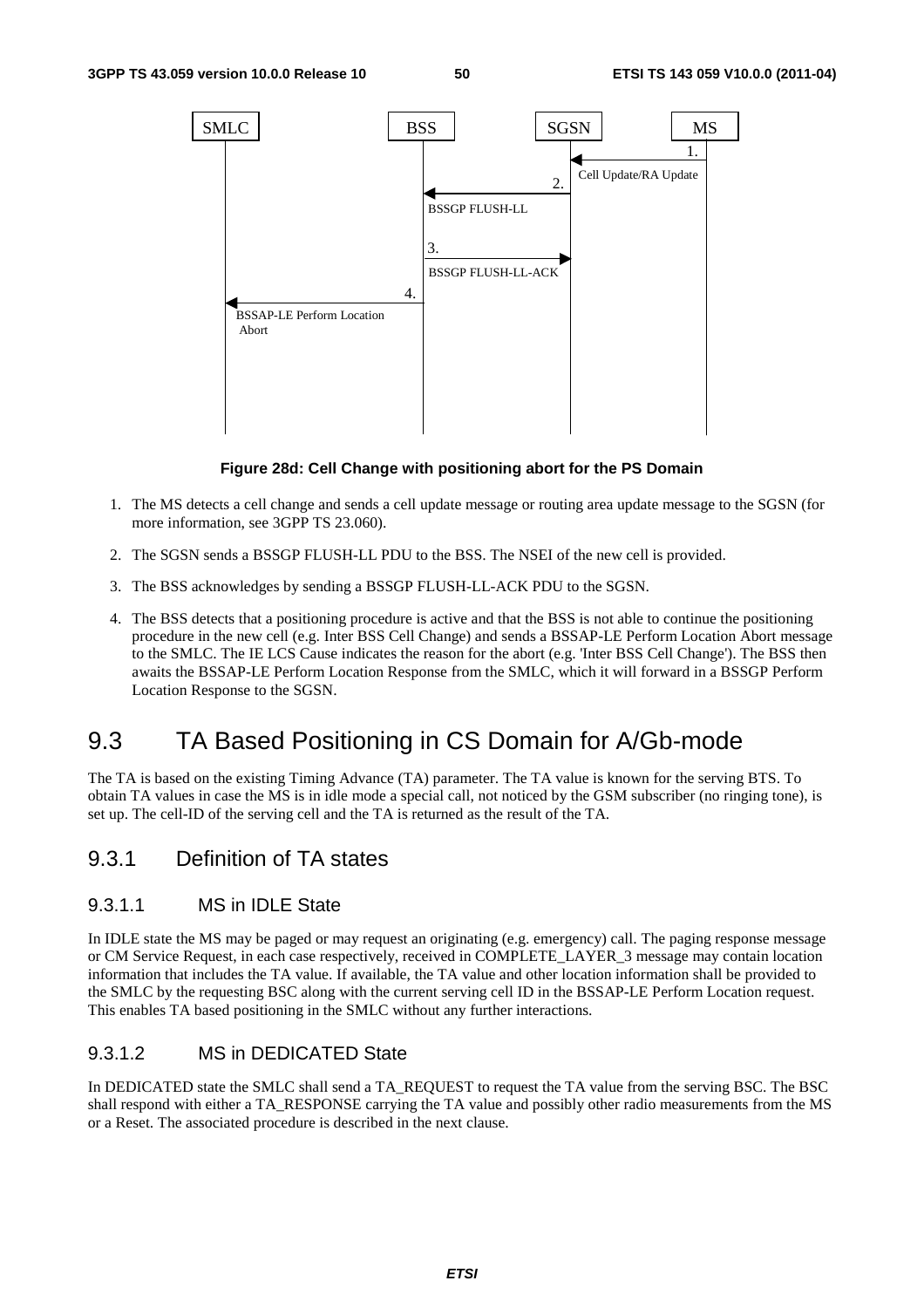# 9.3.2 TA Positioning Procedure

This TA positioning procedure is generic for a standalone SMLC or integrate SMLC in the BSC.



**Figure 29: TA Positioning Procedure for the SMLC in the CS Domain** 

- 1) The SMLC sends a BSSAP-LE Connection Oriented Information message to the BSC serving a particular target MS. The APDU parameter in this message contains a BSSLAP TA Request.
- 2) Provided the location area for the target MS has not changed or, if changed, was previously reported to the SMLC, the BSC returns the current TA value and current serving cell for the target MS to the SMLC in a BSSLAP TA response contained within a BSSAP-LE Connection Oriented Information message. The TA response may also include the latest measurement results received from the target MS for the serving and neighbouring cells. If the location area for the target MS has changed since the location request was first sent to the SMLC and if the new location area has not yet been reported to the SMLC, the BSC shall return a BSSLAP Reset to the SMLC within a BSSMAP-LE Connection Oriented Information message. The Reset shall include the current serving cell, the current location area code, a cause value indicating 'intra-BSC handover' and the current TA value and may include the latest measurement results received from the target MS for the serving and neighboring cells. The SMLC then derives a location estimate for the target MS based on the received serving cell ID, location area code if included, TA value and other measurement results if included.
- NOTE: In the case of a previous intra-BSC handover to a cell in a different PLMN (different MCC, MNC combination), the SMLC would receive a BSSLAP Reset containing the new location area code and new cell ID. The SMLC may then deduce the new MCC and MNC from the uniqueness, when this applies, of the combined values for the new location area code and cell ID compared to the corresponding values for neighbouring cells.

### 9.3.3 Unsuccessful TA positioning procedure in BSC

There are three messages defined to handle error scenarios during positioning procedure in BSC. The messages are 1) Reject, 2) Abort and 3) Reset. Refer to 3GPP TS 48.071 [21] for details.

After receiving the BSSLAP TA Request in BSC, a Reject will be sent with proper cause value from BSC to SMLC in "BSSAP-LE Connection Oriented Information Message" if TA positioning cannot be performed in BSC at that time for reasons other than handover or another ongoing RR management procedure.

An Abort or Reset is possible if the TA positioning cannot be done in BSC during that time. Reset is sent to SMLC to indicate when the positioning needs to be restarted after temporary interruption due to intra BSC HO or other intra-BSC RR management. The contents of a Reset shall be as defined in step 2 in section 9.3.2. Abort is used to indicate to SMLC the failure of the current TA positioning attempt (e.g. due to inter-BSC handover) and allowing a new one from application level.

# 9.3a TA Based Positioning in PS Domain for A/Gb-mode

The TA is based on the existing Timing Advance (TA) parameter. The TA value is known for the serving BTS. To obtain TA values in case the MS is in packet idle mode and the value is not available in the BTS signalling is used to retrieve it. The cell-ID of the serving cell and the TA is returned as the result of the TA procedure.

If available, the TA value shall be provided to the SMLC by the requesting BSS in the BSSAP-LE Perform Location request. This enables TA based positioning in the SMLC without any further interactions. The current serving cell ID shall always be provided by the BSS to the SMLC.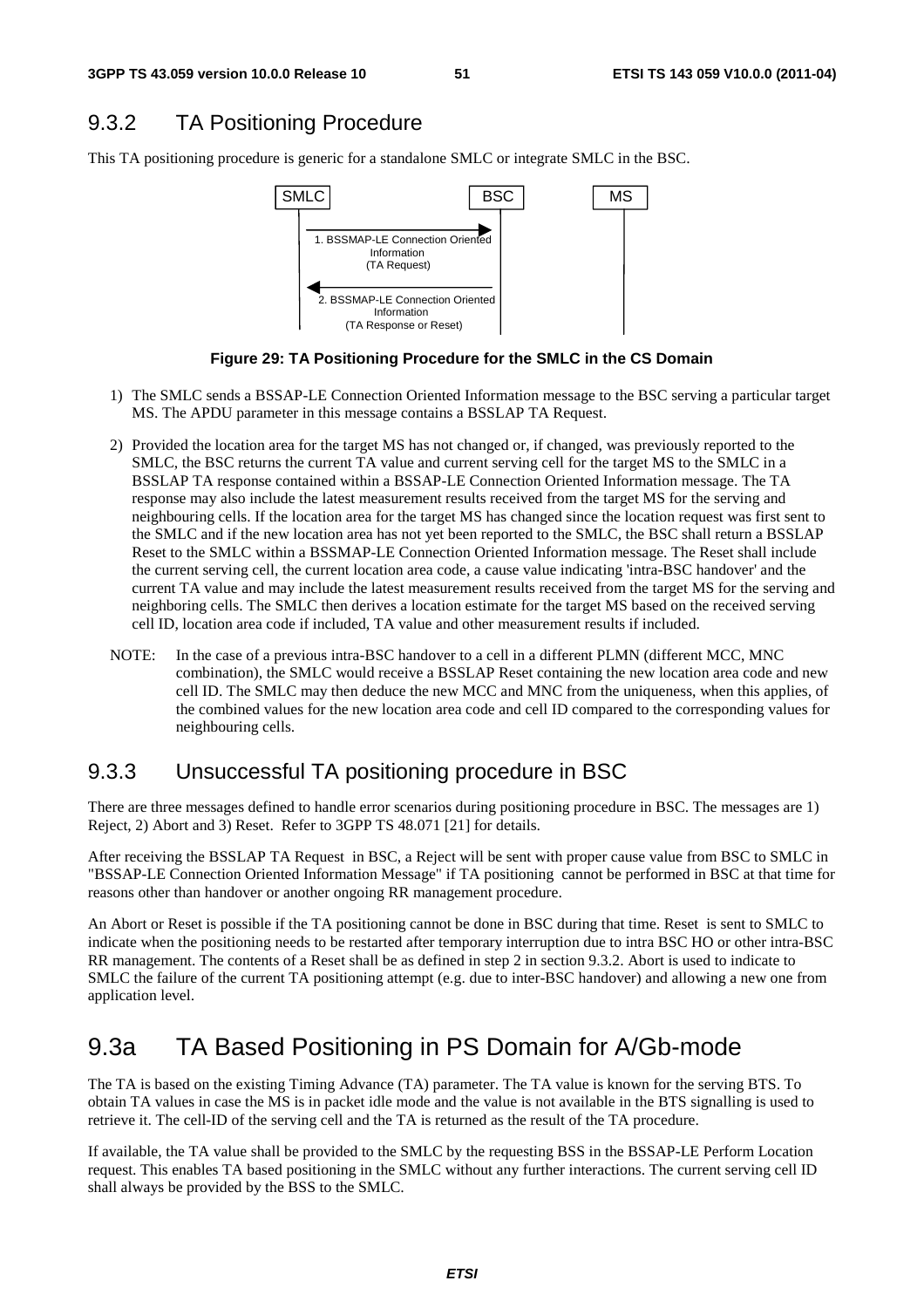## 9.3a.1 Definition of PS Domain TA Modes

### 9.3a.1.1 MS in Packet Idle Mode

When the BSS receives a TA Request message and the MS is in Packet Idle Mode and the TA value is not available in the BSS, the MS may be paged or may be sent a Packet Polling Request message. If there is a PBCCH allocated in the current cell, the BSS will send a Packet Polling Request message to the MS. If there is no PBCCH allocated in the current cell, the BSS will perform packet paging (sends a Paging Request Type 1, 2, or 3 message) for the MS.

The paging response message or Packet Control Acknowledgement message will provide the TA value to the BSS and this will be provided to the SMLC, possibly together with other radio measurements from the MS, in the TA Response message. The associated procedure is described below.

### 9.3a.1.2 MS in Packet Transfer Mode

When the BSS receives a TA Request message and the MS is in Packet Transfer Mode and the TA value is not available in the BSS the MS shall be sent a Packet Polling Request message to the MS.

The Packet Control Acknowledgement message will provide the TA value to the BSS and it will be provided to the SMLC, possibly together with other radio measurements from the MS, in the TA Response message. The associated procedure is described in the next clause.

### 9.3a.2 TA Positioning Procedure

This TA positioning procedure is generic for a standalone SMLC or integrate SMLC in the BSS.



**Figure 29a: TA Positioning Procedure for the SMLC in the PS Domain** 

- 1) If the SMLC has not already received the TA Value in the BSSAP-LE Perform Location Request message, the SMLC sends a BSSAP-LE Connection Oriented Information message to the BSS serving a particular target MS. The APDU parameter in this message contains a BSSLAP TA Request.
- 2) If the TA value is available in the BSS, the BSS immediately returns it in step 4, otherwise the BSS either performs a packet paging procedure or sends a Packet Polling Request message (for details, see clause 9.5.1).

2a) If there is no PBCCH allocated in the current cell and the MS is in Packet Idle Mode, the BSS will perform packet paging (sends a Paging Request Type 1, 2, or 3 message) for the MS.

2b) If there is a PBCCH allocated in the current cell or the MS is in Packet Transfer Mode, the BSS will send a Packet Polling Request message to the MS.

3) The MS responds to the BSS.

3a) If the MS receives the packet paging it will send a page response.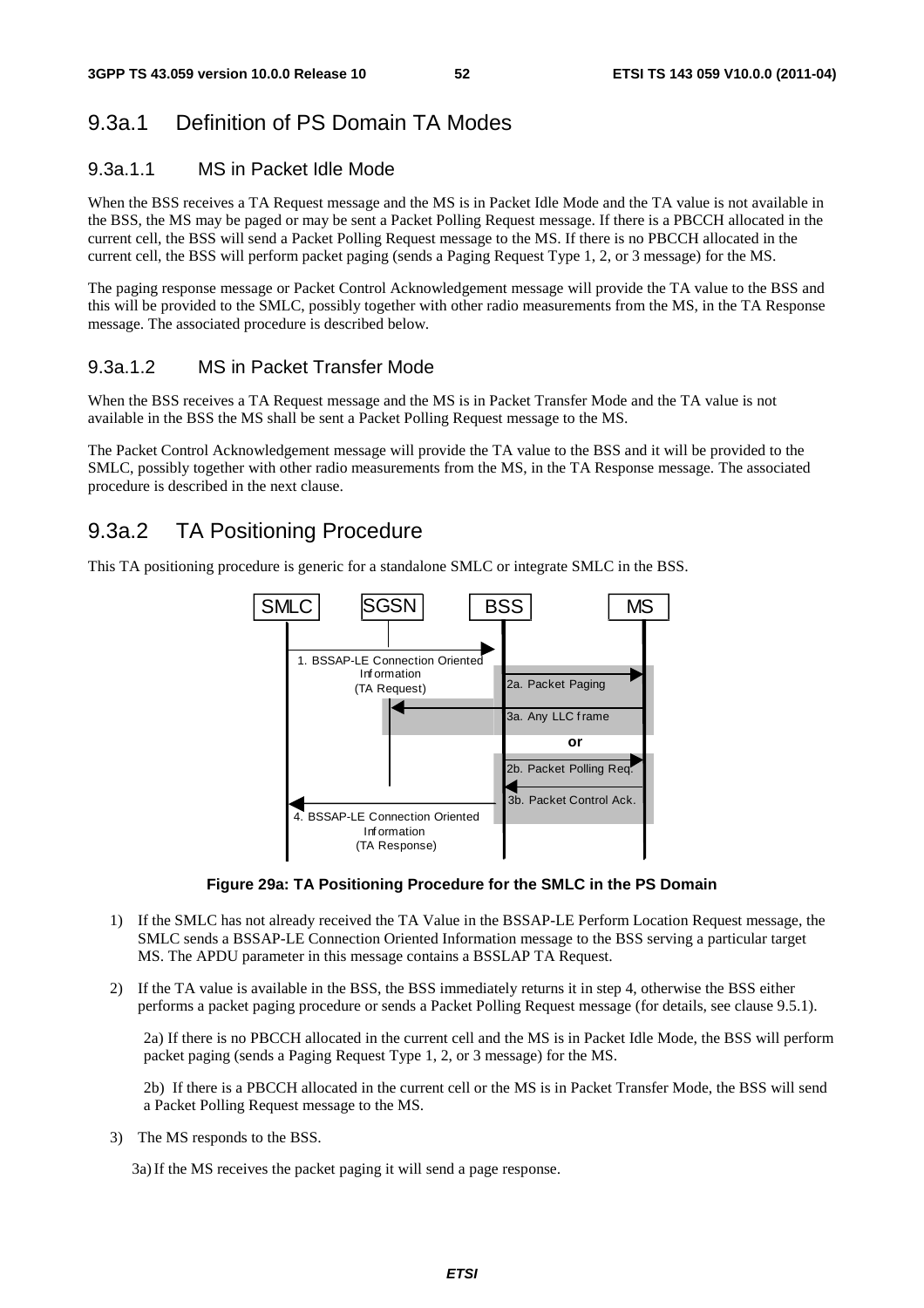- 3b) If the MS receives a Packet Polling Request message it will return a Packet Control Acknowledgement message.
- 4) The BSS returns the current TA value and current serving cell for the target MS to the SMLC in a BSSLAP TA response contained within a BSSAP-LE Connection Oriented Information message. The TA response may also include the latest measurement results received from the target MS for the serving and neighbouring cells. The SMLC then derives a location estimate for the target MS based on the received serving cell ID, TA value and other measurement results if included.

### 9.3a.3 Unsuccessful TA positioning procedure in BSS

There are three messages defined to handle error scenarios during positioning procedure in BSS. The messages are 1) Reject, 2) Abort and 3) Reset. Refer to 3GPP TS 48.071 [21] for details. The Reset message does not apply for PS domain.

After receiving the BSSLAP TA Request in BSS, a Reject will be sent with proper cause value from BSS to SMLC in "BSSAP-LE Connection Oriented Information Message" if TA positioning cannot be performed in BSS at that time for reasons other than handover or another ongoing RR management procedure.

An Abort is possible if the TA positioning cannot be done in the BSS during that time. Abort is used to indicate to SMLC the failure of the current TA positioning attempt (e.g. due to reception of an BSSGP\_Perform\_Location\_Abort from the SGSN) and allowing a new one from application level.

# 9.4 E-OTD and A-GNSS Positioning Procedures

### 9.4.1 General procedures

For any location request where the highest priority level is assigned and MS-based A-GNSS positioning is not used, the SMLC functionality shall provide sufficient assistance data to a target MS to enable a location estimate, velocity estimate, or location measurements to succeed according to the required QoS on the first attempt. The SMLC shall not assume in this case that the target MS already possesses assistance data. For a lower priority location request or when MS-based A-GNSS positioning is used, the SMLC may reduce the assistance data provided to a target MS on the first location attempt.

In the high priority case with MS-assisted GNSS for the first positioning attempt, acquisition assistance data shall be included in the RRLP measure position request message.

# 9.4.2 Positioning Request

This signaling flow is generic for all MS based or assisted location methods (MS Based E-OTD, MS Assisted E-OTD, MS Based A-GNSS, and MS Assisted A-GNSS). The signaling flow below applies to integrated and standalone SMLCs in a circuit switched network.

If the SMLC desires to avoid lower layer (e.g. BSSAP-LE) segmentation, see clause 6.1.2, and transfer the LCS assistance data more reliably, this procedure may be preceded by an "Assistance Data Delivery" procedure. Note, that part of the entire set of assistance data may be included in the RRLP Measure Position Request even when the message is preceded by an "Assistance Data Delivery" procedure.

If the MS has indicated support for providing MS positioning capabilities using RRLP in the MS Classmark 3 IE for GSM (see 3GPP TS 24.008), in the PS LCS Capability IE for GERAN Gb mode (see 3GPP TS 24.008), or in the MS Positioning Capability IE for GERAN Iu mode (see 3GPP TS 44.118), this procedure may be preceded by a 'Positioning Capability Transfer' procedure.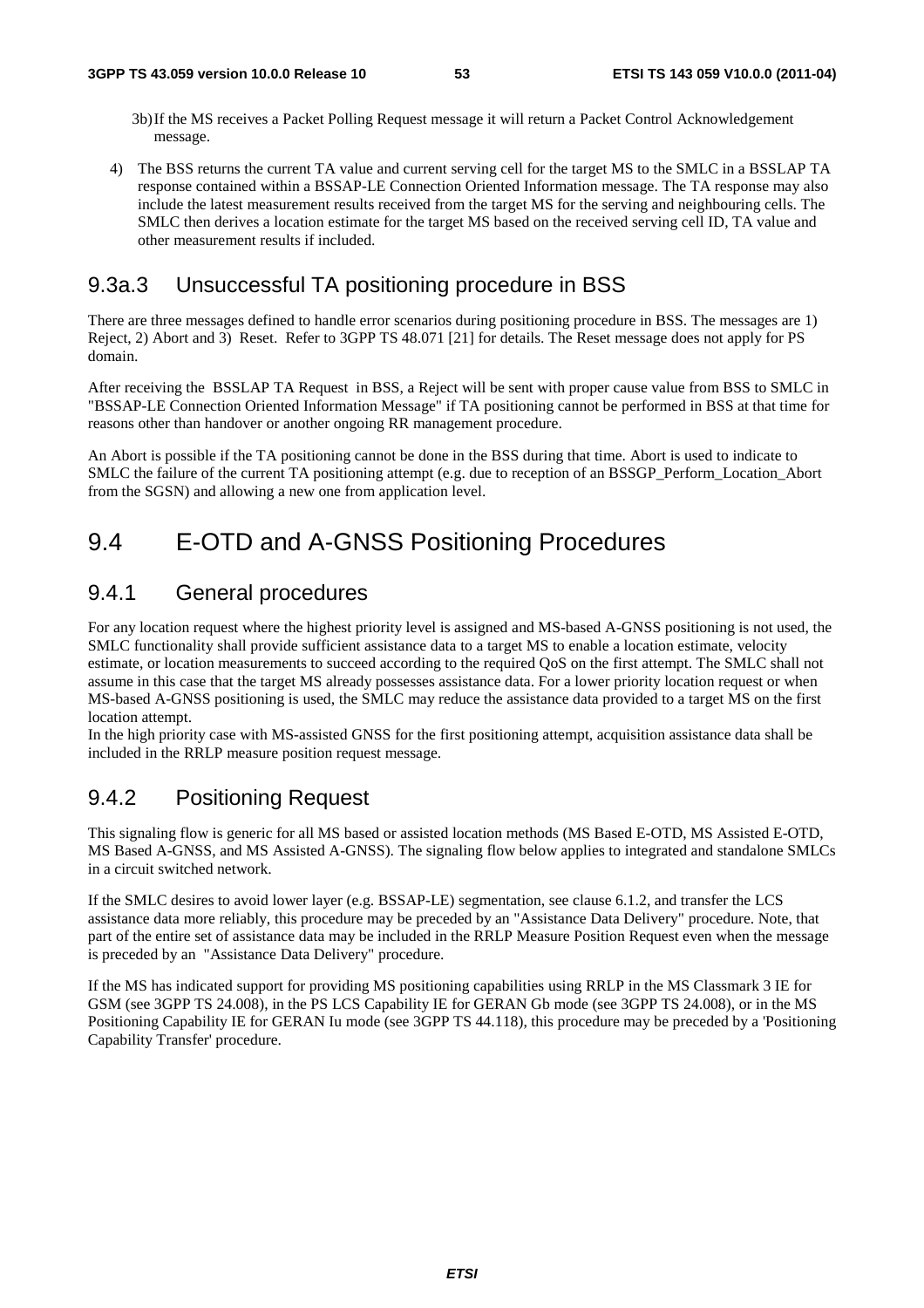

**Figure 30: E-OTD or A-GNSS Position Request Flow** 

- 1) The SMLC may precede the RRLP MEASURE POSITION REQUEST or Assistance Data Delivery procedure with a Position Capability Transfer procedure, if the MS supports the transfer of MS positioning capabilities using RRLP.
- 2) The SMLC may precede the RRLP MEASURE POSITION REQUEST with an optional Assistance Data Delivery procedure.
- 3) The SMLC determines possible assistance data and sends RRLP MEASURE POSITION REQUEST to the BSC.
- 4) The BSC forwards the positioning request including the QoS and any assistance data to the MS in a RRLP MEASURE POSITION REQUEST.
- 5) The MS performs the requested E-OTD or GNSS measurements, if needed assistance data is available in the MS. If the MS is able to calculate its own location and this is required and needed assistance data is available in MS, the MS computes a location estimate based on E-OTD or GNSS measurements. In case of E-OTD, any data necessary to perform these operations will either be provided in the RRLP MEASURE POSITION REQUEST or available from broadcast sources. In case of A-GNSS (both MS based and MS assisted) and first positioning attempt, a minimum set of A-GNSS assistance data will be either provided in the RRLP MEASURE POSITION REQUEST or available from broadcast sources. For further positioning attempt (failure in first attempt due to missing assistance data), sufficient A-GNSS assistance data, possibly excluding the assistance data sent in the first attempt, will be provided in the RRLP MEASURE POSITION REQUEST and possibly preceding RRLP ASSISTANCE DATA messages. The resulting E-OTD or GNSS measurements or E-OTD or GNSS location estimate (with optional velocity estimate) are returned to the BSC in a RRLP MEASURE POSITION RESPONSE. If the MS was unable to perform the necessary measurements, or compute a location, a failure indication identifying the reason for failure (e.g. missing assistance data) is returned instead. In case of A-GNSS, if the MS was unable to compute a location, the GNSS measurements are also optionally returned if allowed by the network. If the RRLP message is larger than the RRLP maximum PDU size, several RRLP MEASURE POSITION RESPONSE messages are sent (i.e. the RRLP pseudo-segmentation is used).
- 6) BSC forwards the RRLP MEASURE POSITION response to SMLC.

### 9.4.3 Assistance Data Delivery

This signalling flow is generic for MS Based and MS Assisted E-OTD, and MS Based or MS Assisted A-GNSS in a circuit switched network.

If the SMLC desires to avoid lower layer (e.g. BSSAP-LE) segmentation and transfer the LCS assistance data more reliably, the sequence 1-4 illustrated in the figure below may be repeated several times to deliver more assistance data than can be sent by one RRLP Assistance Data Delivery message. In this case, each individual message is independent such that the data received in one message is stored in the MS independently of the other RRLP Assistance Data messages (i.e. an error of delivery of one message does not require a retransmission of all the RRLP Assistance Data messages). The SMLC shall indicate in the RRLP ASSISTANCE DATA message if more RRLP ASSISTANCE DATA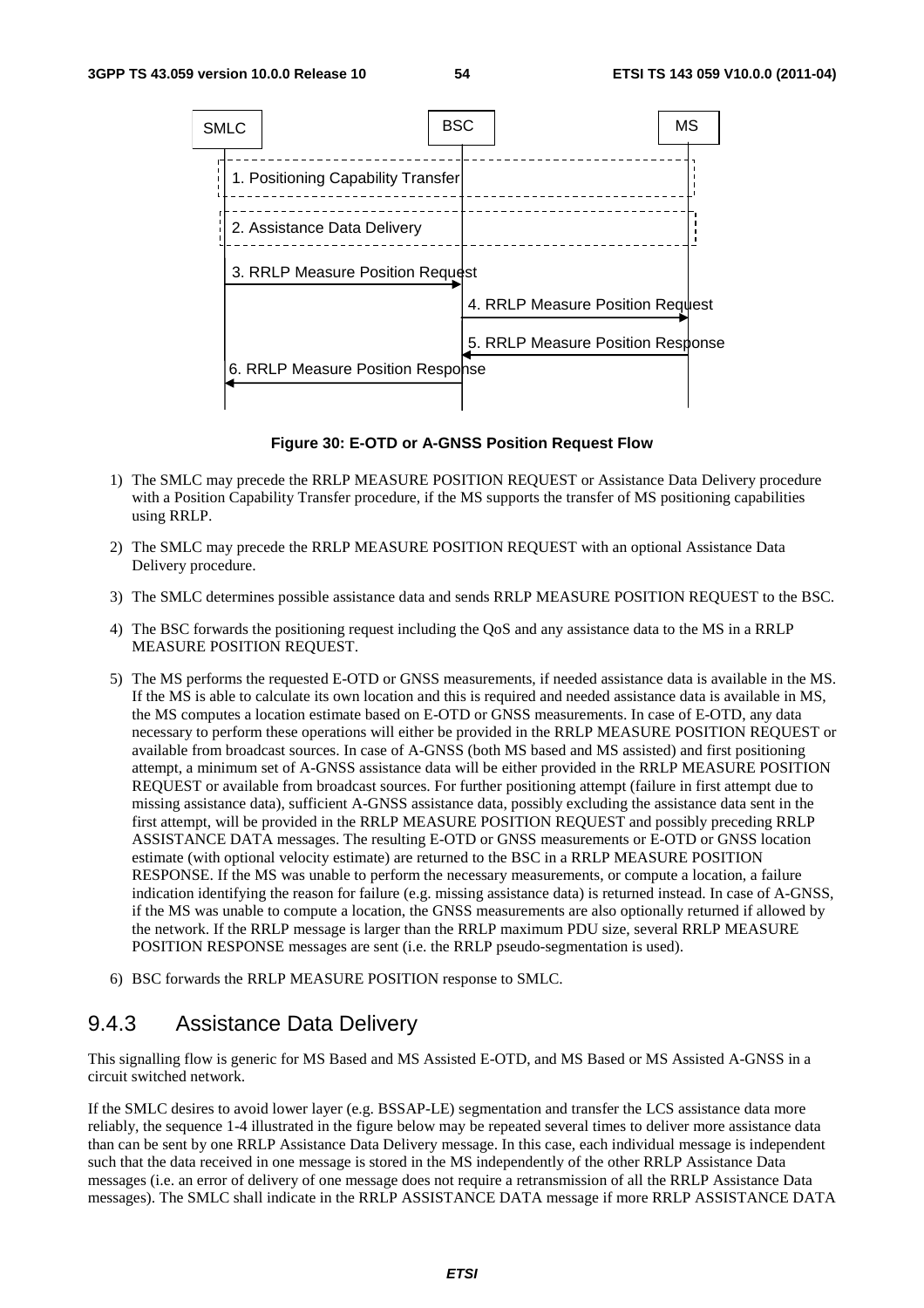messages will be used after the current one in order to deliver the entire set of assistance data. Data that is specific to the current cell should be sent in the last message this is recommended so that assistance data for the correct cell is available to the MS after a handover.



#### **Figure 31: E-OTD or A-GNSS Assistance Data Delivery Flow**

- 1) The SMLC determines assistance data and sends it in the RRLP ASSISTANCE DATA message to the BSC.
- 2) The BSC forwards the assistance data to the MS in a RRLP ASSISTANCE DATA message.
- 3) The MS acknowledges the reception of complete assistance data to the BSC with a RRLP ASSISTANCE DATA Ack.
- 4) The BSC forwards the RRLP ASSISTANCE DATA Ack message to the SMLC.

### 9.4.3a Positioning Capability Transfer

The purpose of this procedure is to enable the SMLC to obtain the positioning capabilities of the MS, the types of assistance supported and the types of assistance data that may be needed from the SMLC. MS support for this procedure can be indicated to the SMLC using the MS Classmark 3 IE for GSM (see 3GPP TS 24.008), the PS LCS Capability IE for GERAN Gb mode (see 3GPP TS 24.008) and the MS Positioning Capability IE for GERAN Iu mode (see 3GPP TS 44.118).



**Figure 31a: RRLP Position Capability Transfer Flow** 

1) The SMLC determines that the target MS supports MS Positioning Capability Transfer using RRLP and sends a Positioning Capability Request message to the BSC.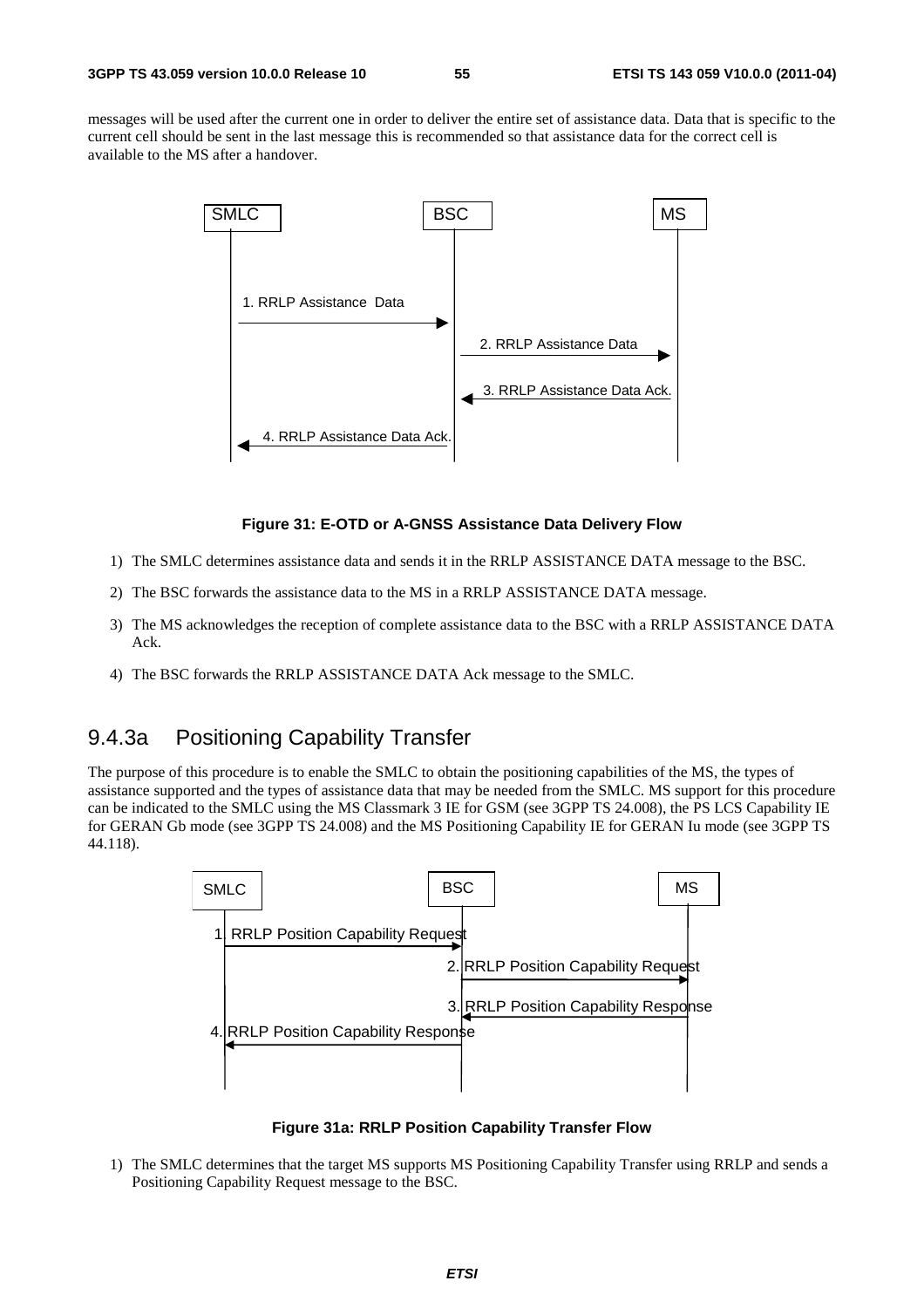- 2) The BSC forwards the Positioning Capability Request message to the MS.
- 3) The MS sends the Positioning Capability Response message to the BSC. The response message shall include the positioning capabilities of the MS and the types of supported assistance data (if applicable). The message may include the types of assistance needed by the MS to obtain a location estimate or positioning measurements.
- 4) The BSC forwards the Positioning Capability Response message to the SMLC.

# 9.4.4 Error Handling for E-OTD and A-GNSS in CS Domain

This clause describes error handling for positioning and transfer of assistance data for E-OTD and A-GNSS. For a description of error handling involving segmentation, and more details on usage of a BSSLAP Abort, Reject and Reset refer to clause 8.5 Exception Procedures.

- Case 1: When the RRLP request comes to BSC for E-OTD and A-GNSS, The BSC will send a BSSLAP reject message to SMLC if the request cannot be supported in the BSC for reasons other than an ongoing intra BSC or inter BSC handover or other ongoing RR management procedure. For an ongoing intra BSC HO or other RR management procedure, the BSC shall return a BSSLAP Reset when the handover or RR management procedure is complete. The SMLC may then start the RRLP request (if there is time) again. For ongoing inter-BSC HO, the BSC shall return a BSSLAP Abort. The location service request may then restart from the LCS Client, VMSC or SGSN.
- Case 2: When the RRLP request comes to BSC from SMLC, BSC sends the "RRLP request" to the MS if there is no ongoing HO or other RR management procedure at that point. If an intra-BSC HO or other RR management procedure is initiated in BSC, the BSC sends the HO or other RR management command to MS. A timer will then be started in BSC, the duration of which is network dependent, but typically 6 (six) seconds. Upon receiving the HO of other RR management command, the MS will stop the location procedure and start on handover or other RR management procedure, since this has higher priority than location. The MS will then send the HO complete or other RR management response message to BSC. When this message is received before the expiration of BSC timer, a BSSLAP Reset message will be sent to SMLC from BSC. The Reset will tell SMLC to start another location service request if there is enough time.
- Case 3: During intra-BSC HO or other intra-BSC RR management procedure, if a HO complete or RR management procedure completion was not received in BSC and the corresponding timer expired. In this case a reset or abort message will be sent to SMLC indicating MS timeout. The location service may then restart from either the SMLC if a reset was sent or from the LCS Client, VMSC or SGSN if an abort was sent.
- Case 4: If an inter-BSC handover is needed during a location procedure or if the BSC times out on an RRLP response from the target MS, the BSC shall send a BSSLAP Abort to the SMLC. The location service attempt may then be restarted from the LCS Client, VMSC, or SGSN.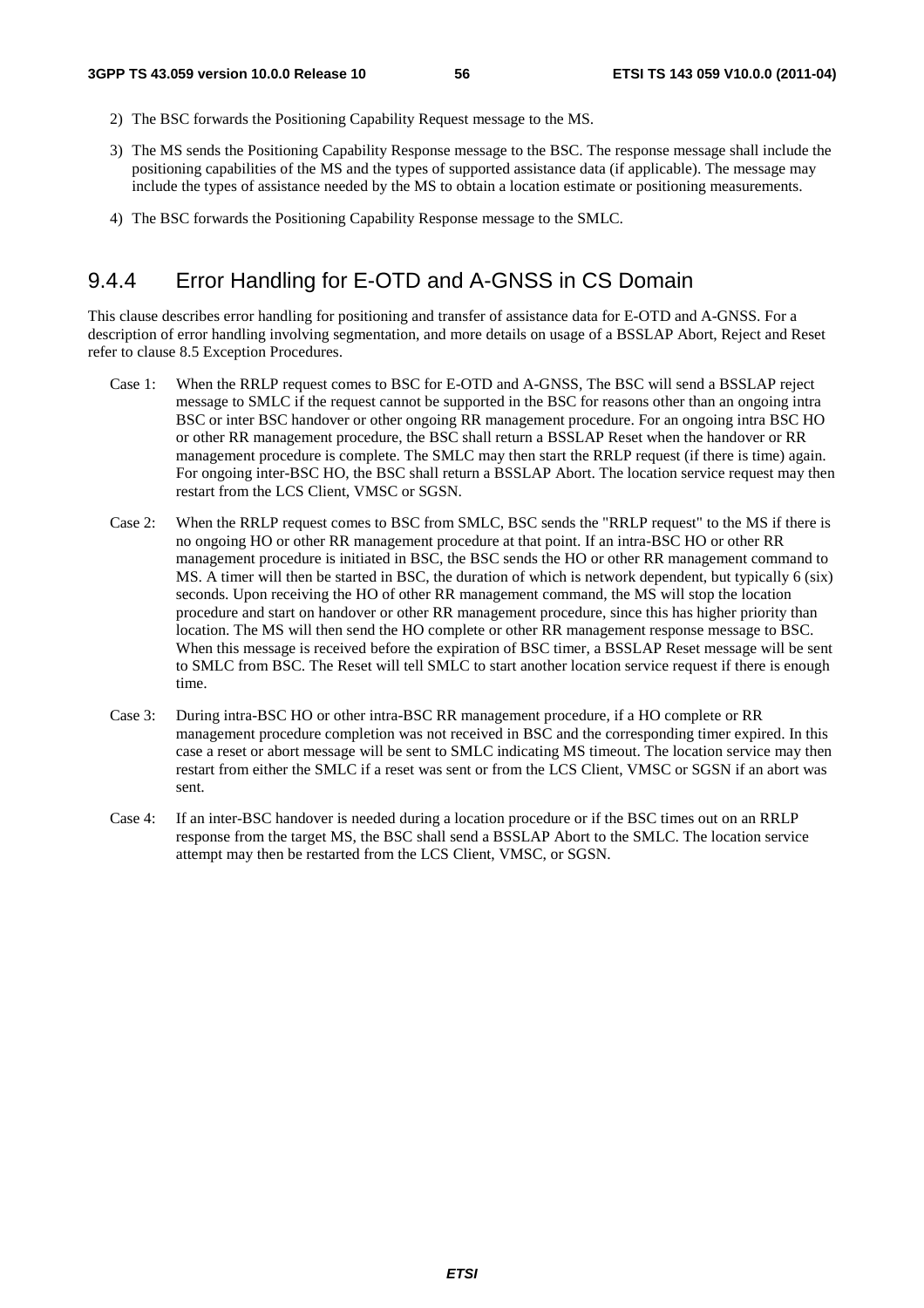

### 9.4.5 Error Handling for the SMLC in CS Domain

**Figure 32: Error Handling for the SMLC in the CS Domain** 

### 9.4.5a Error Handling for E-OTD and A-GNSS in PS Domain

- Case 1: When the RRLP request comes to BSS for E-OTD and A-GNSS, the BSS will send a BSSLAP reject message to SMLC if the request cannot be supported in the BSS.
- Case 2: When the RRLP request comes to BSS from SMLC, BSS sends the "RRLP request" to the MS via the SGSN and starts position supervision timer. After this, if the BSS determines that the current location procedure cannot be continued, the BSS sends an abort message to the SMLC. Notice that an MS reselection to a new cell is not a reason for the BSS to abort the procedure.
- Case 3: If the position supervision timer times out in BSS before the RRLP response from the target MS is received, the BSS shall send a BSSLAP Abort to the SMLC. The location service attempt may then be restarted from the LCS Client, VMSC, or SGSN.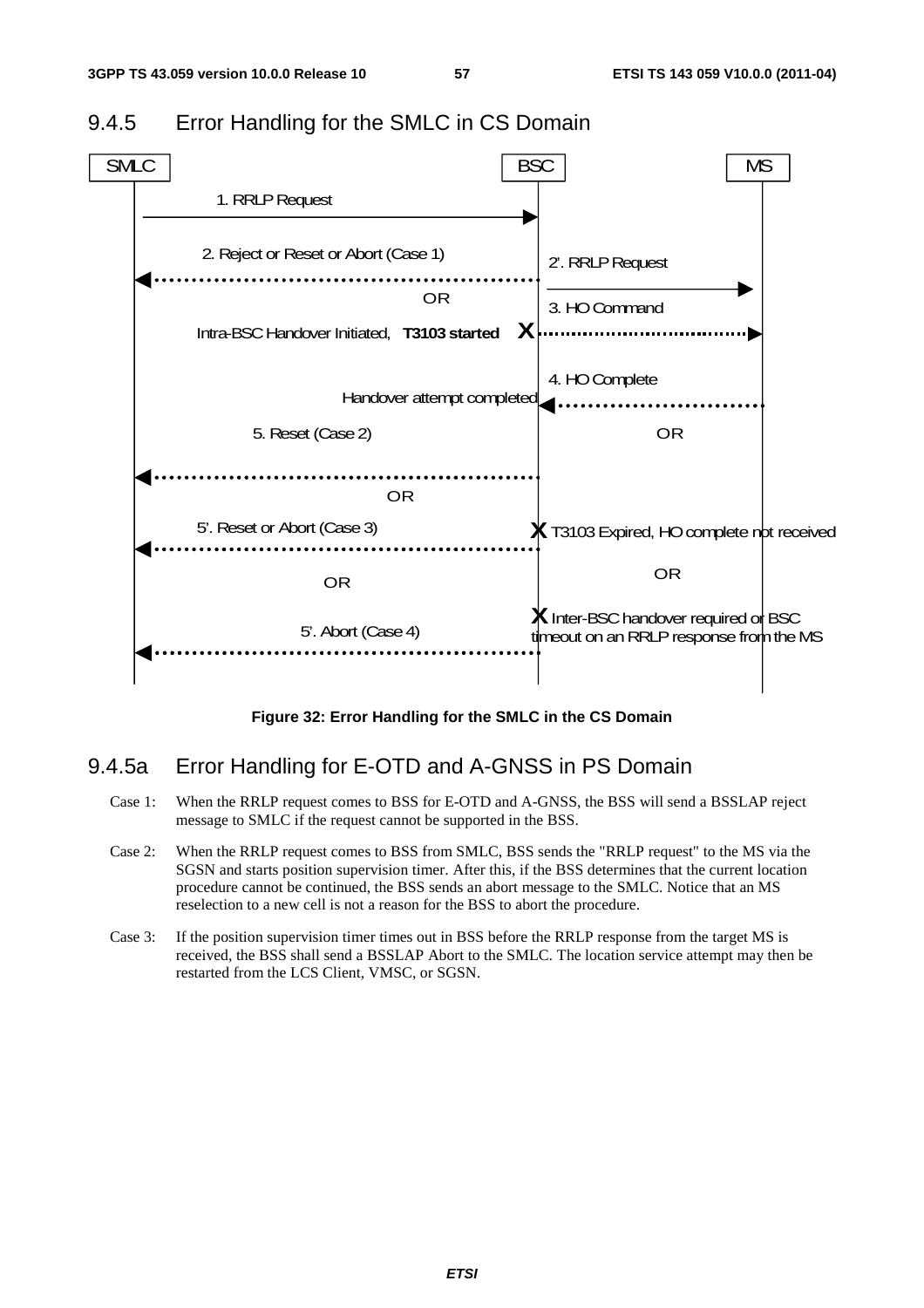

**Figure 32a: Error Handling for the SMLC in PS domain** 

# 9.4.6 Broadcast of Assistance Data

In MS Based E-OTD, MS Based GPS and MS Assisted A-GNSS systems, there may be a need for assistance data to be broadcast to the MS. The assistance data to be broadcast for MS Based E-OTD contains the Real Time Difference (RTD) values (in case of a non-synchronised network) and Base Transceiver Station (BTS) coordinates. In addition, the broadcast data contains other information simplifying the E-OTD measurements. The broadcast of A-GNSS assistance data may make available the same information as in A-GNSS point-to-point signalling. It improves the location accuracy for MS Based implementations, increases the sensitivity, enables LMU-independent time dissemination and assists the acquisition of satellite signals for both MS Based and MS Assisted implementations.

The CS mechanism (Cell Broadcast on CBCH) is used for broadcast of assistance data for all MSs, irrespective of which domain (CS or PS) they are located in. Notice that it may take longer for an MS in the PS domain compared to the CS domain to read all the broadcast data. This is because the PBCCH is not co-ordinated with the CBCH and therefore, the MS may have to skip reading a CBCH slot in order to listen for a potential paging message.

The E-OTD assistance data to be broadcast is in compressed format where the redundant information is not included. The MS is capable to reconstruct the E-OTD assistance data using the message header information. The length of the message is depending on how many neighbours are included in the E-OTD assistance data as well as whether the redundant information can be removed from the message. The typical size of one broadcast message will be less than 82 octets. Part of the broadcast message (serving and neighbour base station coordinates) may be ciphered.

The contents of the broadcast message for the E-OTD and A-GNSS assistance data is described in 3GPP TS 44.035 [16]. The support for these broadcast messages is optional for network and MS.

The broadcast channel which is used to broadcast the E-OTD and A-GNSS assistance data make use of the existing basic or extended CBCH and SMSCB DRX service. The LCS broadcast messages need to be either scheduled, or prioritised over other broadcast messages to avoid any delay.

### 9.4.6.1 Point-To-Multipoint Assistance Data Broadcast Flow

This signalling flow is generic for MS Based E-OTD, MS Based A-GNSS and MS Assisted A-GNSS methods. The E-OTD/A-GNSS Assistance Data Broadcast Message is created in SMLC and the whole message including the ciphered parts and parameters to control the transfer are transferred with below flow from SMLC to MS. SMSCB DRX service is used for LCS assistance data broadcast. Prior receiving the first schedule message MS should read first block of each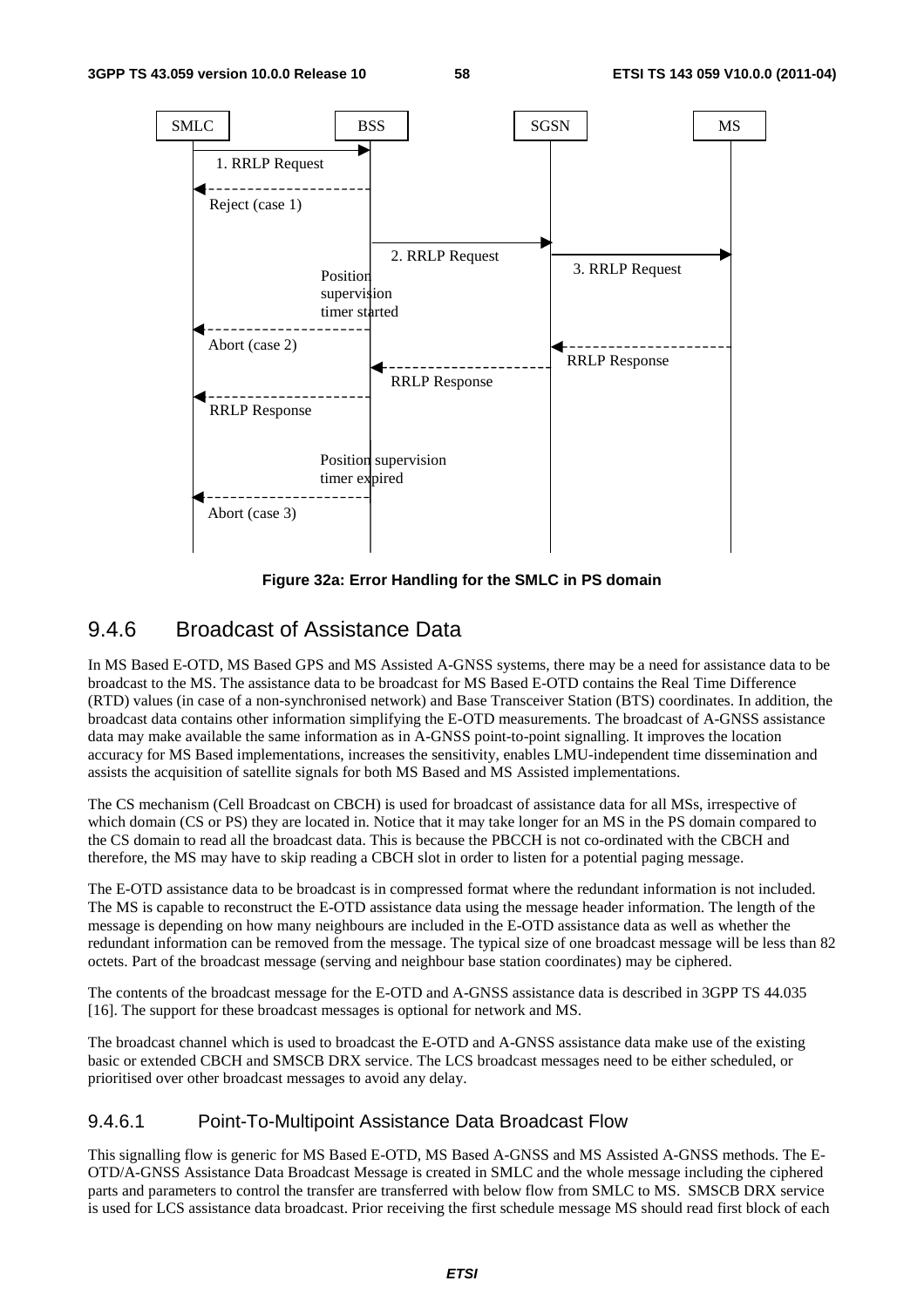message lot to be able to receive the LCS Broadcast Data or the schedule message. After receiving the schedule message MS should receive the LCS Broadcast Data messages according the schedule information.



#### **Figure 33: E-OTD/A-GNSS Broadcast Data Flow**

- 1) SMLC sends the complete broadcast message to CBC with LCS Broadcast Data message. This LCS Broadcast Data message contains the data to be broadcasted as well as parameters that indicate to which BTS the broadcast message is targeted and what time the broadcast should happen. LCS Broadcast Data (data & parameters) message may also contain the SMSCB scheduling information which can be utilised for the SMSCB DRX feature specified in 3GPP TS 44.012 [13] specification. SMSCB DRX operation is required in order that MS performance can be optimised.
- 2) CBC starts message transfer to BSC and BTS according to 3GPP TS 23.041 [6].
- 3) LCS Broadcast Data Response message from CBC to SMLC is used to indicate that the LCS Broadcast Data has been delivery request has been fulfilled. This message is not mandatory
- 4) BTS starts the message transfer to MS according to 3GPP TS 23.041 [6].

Implementations that have SMLC and/or CBC integrated into BSC may use other message signalling.

### 9.4.6.2 Ciphering

In order for the operators to control the access to the assistance data, parts of the broadcast data may be ciphered. Ciphering is done with a specific key delivered by the network for this purpose. The deciphering keys may be requested by the MS as described in 3GPP TS 23.271 [7]. The LCS Broadcast Data, when ciphered, will be partially ciphered according to the LCS broadcast message definitions specified in 3GPP TS 44.035 [16]. The parts that will be ciphered in E-OTD LCS Broadcast Data message are neighbour RTD values, serving and neighbour BTS coordinates. For A-GNSS, all assistance data may be ciphered, The MS is capable to decipher the broadcast message (ciphered parts) using the cipher key (56 bits) delivered from the Core Network to MS and using the Ciphering Serial Number (16 bits) included in the broadcast message.

#### 9.4.6.2.1 Algorithm

The algorithm used for ciphering is the standard 56-bit DES algorithm. The deciphering of broadcast messages is done in the MS. SMLC ciphers the LCS Broadcast Data message (part of message is ciphered) using the deciphering keys (56 bits) and Ciphering Serial Number (16 bits) included in broadcast message using 56-bit DES algorithm.

The ciphered part is variable length with one bit resolution. From LCS Broadcast Data message header MS can compute what part of message is ciphered.

Inputs to the 56-bit DES algorithm are the following: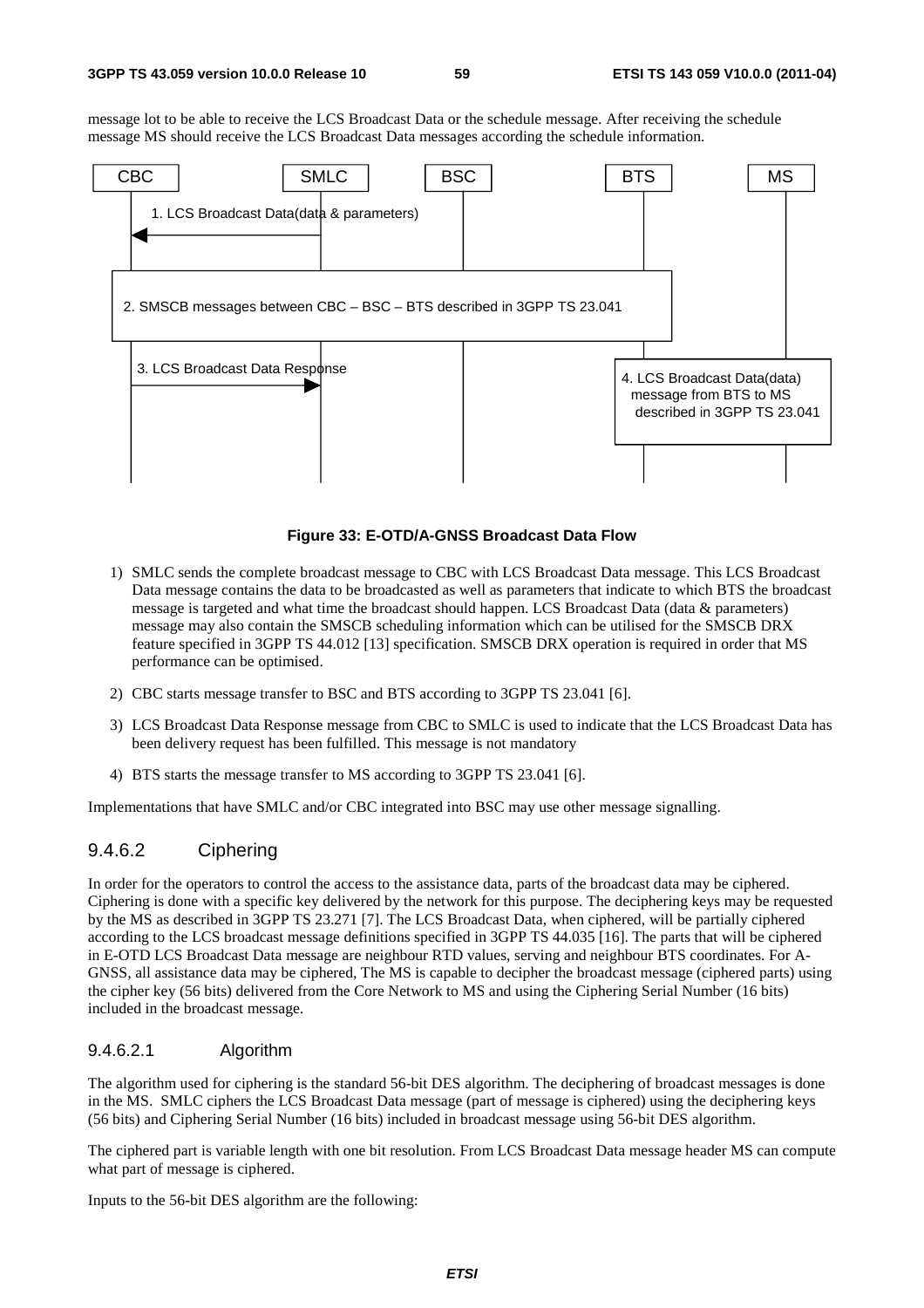- 56-bit key K (deciphering key);
- 16-bit Ciphering Serial Number from broadcast message which is denoted here by IV (initialisation vector);
- plaintext bits (the ciphered part of broadcast message).

Encryption is done by producing a mask bit stream which is then added bit-by-bit to the plaintext data (XOR-operation) to obtain the cipher text data. First IV is concatenated with 0-bits in order to achieve a 64-bit block I<sub>1</sub>. This block is then encrypted by the DES algorithm using the key K. Output is a 64-bit block  $I_2$ . This constitutes the first 64 bits of the mask bit stream. If the message is longer than 64 bits, then more bits are needed. Those are produced by encrypting  $I_2$ again by the DES algorithm using the key K. Output is a 64-bit block  $I_3$ . This constitutes the next 64 bits of the mask bit stream. This iteration is continued until enough bits are produced. The unnecessary bits from the last  $64$ -bit block  $I_i$  are discarded. Below figure describes the first two mask bit generations and the two ciphered 64-bit blocks.



#### **Figure 34 : Ciphering Algorithm**

Decryption is done similarly. The same mask bit stream is produced. This time the mask stream bits are added bit-by-bit (XORed) to the ciphertext data bits. The result will be the plain text data.

#### 9.4.6.3 Deciphering key control and delivery to MS

The deciphering keys are needed in MS if the LCS Broadcast Data (ciphered parts) is ciphered. The deciphering keys' control system contains two keys (the Current Deciphering Key and the Next Deciphering Key) and the Ciphering Key Flag (indicating the current Ciphering Key Flag state in the location area in the time that the deciphering key set is delivered from SMLC to MS). Two Deciphering Keys are needed in order to overcome the problem of unsynchronised nature of the periodic location updates that MSs make in the location area. The SMLC controls the keys and there are following requirements related to the deciphering keys:

- Deciphering Key Set (Current and Next Deciphering Key, Ciphering Key Flag) are always location area specific.
- One SMLC controls the deciphering key set changes inside the location area and in case several SMLCs in the location area then one coordinating SMLC for the deciphering key set control must be nominated. The SMLC configuration is done with O&M procedures.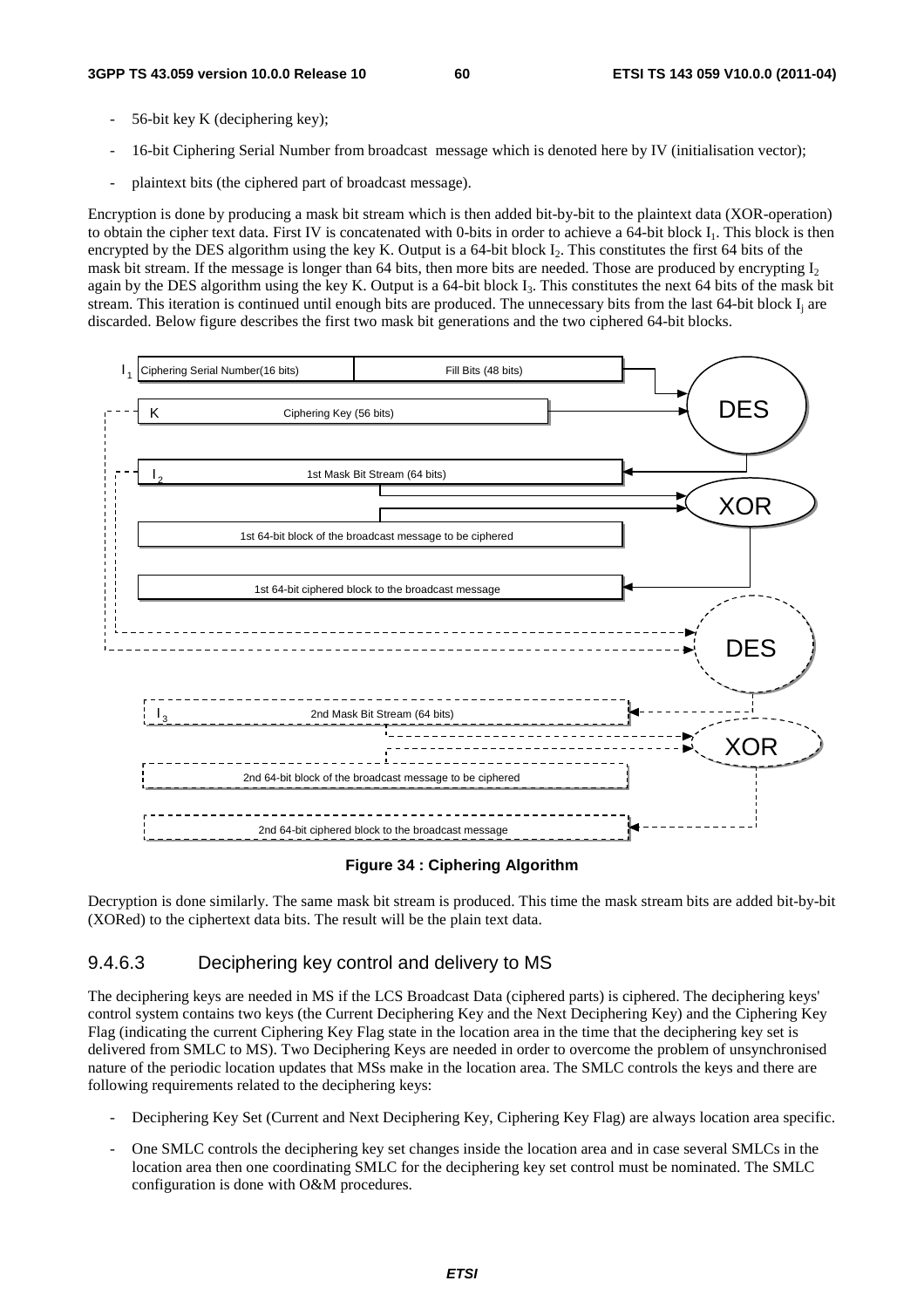- The coordinating SMLC delivers the new deciphering key set to the other SMLCs with SMLCPP protocol when the deciphering key set changes. The Ciphering Key Flag in the LCS Broadcast Data message is changed only when the coordinating SMLC changes the deciphering key set and delivers the new set to other SMLCs in the same location area.
- The SMLCs upon receiving the new deciphering key set, start using immediately the new set in the LCS Broadcast Data message. The coordinating SMLC also starts using the new set same time.

The deciphering key set changes always following way when the new set is generated:

- The Next Deciphering Key comes to the Current Deciphering Key in the new set.
- One new key is taken into use and named as the Next Deciphering Key.
- The Ciphering Key Flag changes the state.

The Ciphering Key Flag controls the MS key usage (Current/Next Deciphering Key) as follows:

- After receiving the new deciphering key set, MS starts using the new set immediately.
- The Ciphering Key Flag in the LCS Broadcast Data message and the one received returned to the MS should have same polarity. This means that MS starts using the Current Deciphering Key immediately.
- When the Ciphering Key Flag state changes in the LCS Broadcast Data message then MS starts to use the Next Deciphering Key for deciphering the broadcast message. The Next Deciphering Key becomes now the Current Deciphering Key in MS.

Figure 35 describes the deciphering key delivery mechanism.



#### **Figure 35: Deciphering key delivery**

- First the key A is the Current Deciphering Key and key B is the Next Deciphering Key.
- When the SMLC changes to use the key B (Next Deciphering Key) then the Deciphering Key Flag state is changed in the LCS Broadcast Data message. At this point the coordinating SMLC delivers the new deciphering key set to other SMLCs in the same location area as well as to MS when MS is requesting the keys during the location update (IMSI Attach, Normal or Periodic Location Update).
- The new deciphering key set contains now key B as the Current Deciphering Key, key C as new Next Deciphering Key and the Ciphering Key Flag currently in use in that location area.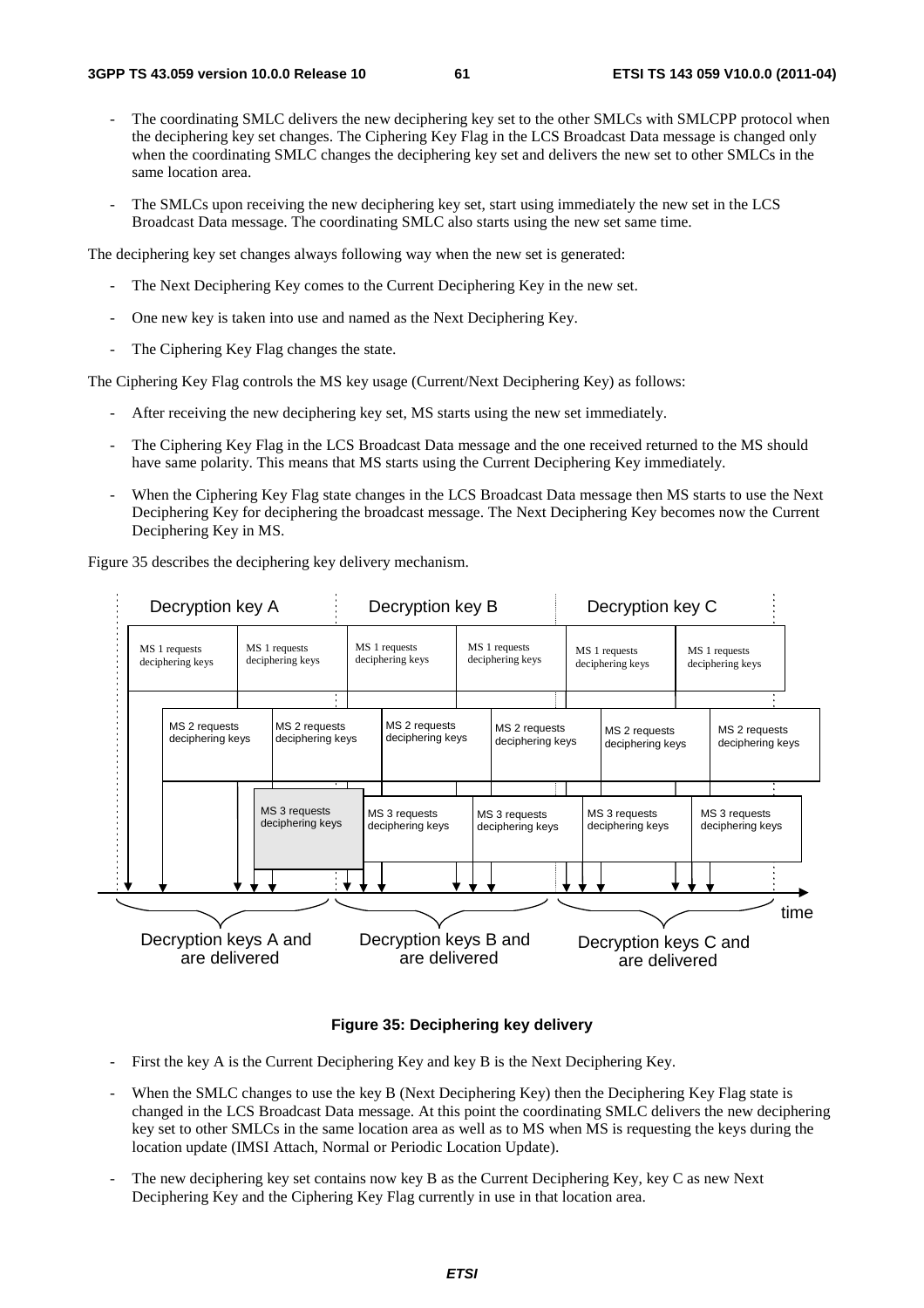- When the SMLC changes to use the key C (Next Deciphering Key) then the Ciphering Key Flag state is changed in the LCS Broadcast Data message. At this point the coordinating SMLC delivers the new deciphering key set to other SMLCs in same location area as well as to MS when MS is requesting the new set during the location update (IMSI Attach, Normal or Periodic Location Update).
- The new deciphering key set contains now key C as the Current Deciphering Key, key D as new Next Deciphering Key and the Ciphering Key Flag currently in use in that location area.

The process continues as above when the keys are changed. The lifetime of one key (Current/Next Ciphering Key) is minimum one periodic location update period used in the location area.

# 9.5 U-TDOA Positioning Procedures

### 9.5.0 General

Following the receipt of a location request message from the BSC, the U-TDOA capable SMLC interrogates the BSS for the RF channel information associated with the MS to be located. The SMLC uses this information to task the LMUs at the serving and surrounding cells. The LMUs are tasked to measure the identified RF channel(s) and thus provide a time reference from different LMUs. The time-of-arrival information from the tasked LMUs is returned to the SMLC where the MS location is calculated.

## 9.5.1 U-TDOA Positioning in CS Domain for A/Gb-mode

### 9.5.1.1 General Procedures

The U-TDOA location method uses the uplink energy transmitted by an MS to make a location determination. If the MS was in the dedicated mode, carrying subscriber traffic prior to the beginning of the location process, the energy associated with this subscriber traffic can be used to locate the MS. If the MS was placed in the dedicated mode by the MSC specifically for location determination purposes, either the SDCCH or TCH can be used for U-TDOA location purposes.

#### 9.5.1.2 CS U-TDOA Messages and Procedures on the Lb Interface

The following section describes the positioning procedure for CS U-TDOA location determination on the Lb interface.



#### **Figure 36: CS U-TDOA Positioning Procedure**

1. The SMLC sends a BSSMAP-LE Connection Oriented Information message to the BSC that contains the embedded BSSLAP U-TDOA Request message. The U-TDOA Request message may contain the delta timer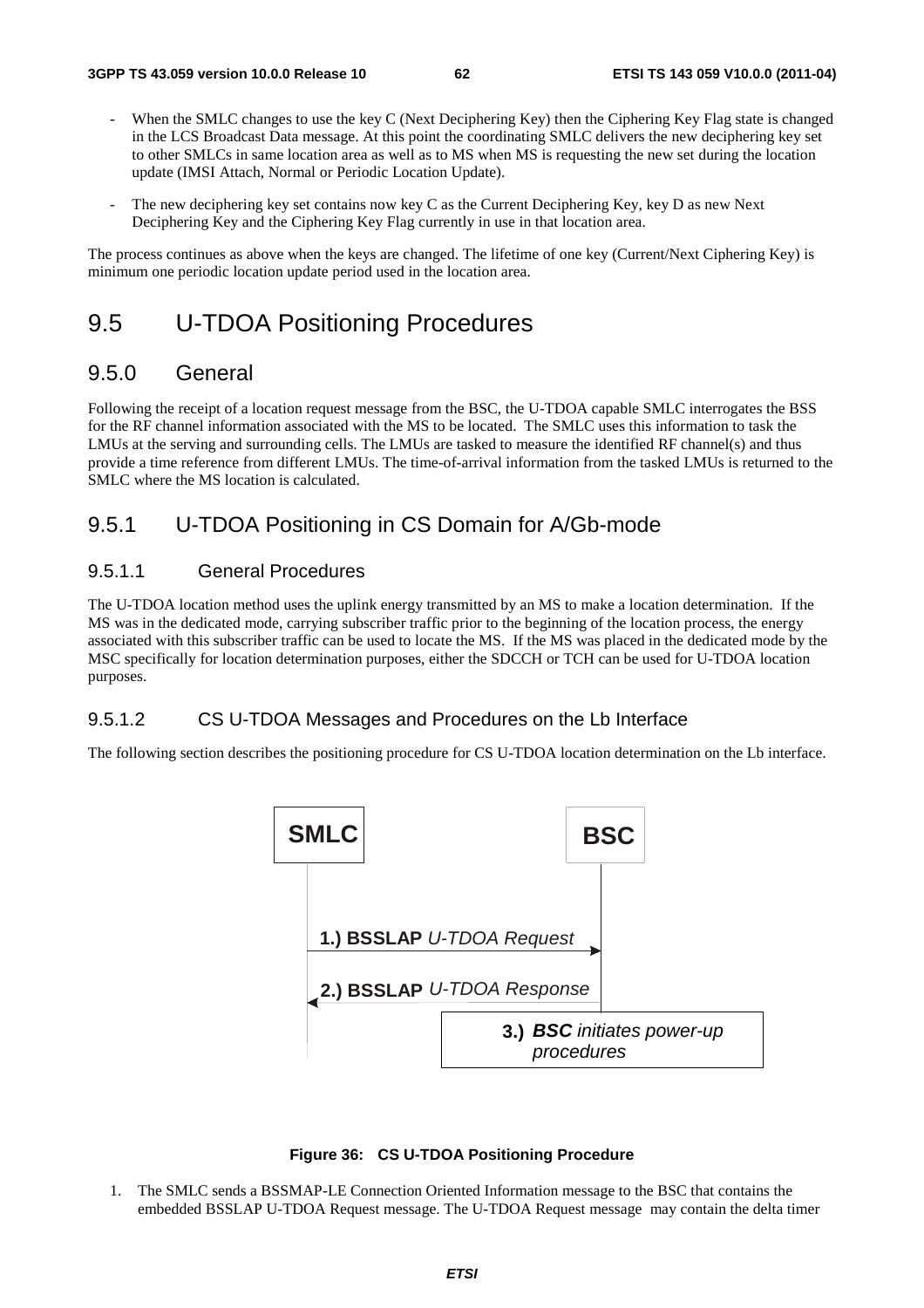value. The BSC starts the delta timer, received or internal, immediately after sending the U-TDOA Response message to the SMLC. The purpose of this timer is to define the maximum time during which the BSC supervises the location request.

- 2. The BSC sends a BSSMAP-LE Connection Oriented Information message to the SMLC that contains the embedded BSSLAP U-TDOA Response message. The U-TDOA Response message contains the physical channel information (frequencies, hopping sequence, channel type, time slot, sub-channel number, etc.), the intended Power-Up Starting Time (if the power-up procedure for U-TDOA is supported), the MS power, the cell identifier, and the TA. If frequency hopping is used, the U-TDOA Response message also includes the frequency list. The U-TDOA Response message also contains the ciphering key (Kc) if ciphering is used on the air interface and the version of the applied A5 ciphering algorithm (A5/x). The Kc is ciphered if sent from the SMLC to any LMU. The SMLC and any LMU with which it interacts shall also be mutually authenticated. These requirements shall be met using a security mechanism meeting the capabilities of the Zb interface of NDS/IP (TS 33.210) or TLS (RFC 2246). The LMU installation shall meet the same physical security requirements as a BTS installation. For locations on channels that are not ciphered, the algorithm identifier will show the same.
- 3. If the power-up procedure for U-TDOA is supported, the BSC may use the normal power-control command to order the MS to go to the maximum power allowed by the BTS. After the MS has been at full power for a period of one second, the BSC shall return to normal power-control. During the time the MS is ordered to the maximum power, the BSC may temporarily suspend uplink DTX, if in use.

### 9.5.1.3 RR Procedure effecting the CS U-TDOA channel description

The location determination process is not an instantaneous event and it can take a few seconds to collect and calculate location determination related data. If changes happen to the last reported channel description and the location determination is not complete, an updated channel description needs to be sent to the SMLC.

The BSC considers the location determinations complete if; it receives a BSSAP-LE Perform Location response message; or the delta timer expires; or it receives a valid BSSLAP message for a new positioning method.

The RR procedures that effect the U-TDOA channel description are listed in Table 9.5.1. The 'Treatment' column lists the appropriate BSSLAP message to be sent by the BSC to the SMLC. The Reset message is defined in 3GPP TS 48.071 and shall contain the updated channel description. After sending the Reset message the BSC shall restart the delta timer and continue supervision of the location request.

| RR Procedure in Dedicated Mode                        | Treatment | Comments                                                                                                                                              |
|-------------------------------------------------------|-----------|-------------------------------------------------------------------------------------------------------------------------------------------------------|
| Channel assignment procedure.                         | Reset     |                                                                                                                                                       |
| Handover procedures (intra-BSS).                      | Reset     | For successful intra-BSS handover.                                                                                                                    |
| Frequency redefinition procedure.                     | Reset     | Only meaningful in the case of frequency hopping.                                                                                                     |
| Packet request procedure while in<br>dedicated mode.  | Reset     | For DTM, when an existing CS connection is<br>modified as PS resources are added in order to<br>comply with MS frequency/time domain<br>restrictions. |
| Packet downlink assignment while<br>in dedicated mode | Reset     | For DTM, when an existing CS connection is<br>modified as PS resources are added in order to<br>comply with MS frequency/time domain<br>restrictions. |
| Channel mode modify                                   | Reset     |                                                                                                                                                       |

**Table 9.5.1: RR Procedures affecting the CS U-TDOA channel description** 

If the BSC receives the BSSLAP U-TDOA Request message during one of the identified RR procedures in Table 9.5.1, it will complete the ongoing RR procedure and then respond with the BSSLAP U-TDOA Response message.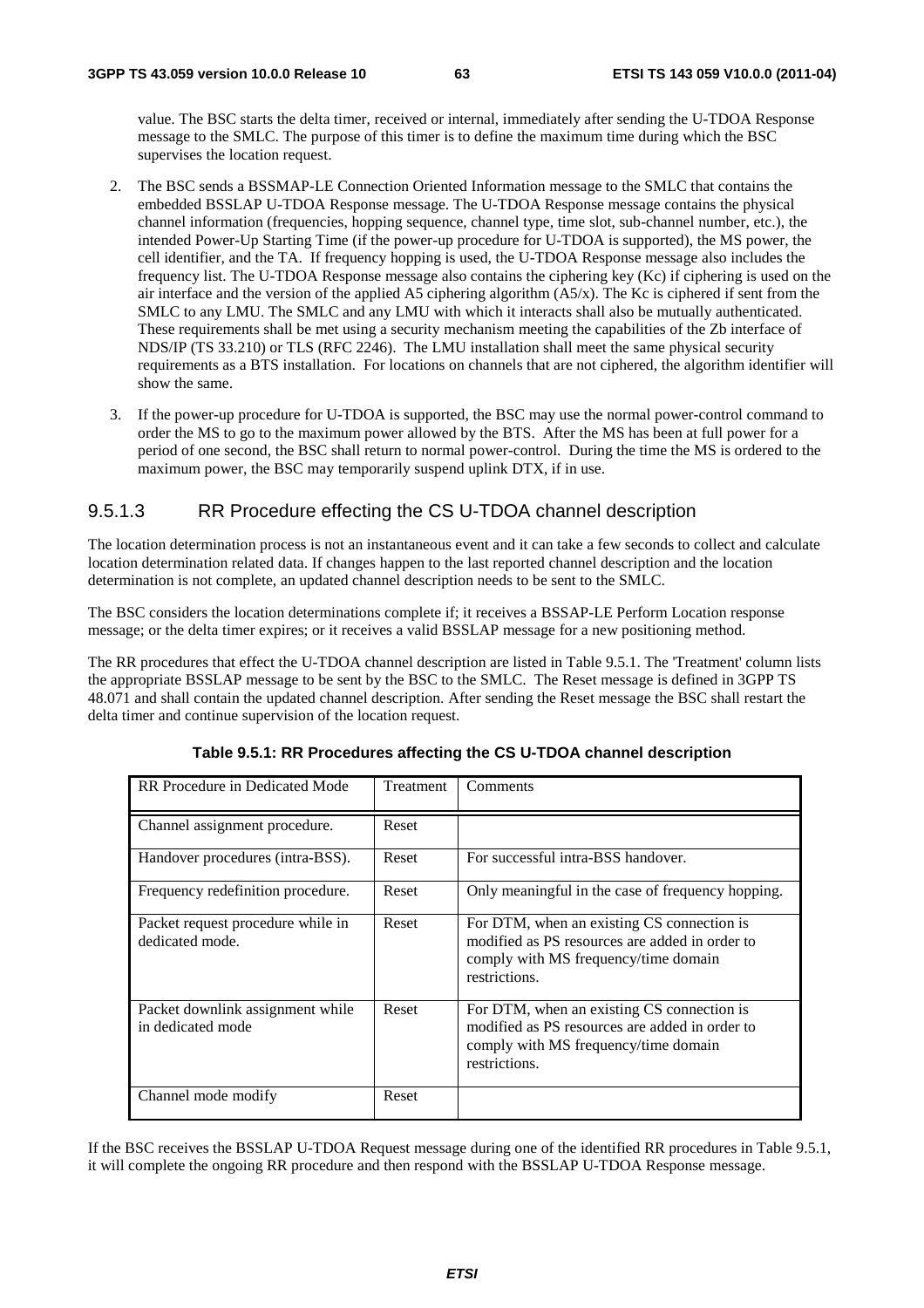### 9.5.1.4 BSC Error Handling during CS U-TDOA Positioning Procedure

There are three (3) BSSLAP messages defined to handle error scenarios that occur during the U-TDOA location process: Reset, Reject and Abort. Please refer to 3GPP TS 48.071 for the messages" details. The BSSLAP Reset message is used to update the U-TDOA channel description as outlined in 9.5.1.3.

In Table 9.5.2, all identified RR procedures are listed that result in the BSSLAP Abort message to be sent from the BSC to the SMLC. The Abort message is only sent if the U-TDOA location determination is not complete. The BSC considers the location determinations complete if; it receives a BSSAP-LE Perform Location response message; or the delta timer expires; or it receives a valid BSSLAP message for a new positioning method.

| RR Procedure in Dedicated Mode   | Treatment |
|----------------------------------|-----------|
| Handover procedure (inter-BSS).  | Abort     |
| Handover to UTRAN procedure.     | Abort     |
| Handover to CDMA2000 procedure.  | Abort     |
| RR connection release procedure. | Abort     |

**Table 9.5.2: RR Procedures resulting in BSC Error Handling** 

If the BSC receives the BSSLAP U-TDOA Request message during one of the identified RR procedures in Table 9.5.2, it will respond with the BSSLAP Abort message.

If the BSC is unable to perform the U-TDOA positioning for other reasons than those related to the items listed in Table 9.5.1 and Table 9.5.2, it will respond to the BSSLAP U-TDOA Request message with the BSSLAP Reject message.

# 9.5.2 U-TDOA Positioning in PS Domain for A/Gb-mode

#### 9.5.2.1 Introduction

The U-TDOA location method uses information transmitted by an MS to make a location determination. The initial state of the MS will be identified and will dictate the procedure to be followed in the location process. If the MS was in the packet transfer mode, sending uplink RLC/MAC blocks prior to the beginning of the location process, the energy associated with this continuing uplink data can be used to locate the MS. If the MS was previously idle in the uplink direction and placed in the active state by the SGSN specifically for U-TDOA location determination purposes, it is necessary to cause the MS to send uplink information using the Packet polling procedure (see 3GPP TS 44.060).

An uplink block of data containing the PACKET CONTROL ACKNOWLEDGEMENT message is equivalent to any other RLC/MAC block for U-TDOA location purposes; i.e. one uplink RLC/MAC block is equivalent to one execution of the Packet polling procedure. This applies only to the lowest numbered timeslot in the case of a multi-slot uplink TBF. The Polling Repetition information element in the U-TDOA Request message defines the total number of RLC/MAC uplink blocks required to achieve the desired location QoS within a recommended period of two seconds, including any PACKET CONTROL ACKNOWLEDGEMENT message received due to the execution of a Packet polling procedure.

### 9.5.2.2 General Procedures

The U-TDOA location method procedures depend on the initial condition of the MS. If the MS is initially in packet idle mode the Packet Polling method shall be applied as described in sub-clause 9.5.2.2.1. When the MS is initially in the packet transfer mode it may or may not be sending uplink data. If the MS is not sending uplink data the Packet polling procedure shall be applied. The application of the U-TDOA location method in the packet transfer mode is described in sub-clause 9.5.2.2.2.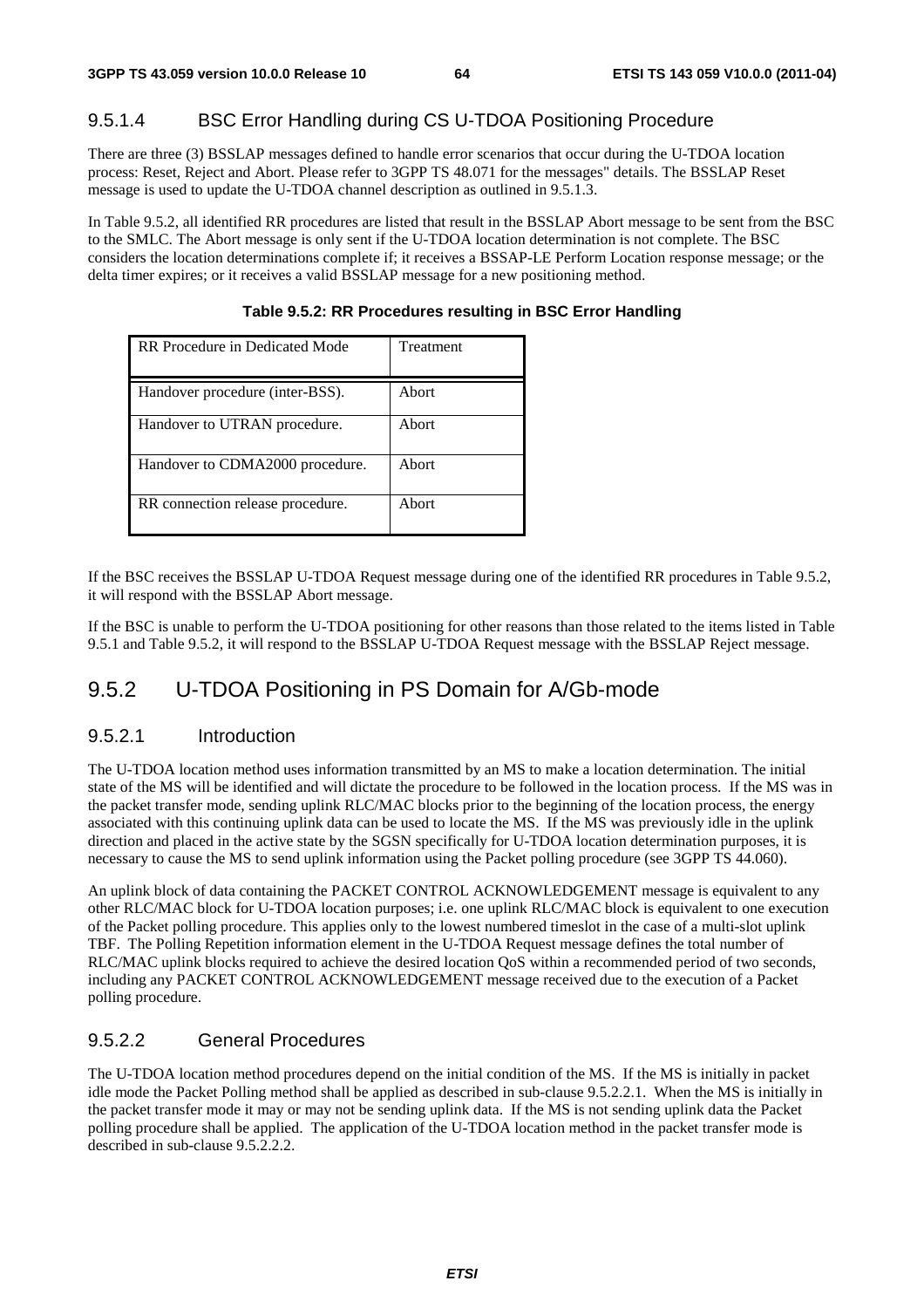#### 9.5.2.2.1 MS in packet idle mode

For an MS that is in packet idle mode, application of the U-TDOA location method requires that a single timeslot downlink TBF be established. This downlink TBF shall be used for repeated executions of the Packet polling procedure in order to cause a mobile to transmit for a time sufficient to achieve the requested level of location accuracy. The number of repetitions of the Packet polling procedure required to achieve the desired level of accuracy shall be indicated in the U-TDOA REQUEST message sent from the SMLC to the BSS.

The BSS shall execute the indicated number of Packet polling procedures after an implementation dependent interval to allow assignment of the Location Measurement Units (LMU) to the indicated ARFCN and timeslot(s). The RRBP field shall be used to schedule the resulting PACKET CONTROL ACKNOWLEDGEMENT messages. The BSS must indicate a PACKET CONTROL ACKNOWLEDGEMENT response containing the TLLI by setting the TYPE OF ACK information element to RLC/MAC control block in all PACKET POLLING REQUEST messages associated with U-TDOA positioning.

If the MS is allocated an uplink TBF prior to completion of the required number of Packet polling procedures, the BSS may suspend the Packet polling procedure and send a Reset message to the SMLC containing the physical channel information for the allocated uplink TBF. Following sending of a Reset message, the BSS shall reset the Polling Repetition counter to zero and restart the U-TDOA positioning procedure after an implementation dependent interval.

The downlink TBF established for U-TDOA location purposes should be used if a single timeslot downlink TBF is required during the execution of the U-TDOA location procedure. If a multi-slot downlink TBF is required during the execution of the U-TDOA location procedure, the assignment of this TBF may be delayed until the completion of the U-TDOA location procedure, otherwise the BSS shall send a Reset message to the SMLC and reset the Polling Repetition counter as described previously.

If both an uplink TBF and a downlink TBF are required during the execution of the U-TDOA location procedure, the Packet polling procedure may be restarted and the uplink RLC/MAC blocks can be used for U-TDOA location as described subsequently.

#### 9.5.2.2.2 MS in packet transfer mode

If only a downlink TBF exists it shall be used to execute the Packet polling procedure, on the lowest numbered timeslot transmitted before the last PACKET POLLING REQUEST/PACKET CONTROL ACKNOWLEDGEMENT cycle has been completed, the BSS shall not set the FBI bit in the RLC/MAC header of the last data block. The TBF shall be terminated after the last cycle of the Packet polling procedure using a PACKET TBF RELEASE message from the BSS. If the MS is allocated an uplink TBF prior to completion of the required number of Packet polling procedures, the BSS may suspend the Packet polling procedure and send a Reset message to the SMLC as described in sub-clause 9.5.2.2.1.

If only an uplink TBF exists and RLC/MAC blocks are available for transmission (on the lowest numbered timeslot for a multi-slot TBF), those blocks shall be used to locate the MS using the U-TDOA location method. If the number of uplink blocks pertaining to the uplink TBF is insufficient to satisfy the requested number of uplink data blocks within an implementation dependent period recommended to be two seconds, the Packet polling procedure shall be executed on the existing uplink TBF for the balance of the requested blocks. The lowest numbered timeslot shall be used for the Packet polling procedure if the existing uplink TBF is a multi-slot TBF. The uplink TBF shall not be terminated until the Packet polling procedures have been completed.

If both an uplink and downlink TBF exist, either TBF may be used for MS location using the U-TDOA location method as described previously. The TBF should not be terminated until the Packet polling procedures have been completed.

#### 9.5.2.3 PS U-TDOA Messages and Procedures on the Lb Interface

The following section describes the positioning procedure for PS U-TDOA location determination on the Lb interface.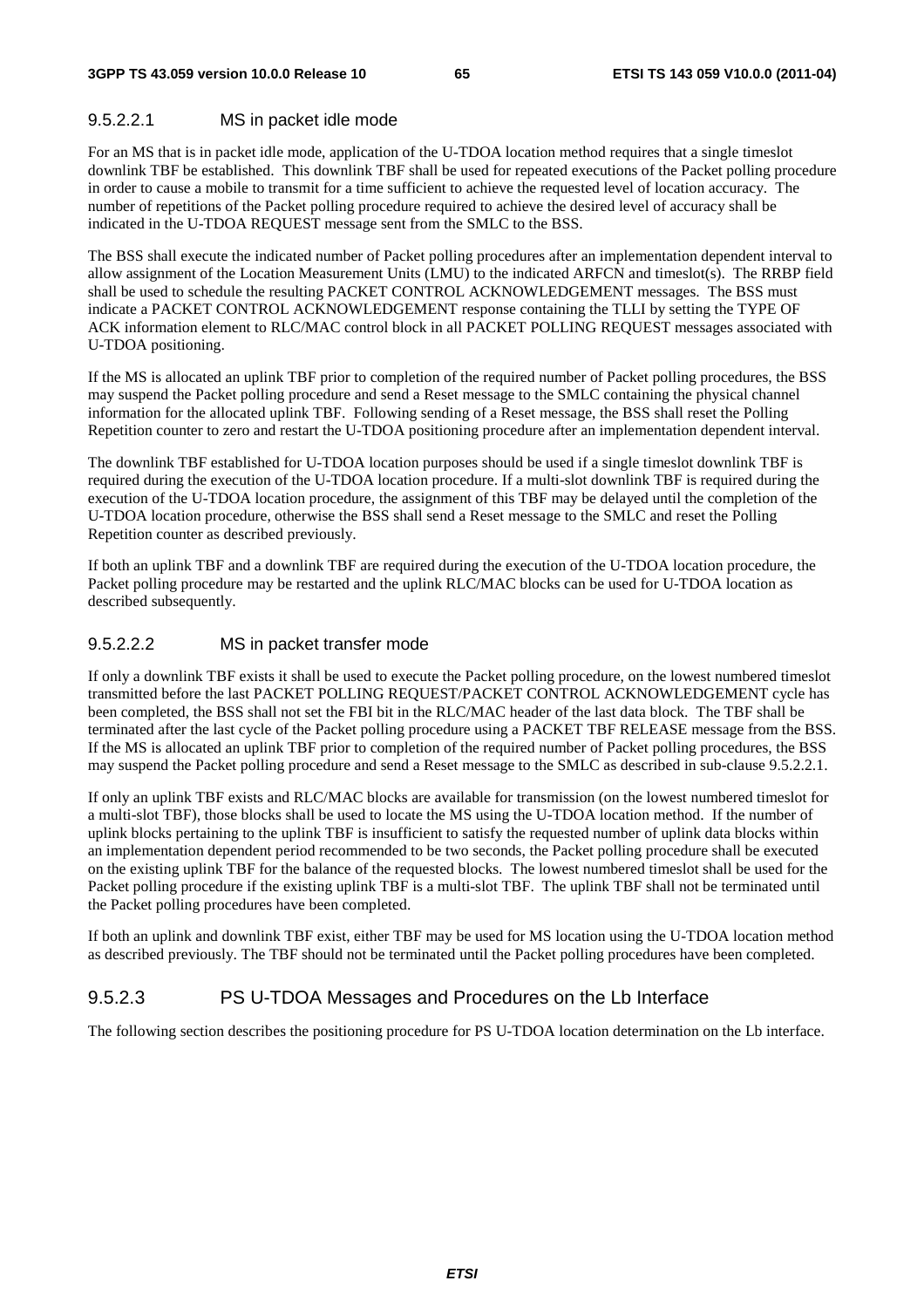

**Figure 37: PS U-TDOA Positioning Procedure** 

1. The SMLC sends a BSSMAP-LE Connection Oriented Information message to the BSS that contains the embedded BSSLAP U-TDOA Request message. The U-TDOA Request message contains the required number of received uplink RLC/MAC blocks, repetitions of the RLC/MAC Packet polling request procedure or combination of both. The inclusion of this Polling Repetition information element in the U-TDOA Request message indicates that the location determination shall occur in the PS domain.

2. The BSS sends a BSSMAP-LE Connection Oriented Information message to the SMLC that contains the embedded BSSLAP U-TDOA Response message. The U-TDOA Response message contains; the physical channel information (frequencies, time slot, TFI, TLLI, start time, etc.); the MS power; the cell identifier; and the Timing Advance. For MS without an existing uplink or downlink TBF the BSS establishes a downlink TBF, if one does not currently exist. The BSS monitors any uplink TBF until the requested number of RLC/MAC blocks has been received, executes the specified number of Packet polling procedures on the lowest numbered timeslot in the case of a multi-slot TBF or a combination of both as described in sub-clause 9.5.2.1. The BSS releases any downlink TBF established solely for U-TDOA location.

### 9.5.2.4 RLC/MAC Procedure affecting the PS U-TDOA TBF description

The RLC/MAC procedures that effect the U-TDOA channel description are listed in Table 9.5.3. The 'Treatment' column lists the message to be sent by the BSS to the SMLC. The Reset message is defined in 3GPP TS 48.071 and shall contain the updated channel description. After sending the Reset message the BSS shall wait for an implementation dependent interval to allow reconfiguration of the LMUs, start the U-TDOA location process from the beginning and continue supervision of the location request.

| <b>RLC/MAC Procedure</b>    | Treatment | Comments                       |
|-----------------------------|-----------|--------------------------------|
| Packet Timeslot Reconfigure | Reset     |                                |
| Packet Access Reject        | Reset     | Access retry cases             |
| Cell Reselection            | Reset     | MS originated (intra-BSS)      |
| Packet Cell Change Order    | Reset     | Network originated (intra-BSS) |

**Table 9.5.3: RLC/MAC Procedures affecting the PS U-TDOA channel description** 

If the BSS receives the BSSLAP U-TDOA Request message during one of the identified RLC/MAC procedures in Table 9.5.3, it will complete the ongoing RLC/MAC procedure and then respond with the BSSLAP U-TDOA Response message. The Reset message must be sent after completion of the listed RLC/MAC procedure if that procedure must be executed during an ongoing U-TDOA location event.

### 9.5.2.5 Error Handling during PS U-TDOA Positioning Procedure

In Table 9.5.4, all identified RLC/MAC procedures are listed that result in the BSSLAP Abort message to be sent from the BSS to the SMLC. The Abort message is only sent if the U-TDOA location determination is not complete. The BSS considers the location determinations complete if; it receives a BSSAP-LE Perform Location response message; or it receives a valid BSSLAP message for a new positioning method.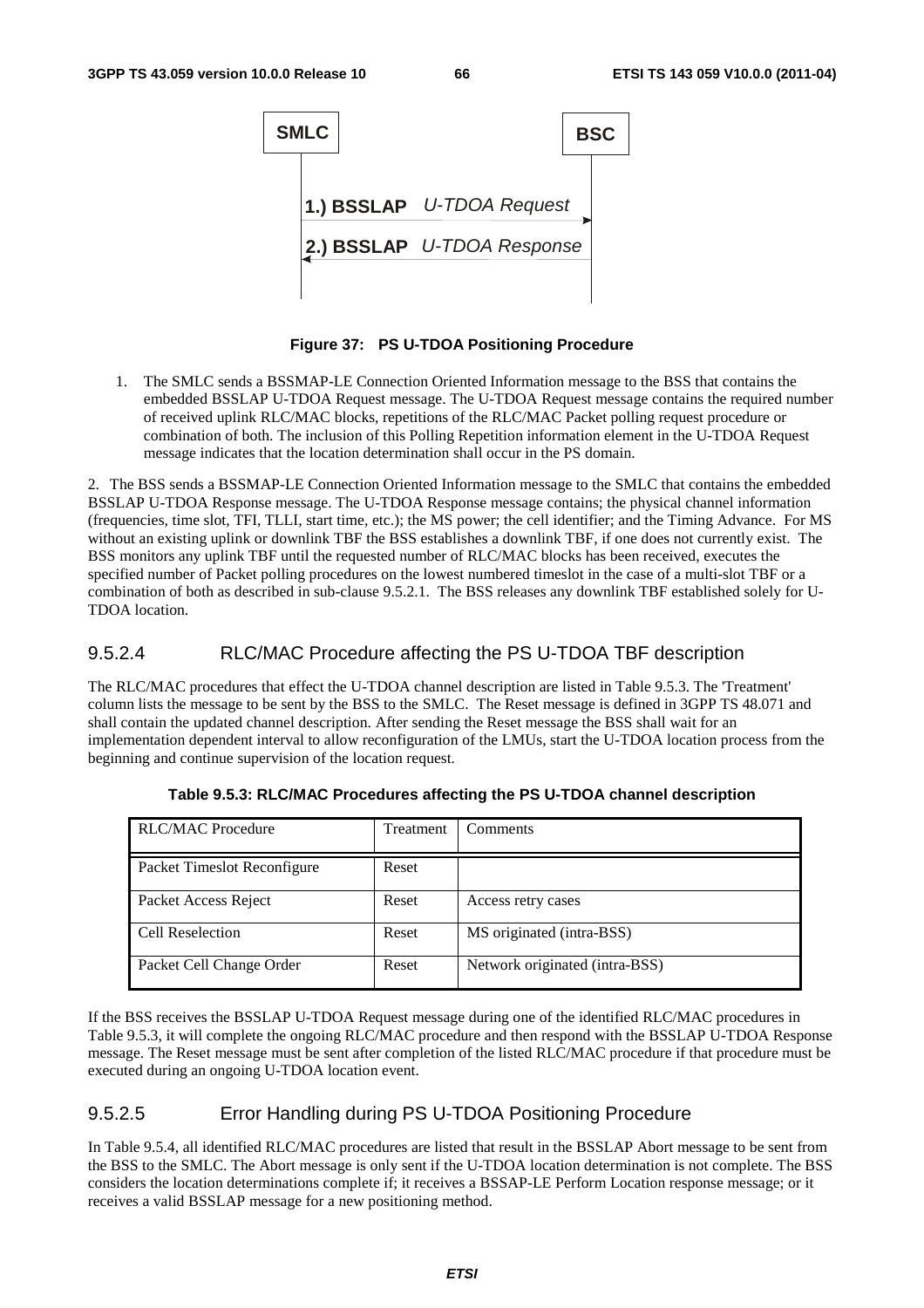| <b>RLC/MAC Procedure</b> | <b>Treatment</b> | Comments                              |
|--------------------------|------------------|---------------------------------------|
|                          |                  |                                       |
|                          |                  |                                       |
|                          |                  |                                       |
| <b>Cell Reselection</b>  | Abort            | MS originated (inter-BSS)             |
|                          |                  |                                       |
|                          |                  |                                       |
| Packet Cell Change Order | Abort            | Network originated (inter-BSS)        |
|                          |                  |                                       |
|                          |                  |                                       |
|                          |                  |                                       |
| Packet Pause             | Abort            |                                       |
|                          |                  |                                       |
|                          |                  |                                       |
| Packet Access Reject     | Abort            | Cases without access retry indication |
|                          |                  |                                       |
|                          |                  |                                       |
|                          |                  |                                       |

**Table 9.5.4: RLC/MAC Procedures resulting in Error Handling** 

If the BSS is unable to perform the U-TDOA positioning for other reasons than those related to the items listed in Table 9.5.3 and Table 9.5.4, it will respond to the BSSLAP U-TDOA Request message with the BSSLAP Reject message.

# 10 Information storage

This clause describes information storage structures that are mandatory (M), conditional (C) or optional (O) for LCS in GERAN, and the recovery and restoration procedures needed to maintain service if inconsistencies in databases occur and for lost or invalid database information.

# 10.1 SMLC

#### Common Data

Table 2 holds permanent BTS data:

| <b>Permanent BTS Data Item</b> | <b>Status</b> | <b>Description</b>                                          |
|--------------------------------|---------------|-------------------------------------------------------------|
| <b>BTS</b> position            | М             | <b>BTS</b> position (latitude/longitude) of the Serving BTS |
| <b>CGI</b>                     | М             | Cell global identity.                                       |
| <b>BSIC</b>                    | М             | Base station identity code.                                 |
| <b>BCCH</b>                    | M             | Frequency of the broadcast carrier.                         |

#### **Table 2: Permanent SMLC Data for a BTS**

The SMLC holds data for its associated LMUs. The main key to LMU data in the SMLC is the IMSI for a Type A LMU and a cell site identifier for a Type B LMU. LMU data provides the location capabilities of the LMU (e.g. which location and assistance measurements are supported). The following permanent data shall be administered for any LMU.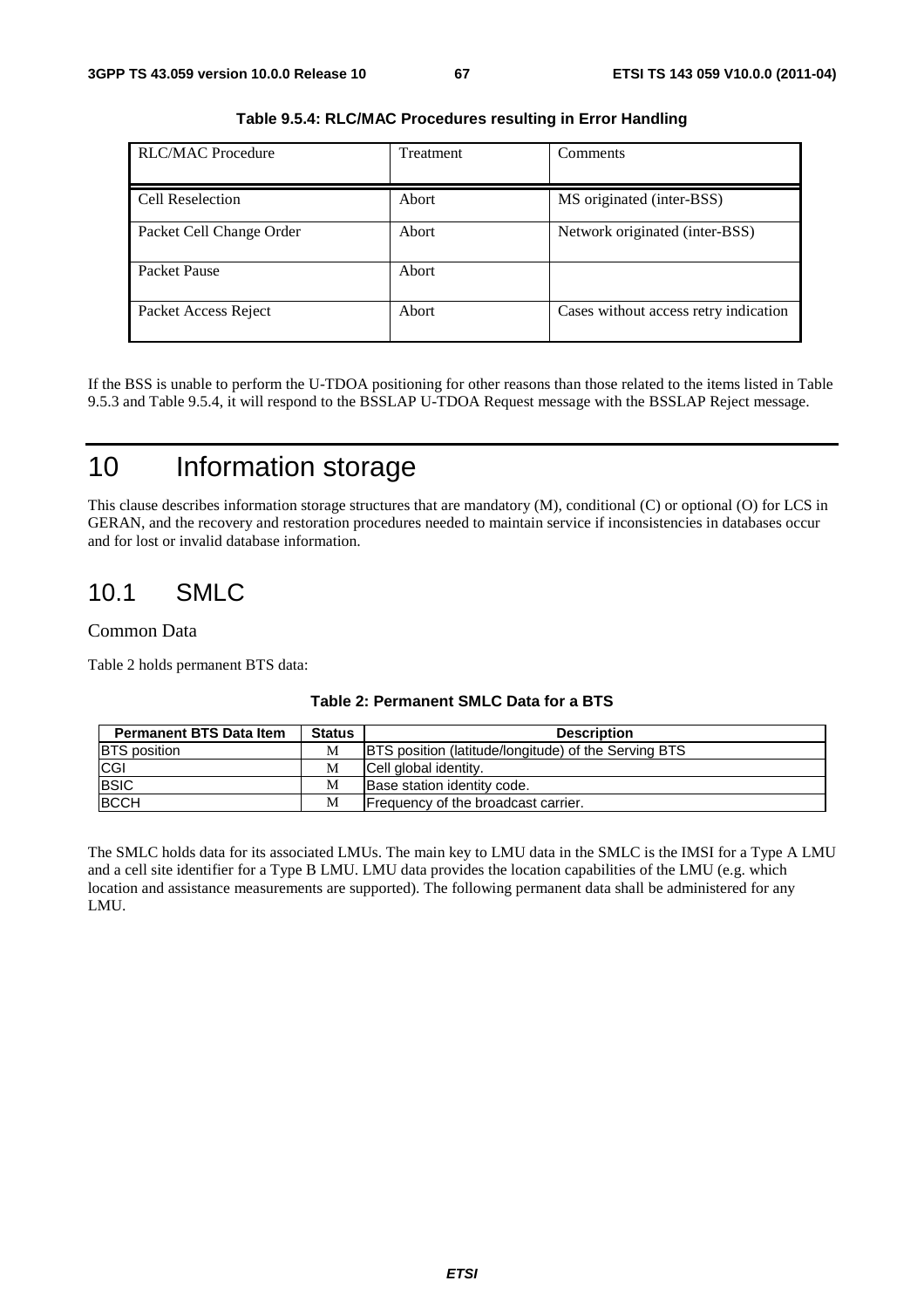| <b>Permanent LMU Data Item</b>       | <b>Status</b> | <b>Description</b>                                                                                                                                                                 |
|--------------------------------------|---------------|------------------------------------------------------------------------------------------------------------------------------------------------------------------------------------|
| Type of LMU                          | м             | Indicates if LMU is Type A or Type B                                                                                                                                               |
| <b>IMSI</b>                          | C             | Main key to data for a Type A LMU. Not applicable to a Type B LMU                                                                                                                  |
| $LAC + CI$                           | C             | Cell site identifier to address a Type B LMU. Not applicable to a Type A<br>LMU.                                                                                                   |
| <b>Signaling Access</b>              | м             | Information regarding signalling access to the LMU including the<br>following:<br>address of default serving BSC<br>SS7 link set to serving BSC (or to an intermediate STP)        |
| Serving Cell                         | м             | Identity of the cell in which the LMU is physically located                                                                                                                        |
| Geographic location                  | C             | Latitude/longitude coordinates<br>Storage of coordinates is mandatory for E-OTD if an LMU is not co-<br>located with a BTS                                                         |
| Position measurement<br>Ifunctions   | O             | List of supported position measurements<br>For each type of position measurement, a list of associated capabilities –<br>details are outside the scope of the present document     |
| Assistance measurement<br>Ifunctions | $\Omega$      | List of supported assistance measurements<br>For each type of assistance measurement, a list of associated capabilities<br>- details are outside the scope of the present document |
| Diagnostic functions                 | O             | List of supported diagnostic functions - details are outside the scope of<br>the present document                                                                                  |

| Table 3: Permanent SMLC Data for an LMU |  |  |  |
|-----------------------------------------|--|--|--|
|-----------------------------------------|--|--|--|

The SMLC also holds the following temporary data for each LMU for which there has been any previous signalling interaction.

| <b>Temporary LMU Data Item</b> | <b>Status</b> | <b>Description</b>                                                                                                                       |
|--------------------------------|---------------|------------------------------------------------------------------------------------------------------------------------------------------|
| <b>Position Measurements</b>   | O             | Ongoing and scheduled position measurements ordered in the<br>LMU by the SMLC – details are outside the scope of the<br>present document |
| Assistance Measurements        | $\Omega$      | Ongoing and scheduled assistance measurements ordered by<br>the SMLC – details are outside the scope of the present<br>document          |
| <b>O&amp;M</b> Activities      | $\Omega$      | Ongoing and scheduled O&M activities ordered in the LMU by<br>the SMLC – details are outside the scope of the present<br>document        |

| Table 4: Temporary SMLC Data for an LMU |  |  |  |  |  |
|-----------------------------------------|--|--|--|--|--|
|-----------------------------------------|--|--|--|--|--|

An LMU contains no mandatory data regarding its associated SMLC. An LMU shall contain permanent data regarding its measurement and O&M capabilities and may contain pre-administered data regarding location assistance measurements and O&M activities that the LMU is to perform without the need for any command from the SMLC. The content of such location measurement and O&M related data is outside the scope of the present document.

# 10.2 Recovery and Restoration Procedures

The LCS recovery and restoration procedures allow temporary data to be recovered or re-initialized following loss or corruption of data, such that normal LCS service is rapidly restored and inconsistency between the data held by different LCS network elements is removed. For a full description, refer to 3GPP TS 23.007 [4].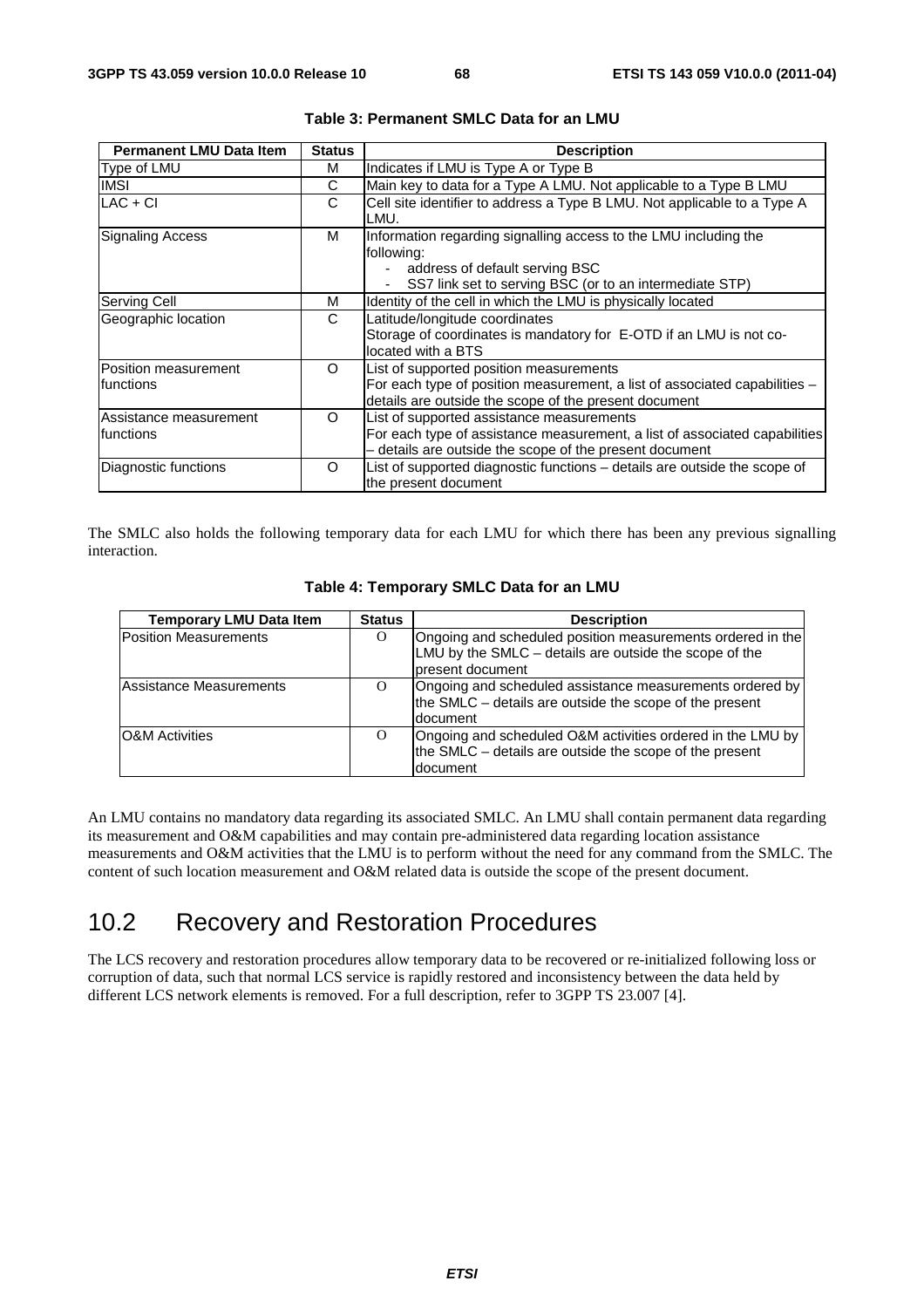# Annex A (informative): Change history

r

|             | <b>Change history</b>       |                 |            |                  |                                                                                          |                       |                    |
|-------------|-----------------------------|-----------------|------------|------------------|------------------------------------------------------------------------------------------|-----------------------|--------------------|
| Date        | <b>TSG</b><br><b>GERAN#</b> | <b>TSG Doc.</b> | <b>CR</b>  | Rev              | <b>Subject/Comment</b>                                                                   | Old                   | <b>New</b>         |
| 2001-04     | 04                          | GP-010942       |            |                  | Version for Release 4                                                                    |                       | 4.0.0              |
| 2001-06     | 05                          | GP-010988       | 001        |                  | LCS error handling (Inter-BSC Handover)<br>4.0.0                                         |                       | 4.1.0              |
| 2001-06     | 05                          | GP-011308       | 007        |                  | Geographic Shape Restriction<br>4.0.0                                                    |                       | 4.1.0              |
| 2001-08     | 06                          | GP-011935       | 010        | $\overline{2}$   | Correct Faulty References to the BSSAP-LE and RR<br>Specifications                       | 4.1.0                 | 4.2.0              |
| 2001-08     | 06                          | GP-011905       | 011        |                  | Update of GERAN LCS Stage 2 for Release 5                                                | 4.2.0                 | 5.0.0              |
| 2001-11     | 07                          | GP-012836       | 012        | 3                | Inter NSE Cell Change for LCS for GPRS                                                   | 5.0.0                 | 5.1.0              |
| $2001 - 11$ | 07                          | GP-011993       | 014        |                  | Clean-up CR for LCS for GPRS                                                             | 5.0.0                 | $\overline{5.1.0}$ |
| $2001 - 11$ |                             |                 |            |                  | Correction of Inconsistent Text                                                          |                       |                    |
|             | 07                          | GP-011998       | 016        |                  | Error Handling for E-OTD and GPS                                                         | 5.0.0                 | 5.1.0<br>5.1.0     |
| 2001-11     | 07<br>07                    | GP-012210       | 018<br>019 | 1                | Use of TOM signaling to support LCS for Gb Mode                                          | 5.0.0                 | 5.1.0              |
| 2001-11     |                             | GP-012822       |            |                  |                                                                                          | 5.0.0                 |                    |
| $2001 - 11$ | 07                          | GP-012280       | 021        |                  | Editorial revision definition section for TS 43.059                                      | 5.0.0                 | 5.1.0              |
| 2002-02     | 08                          | GP-020039       | 023        |                  | TOM Protocol Header Definition for LCS for GPRS                                          | 5.1.0                 | 5.2.0              |
| 2002-02     | 08                          | GP-020437       | 025        | 1                | Informing an SMLC of a change in the LAC for LCS<br>using BSSLAP                         | 5.1.0                 | 5.2.0              |
| 2002-02     | 08                          | GP-020493       | 026        | $\boldsymbol{2}$ | Stage 2 Updates for Iu Mode LCS                                                          | 5.1.0                 | 5.2.0              |
| 2002-04     | 09                          | GP-021215       | 027        | $\mathbf{1}$     | Corrections to LCS Stage 2 for Release 5                                                 | 5.2.0                 | 5.3.0              |
| 2002-04     | 09                          | GP-020621       | 028        |                  | Inclusion of PTP BVCI for Positioning Procedure over<br>the Gb Interface                 | 5.2.0                 | 5.3.0              |
| 2002-04     | 09                          | GP-021127       | 030        | $\mathbf{1}$     | Correction of timing when SMLC enters LOCATION<br>state                                  | 5.2.0                 | 5.3.0              |
| 2002-04     | 09                          | GP-021225       | 031        | $\overline{2}$   | <b>LCS Stage 2 Corrections</b>                                                           | 5.2.0                 | 5.3.0              |
| 2002-04     | 09                          | GP-020998       | 032        |                  | Correction of MS-SMLC Information Transfer<br>Description                                | 5.2.0                 | 5.3.0              |
| 2003-04     | 14                          | GP-031064       | 037        | 8                | Inclusion of U-TDOA location method                                                      | 5.3.0                 | 6.0.0              |
| 2003-06     | 15                          | GP-031657       | 038        | $\mathbf{1}$     | Inclusion of RR Procedures and enhancement of the<br>Reset procedure for U-TDOA          | 6.0.0                 | 6.1.0              |
| 2003-11     | 17                          | GP-032501       | 042        |                  | Inclusion of Channel Mode Modify RR Procedures for<br>U-TDOA calls                       | 6.1.0                 | 6.2.0              |
| 2004-04     | 19                          | GP-040634       | 043        | 3                | Removal of emergency services client type restriction<br>for the U-TDOA location method  | 6.2.0                 | 6.3.0              |
| 2004-04     | 19                          | GP-040683       | 050        | $\mathbf{1}$     | Alignment of GERAN location request procedure to<br><b>UTRAN</b>                         | 6.2.0                 | 6.3.0              |
| 2004-11     | 22                          | GP-042330       | 051        | 9                | Inclusion of PS functionality for U-TDOA location<br>method                              | 6.3.0                 | 6.4.0              |
| 2004-11     | 22                          | GP-042701       | 054        | $\mathbf{1}$     | Correction to add U-TDOA reference to Cell Change<br>for the PS Domain sub-clause        | 6.3.0                 | 6.4.0              |
| 2005-04     | 24                          | GP-050766 055   |            |                  | Enabling the Providing of Velocity                                                       | 6.4.0 $\boxed{7.0.0}$ |                    |
| 2005-06     | 25                          | GP-051778       | 059        | $\mathbf{1}$     | Providing IMSI and IMEI to the SMLC in positioning<br>procedures                         | 7.0.0                 | 7.1.0              |
| 2006-04     | 29                          | GP-060928       | 0064       | $\overline{1}$   | Correction of State Update Procedure                                                     | 7.1.0                 | 7.2.0              |
| 2006-04     | 29                          | GP-060870       | 0068       | 1                | Inclusion of Support for SIGTRAN on Lb-interface                                         | 7.1.0                 | 7.2.0              |
| 2006-04     | 29                          | GP-060984       | 0069       | $\overline{4}$   | Introduction of A-GNSS                                                                   | 7.1.0                 | 7.2.0              |
| 2007-05     | 34                          | GP-070780       | 0071       |                  | Addition of Positioning Capability Transfer using<br>RRLP                                | 7.2.0                 | 7.3.0              |
| 2007-11     | 36                          | GP-072003       | 0072       | $\,$ 6           | U-TDOA Enhancement WI modification to procedure<br>for receipt of U-TDOA Request message | 7.3.0                 | 8.0.0              |
| 2008-08     | 39                          | GP-081345       | 0075       | $\overline{1}$   | Support for additional navigation satellite systems                                      | 8.0.0                 | 8.1.0              |
| 2009-11     | 44                          | GP-092337       | 0076       | 5                | Changes to Stage II allowing Parallel positioning                                        | 8.1.0                 | 9.0.0              |
| 2011-03     | 49                          |                 |            |                  | Version for Release 10                                                                   | 9.0.0                 | 10.0.0             |